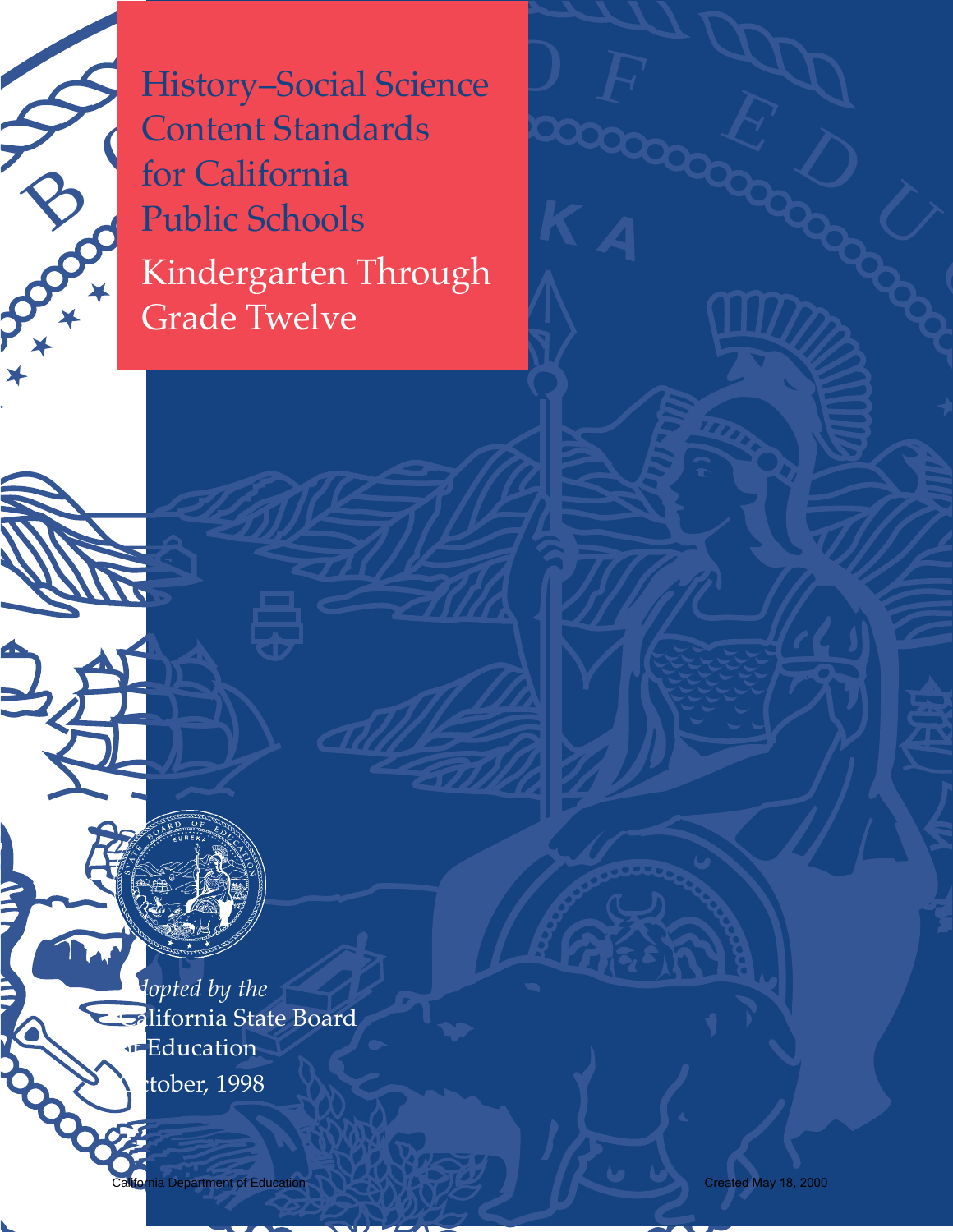

## **Publishing Information**

When the *History–Social Science Content Standards for California Public Schools, Kindergarten Through Grade Twelve* was adopted by the California State Board of Education on October 9, 1998, the members of the State Board were the following: Yvonne W. Larsen, President; Robert L. Trigg, Vice-President; Marian Bergeson; Timothy C. Draper; Kathryn Dronenburg; Marion Joseph; Marion McDowell; Janet G. Nicholas; Gerti B. Thomas; Marina Tse; and Richard Weston.

This publication was edited by Bob Klingensmith, working in cooperation with Greg Geeting, Executive Director, and Gregory F. McGinity, Education Policy Consultant, State Board of Education. It was designed and prepared for printing by the staff of CDE Press, with the cover and interior design created and prepared by Cheryl McDonald. Typesetting was done by Jamie Contreras. It was published by the Department of Education, 721 Capitol Mall, Sacramento, California (mailing address: P.O. Box 944272, Sacramento, CA 94244-2720). It was distributed under the provisions of the Library Distribution Act and *Government Code* Section 11096.

© 2000 by the California Department of Education All rights reserved

ISBN 0-8011-1488-8

#### **Special Acknowledgment**

The State Board of Education extends its appreciation to the members and staff of the Commission for the Establishment of Academic Content and Performance Standards (Academic Standards Commission) for their outstanding work in developing and recommending the history–social science content standards to the State Board of Education under the provisions of *Education Code* Section 60605.

The members and executive staff of the Academic Standards Commission at the time of the approval of the draft history–social science content standards were the following:

Ellen Wright, Chair\*; Robert Calfee, Vice-Chair\*; Mike Aiello; Joseph Carrabino; Judy Codding\*; Daniel Condron; Linda Davis; Bill Evers; Tony Fisher; Jerilyn Harris; Dorothy Jue Lee; Mark Ortiz; Judith Panton\*; Raymund Paredes\*; Alice Petrossian\*; Glenn T. Seaborg; Kate Simpson\*; Lawrence Siskind\*; Jerry Treadway\*; LaTanya Wright\*; Delaine Eastin, State Superintendent of Public Instruction; Sonia Hernandez, the Superintendent's Designee; Scott Hill, Executive Director; Sheila Byrd, Deputy Executive Director; Sue Pimentel, Senior Standards Advisor; and Ellen Clark, Consultant.

*Note:* The asterisk (\*) identifies those members who served on the Academic Standards Commission's History–Social Science Committee.

Special commendation is also extended to the leadership of Lawrence Siskind, Chair of the Academic Standards Commission's History–Social Science Committee; State Board of Education member Marion McDowell; Kirk Ankeney, Chair of the Curriculum Development and Supplemental Materials Commission; and Tom Adams, Consultant, Curriculum Frameworks and Instructional Resources Office, whose significant contributions to this document deserve special recognition.

#### **Ordering Information**

Copies of this publication are available for \$9 each, plus shipping and handling charges. California residents are charged sales tax. Orders may be sent to CDE Press, Sales Office, California Department of Education, P.O. Box 271, Sacramento, CA 95812-0271; FAX (916) 323-0823. See page 63 for a partial list of other educational resources available from the Department. In addition, an illustrated *Educational Resources Catalog* describing publications, videos, and other instructional media available from the Department can be obtained without charge by writing to the address given above or by calling the Sales Office at (916) 445-1260.

#### **Notice**

The guidance in *History–Social Science Content Standards for California Public Schools* is not binding on local educational agencies or other entities. Except for the statutes, regulations, and court decisions that are referenced herein, the document is exemplary, and compliance with it Prepared for publication is not mandatory. (See *Education Code* Section 33308.5.) by CSEA members.

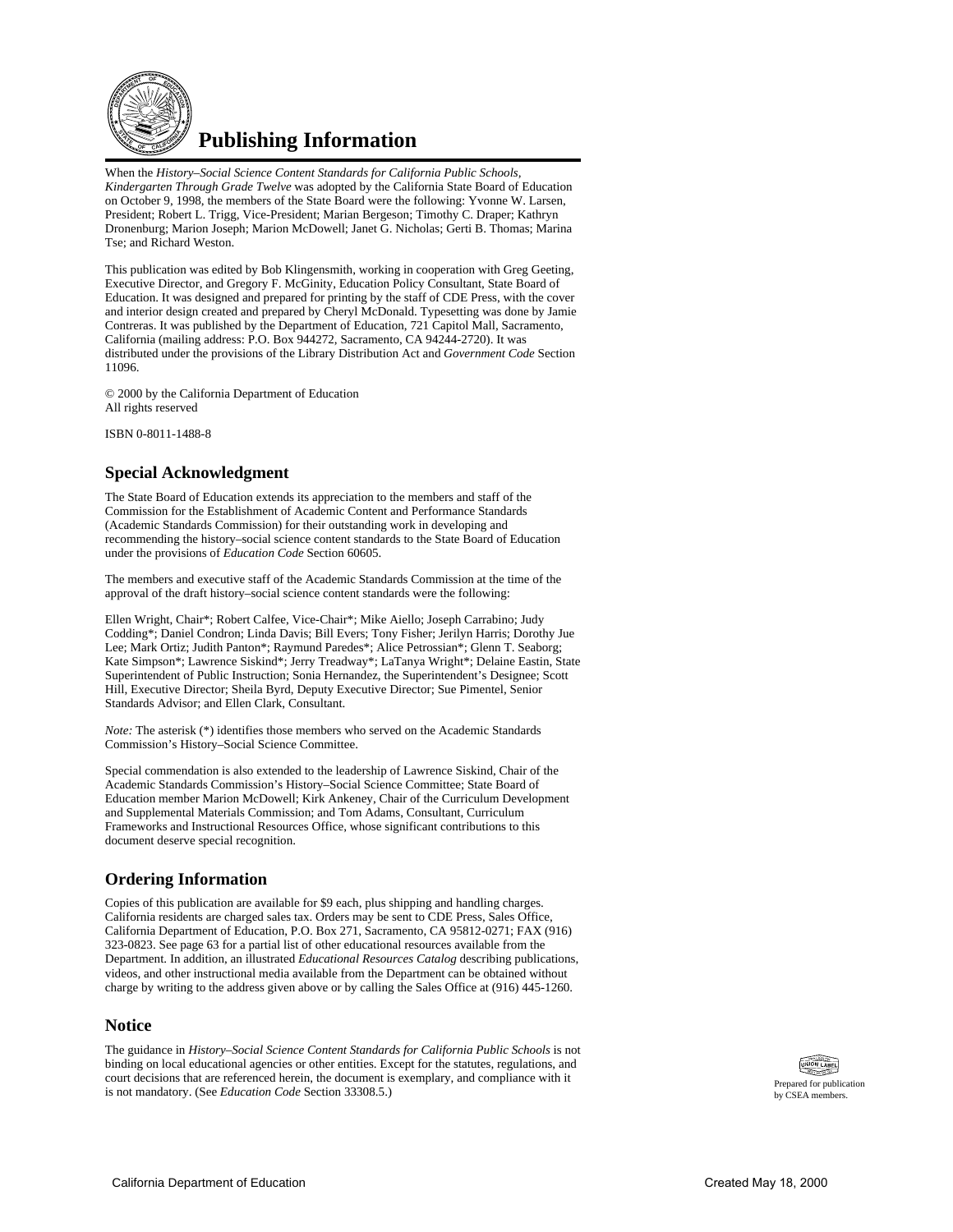

| Grade Five: United States History and Geography: Making a New Nation  16     |
|------------------------------------------------------------------------------|
|                                                                              |
|                                                                              |
|                                                                              |
| Grade Seven: World History and Geography: Medieval and Early Modern Times 27 |
| Grade Eight: United States History and Geography: Growth and Conflict 33     |
|                                                                              |
|                                                                              |
| Grade Ten: World History, Culture, and Geography: The Modern World42         |
|                                                                              |
|                                                                              |
|                                                                              |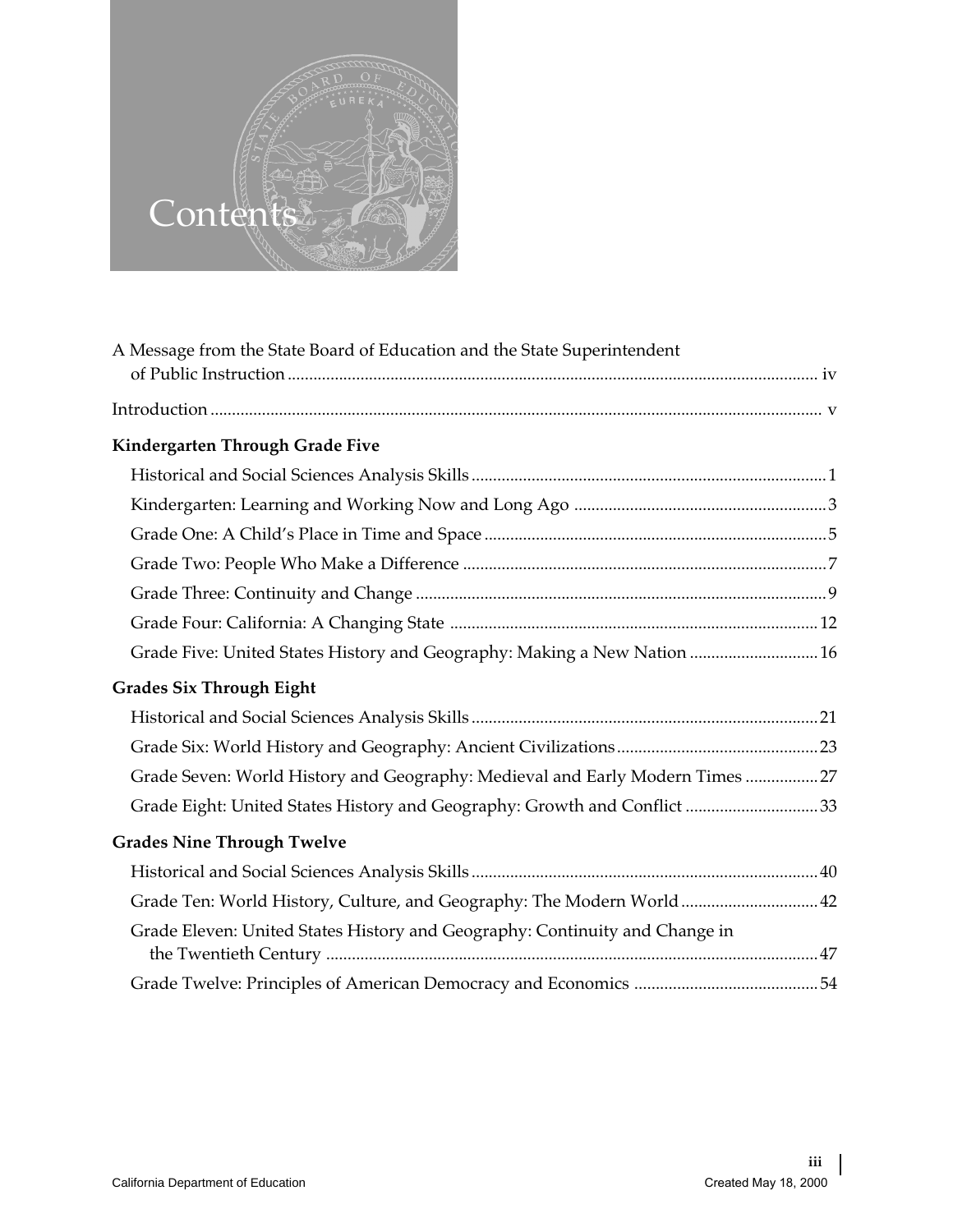## **A Message from the State Board of Education and the State Superintendent of Public Instruction**

Seventeen years ago the report *A Nation at Risk,* by the National Commission on Excellence in Education (1983), brought squarely to our attention a "rising tide of mediocrity" in our schools. An era of education reform began. The results were somewhat uneven. The reform movement did stimulate important infrastructure improvements: instructional time was increased, high school diplomas came to signify the completion of minimum course requirements, and emphasis was placed on local planning efforts to improve the schools' efficiency and effectiveness. A shortcoming of the movement up to this point has been the lack of focus on rigorous academic standards. The desire to improve student achievement guided the effort, but it lacked a comprehensive, specific vision of what students actually needed to know and be able to do.

#### *Standards are a bold initiative.*

With the adoption of content standards, California is going *beyond reform.* We are redefining the state's role in public education. For the first time, we are stating—explicitly—the content that students need to acquire at each grade level from kindergarten to grade twelve. These standards are rigorous. With student mastery of this content, California schools will be on a par with those in the best educational systems in other states and nations. The content is attainable by all students, given sufficient time, except for those few who have severe disabilities. We regard the standards as firm but not unyielding; they will be modified in future years to reflect new research and scholarship.

#### *Standards describe what to teach, not how to teach it.*

Standards-based education maintains California's tradition of respect for local control of schools. To help students achieve at high levels, local school officials and teachers—with

the full support and cooperation of families, businesses, and community partners—are encouraged to take these standards and design the specific curricular and instructional strategies that best deliver the content to their students.

#### *Standards are an enduring commitment, not a passing fancy.*

Every initiative in public education, especially one so bold as establishing high standards, has its skeptics. "Just wait a while," they say, "standards, too, will pass." We intend to prove the skeptics wrong, and we intend to do that by completely aligning state efforts to these standards, including the statewide testing program, curriculum frameworks, instructional materials, professional development, preservice education, and compliance review. We will see a generation of educators who think of standards not as a *new layer* but as the *foundation* itself.

#### *Standards are our commitment to excellence.*

Fifteen years from now, we are convinced, the adoption of standards will be viewed as the signal event that began a "rising tide of excellence" in our schools. No more will the critical question *What should my child be learning?* be met with uncertainty of knowledge, purpose, or resolve. These standards answer the question. They are comprehensive and specific. They represent our commitment to excellence.

me W. Lanen

YVONNE W. LARSEN, *President*  California State Board of Education

DELAINE EASTIN State Superintendent of Public Instruction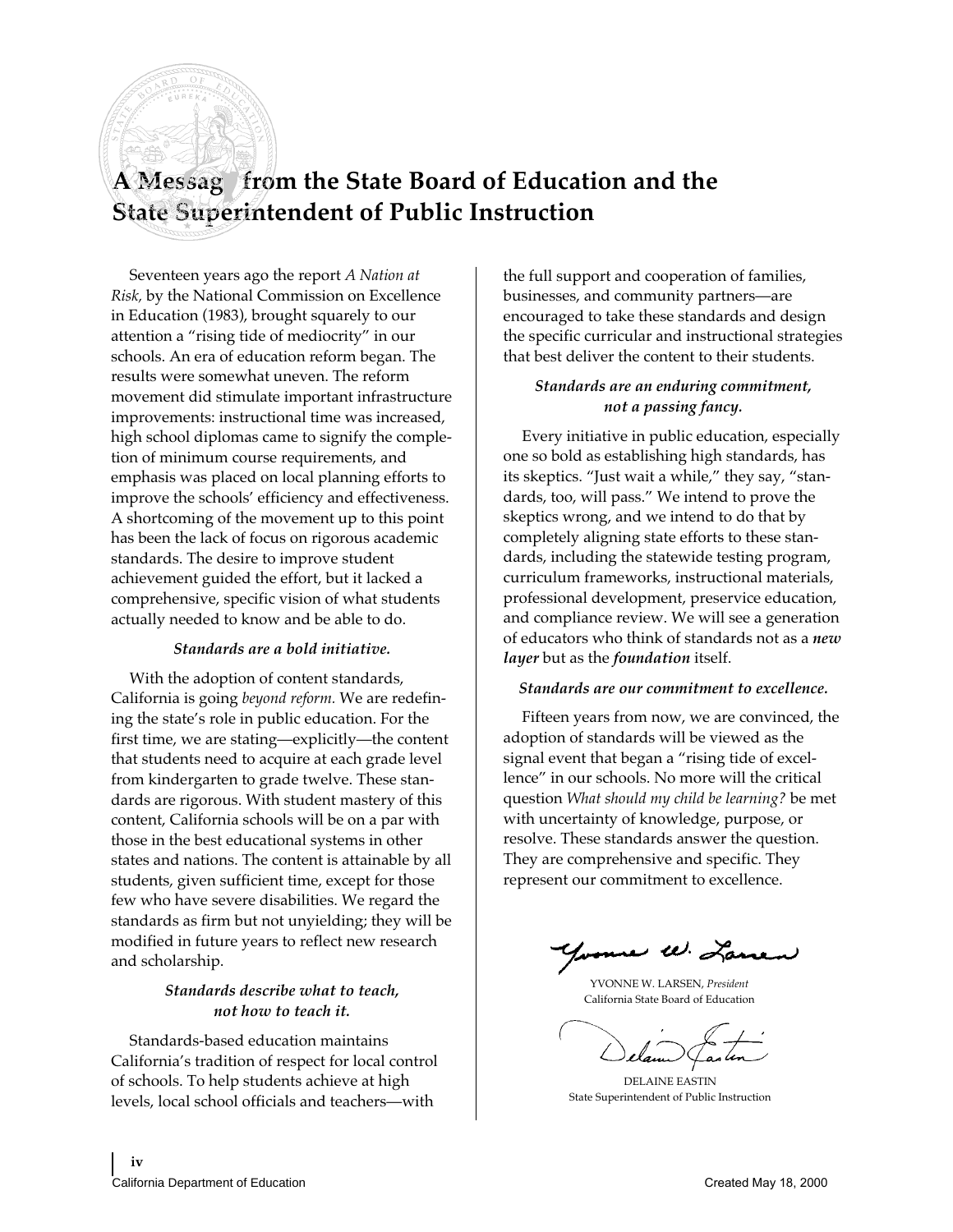# Introduction

The California State Board of Education has worked hard with the Academic Standards Commission to develop history– social science standards that reflect California's commitment to history–social science education. These standards emphasize historical narrative, highlight the roles of significant individuals throughout history, and convey the rights and obligations of citizenship.

In that spirit the standards proceed chronologically and call attention to the story of America as a noble experiment in a constitutional republic. They recognize that America's ongoing struggle to realize the ideals of the Declaration of Independence and the U.S. Constitution is the struggle to maintain our beautifully complex national heritage of *e pluribus unum.* While the standards emphasize Western civilizations as the source of American political institutions, laws, and ideology, they also expect students to analyze the changing political relationships within and among other countries and regions of the world, both throughout history and within the context of contemporary global interdependence.

The standards serve as the basis for statewide assessments, curriculum frameworks, and instructional materials, but methods of instructional delivery remain the responsibility of local educators.

#### **Development of the Standards**

The recommended history–social science standards build on the work of exemplary documents from both within and outside California, most notably the *History–Social Science Framework for California Public Schools,* a document strengthened by the consensus that elicited it and nationally recognized for its emphasis on historical events presented within a chronological and geographic context.

The standards reflect guidance and input from countless members of the California teaching community and other citizens who attended the meetings of the State Board and Standards Commission. Their input contributed substantively to the discussions and the drafts, as did the input gathered from the nine directed community input meetings hosted by the Standards Commission throughout the state in January 1998 and from the five field hearings held by the State Board throughout the state in August 1998. At those forums, parents, teachers, administrators, and business and community leaders helped define key issues. Current practice and the state of history– social science instruction in California were also given special consideration during the process. In addition, history–social science experts from around the nation reviewed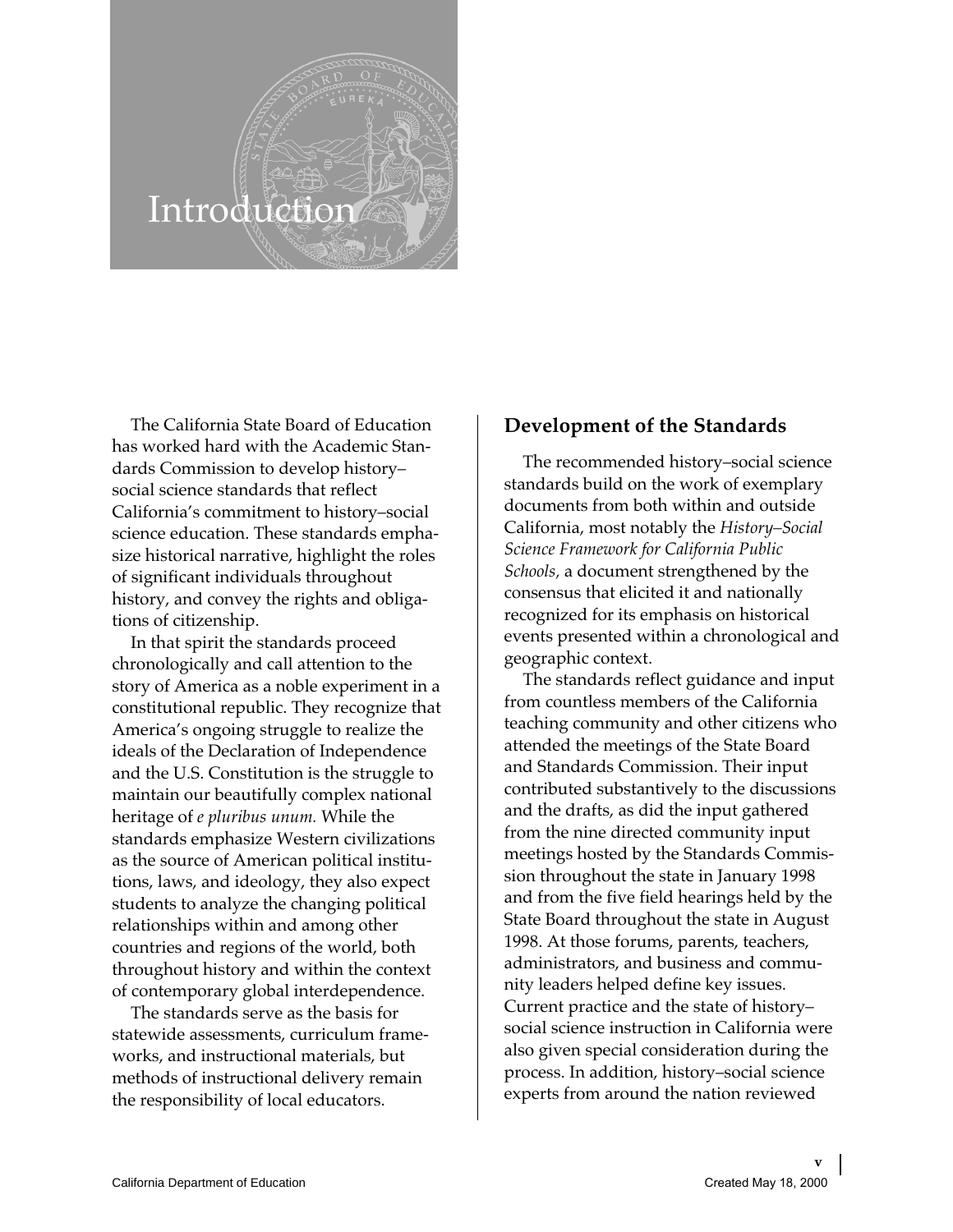and submitted formal comments on the first and second drafts. The more than 70 reviewers included eminent historians, geographers, economists, and political scientists. Their input helped immeasurably to strengthen the rigor and quality of the standards.

## **Highlights of the Standards**

With the *History–Social Science Framework for California Public Schools* as a guide to the eras and civilizations to study, these standards require students not only to acquire core knowledge in history and social science, but also to develop the critical thinking skills that historians and social scientists employ to study the past and its relationship to the present. It is possible to spend a lifetime studying history and not learn about every significant historical event; no one can know everything. However, the State Board hopes that during their years of formal schooling, students will learn to distinguish the important from the unimportant, to recognize vital connections between the present and the past, and to appreciate universal historical themes and dilemmas.

Throughout this document, the use of biographies, original documents, diaries, letters, legends, speeches, and other narrative artifacts from our past is encouraged to foster students' understanding of historical events by revealing the ideas, values, fears, and dreams of the people associated with them. Found in archives, museums, historical sites, and libraries across California, these original materials are indispensable resources. The State Board hopes schools will take advantage of these repositories and encourage students' direct contact with history. The standards also emphasize the

importance of enriching the study of history through the use of literature, both from and about the period being studied.

Mastery of these standards will ensure that students not only know the facts, but also understand common and complex themes throughout history, making connections among their own lives, the lives of the people who came before them, and the lives of those to come. The statements at the beginning of each grade provide a brief overview of the greater story under study. The overarching statements in each grade and their substatements function as conceptual units: the numbered items under each overarching standard delineate aspects of the bigger concept that students are expected to master. In this way, teachers and assessors can focus on the concept without neglecting the essential components of each.

The standards include many exemplary lists of historical figures that could be studied. These examples are illustrative. They do not suggest that all of the figures mentioned are required for study, nor do they exclude the study of additional figures that may be relevant to the standards.

The standards do not exist in isolation. The *History–Social Science Framework* will be revised to align with the standards, and it will include suggested ways to relate the standards' substance to students, ways to make connections within and across grades, and detailed guidance for day-to-day instruction and lesson plans. Teachers should use these documents together.

Knowledge and skills increase in complexity in a systematic fashion from kindergarten through grade twelve, although no standards exist for grade nine in deference to current California practice in which grade nine is the year students traditionally choose a history–social science elective.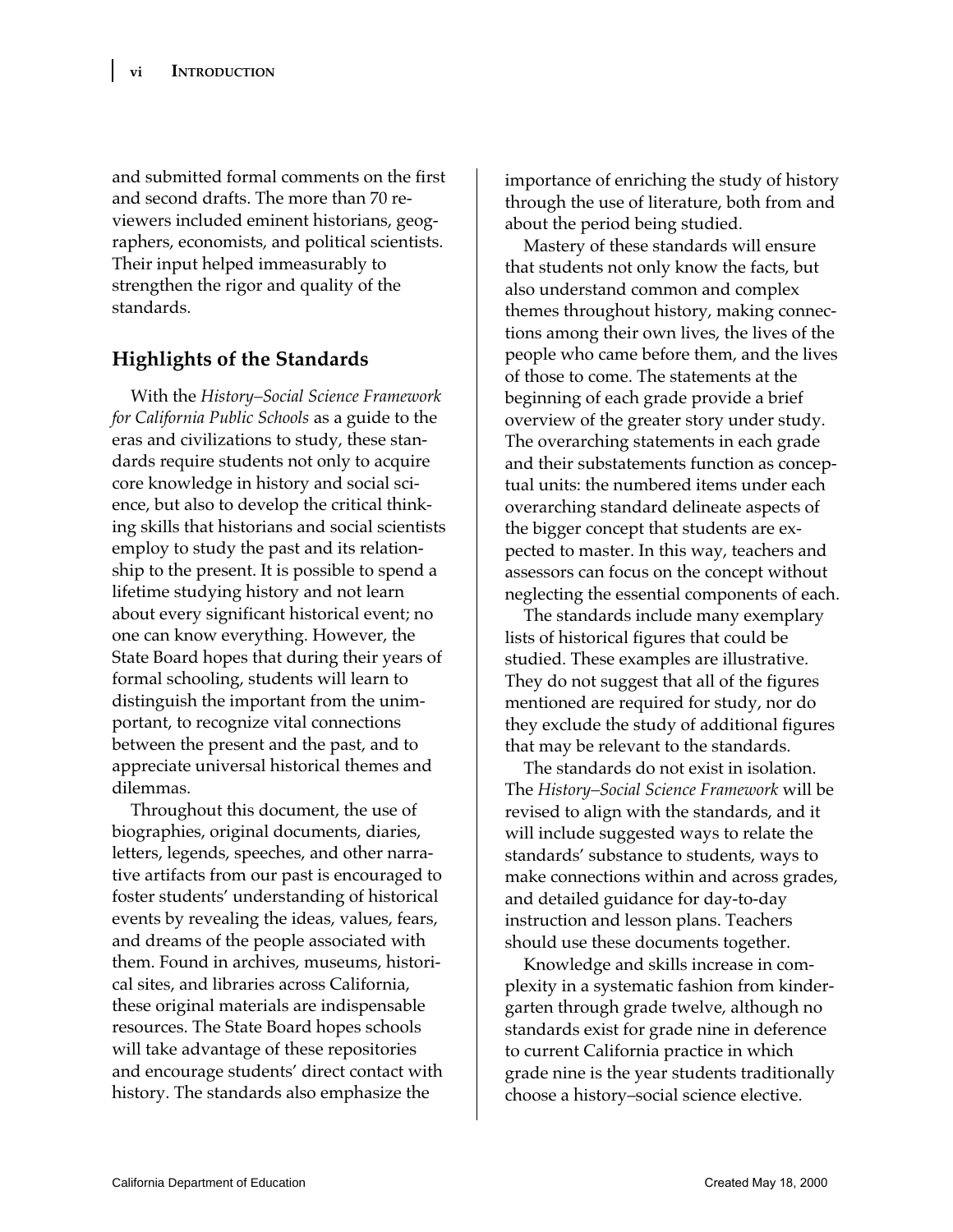However, in the coming years, the State Board intends to review this current practice.

In kindergarten through grade three, students are introduced to the basic concepts of each discipline: history, geography, civics, and economics. Beginning at grade four, the disciplines are woven together within the standards at each grade.

The critical thinking skills that support the study of history–social science are outlined in the sections for grades five, eight, and ten. To approach subject matter as historians,

geographers, economists, and political scientists, students are expected to employ these skills as they master the content.

While the State Board recognizes that it will take both time and changes in policies for schools, teachers, and students to meet these standards, we believe it can and must be done. When students master the content and develop the skills contained in these standards, they will be well equipped for the twenty-first century.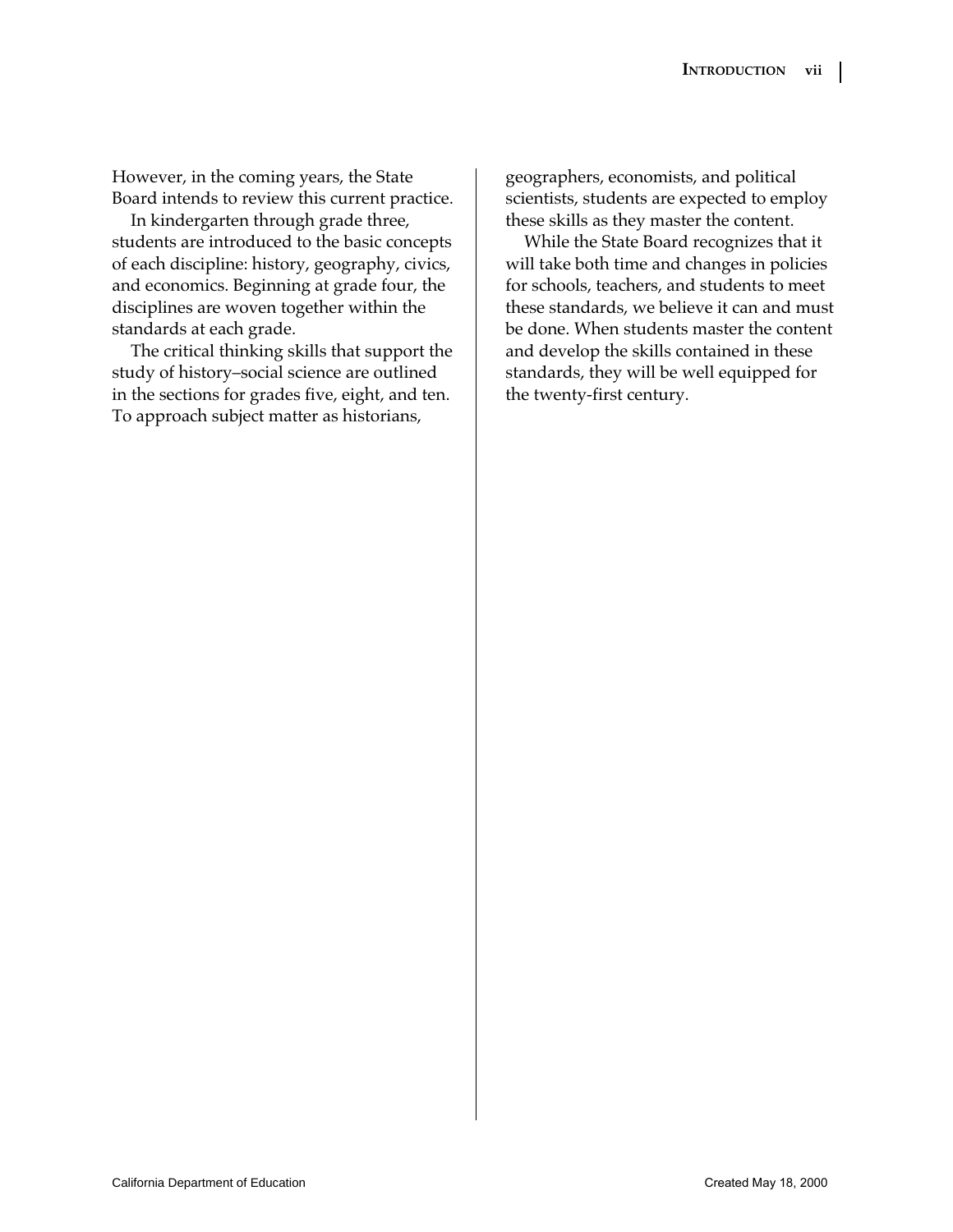

## **Historical and Social Sciences Analysis Skills**

The intellectual skills noted below are to be learned through, and applied to, the content standards for kindergarten through grade five. They are to be assessed *only in conjunction with* the content standards in kindergarten through grade five.

*In addition to the standards for kindergarten through grade five, students demonstrate the following intellectual, reasoning, reflection, and research skills:* 

## Chronological and Spatial Thinking

- 1. Students place key events and people of the historical era they are studying in a chronological sequence and within a spatial context; they interpret time lines.
- 2. Students correctly apply terms related to time, including *past*, *present*, *future*, *decade*, *century,* and *generation.*
- 3. Students explain how the present is connected to the past, identifying both similarities and differences between the two, and how some things change over time and some things stay the same.
- 4. Students use map and globe skills to determine the absolute locations of places and interpret information available through a map's or globe's legend, scale, and symbolic representations.
- 5. Students judge the significance of the relative location of a place (e.g., proximity to a harbor, on trade routes) and analyze how relative advantages or disadvantages can change over time.

Research, Evidence, and Point of View

- 1. Students differentiate between primary and secondary sources.
- 2. Students pose relevant questions about events they encounter in historical documents, eyewitness accounts, oral histories, letters, diaries, artifacts, photographs, maps, artworks, and architecture.
- 3. Students distinguish fact from fiction by comparing documentary sources on historical figures and events with fictionalized characters and events.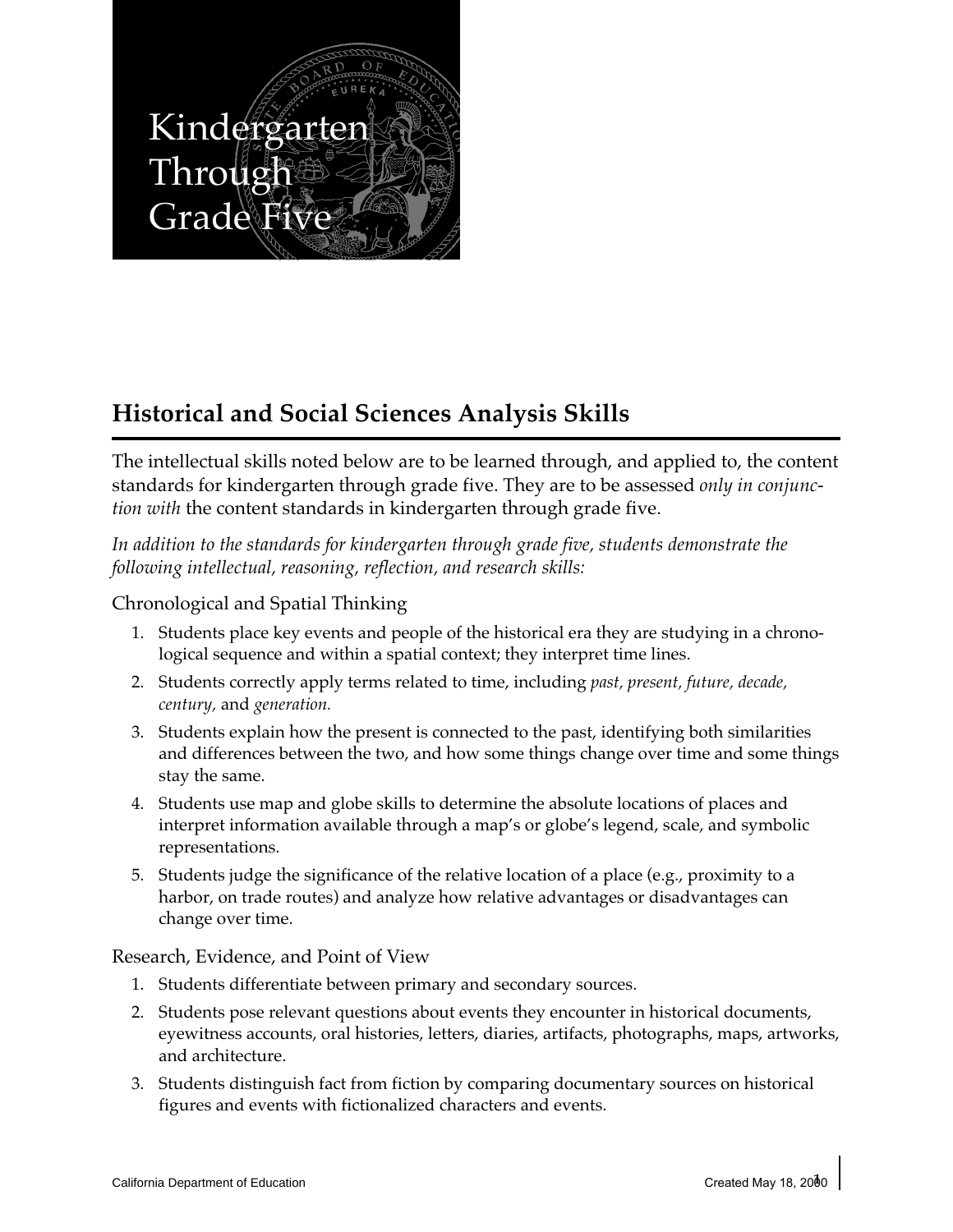Historical Interpretation

- 1. Students summarize the key events of the era they are studying and explain the historical contexts of those events.
- 2. Students identify the human and physical characteristics of the places they are studying and explain how those features form the unique character of those places.
- 3. Students identify and interpret the multiple causes and effects of historical events.
- 4. Students conduct cost-benefit analyses of historical and current events.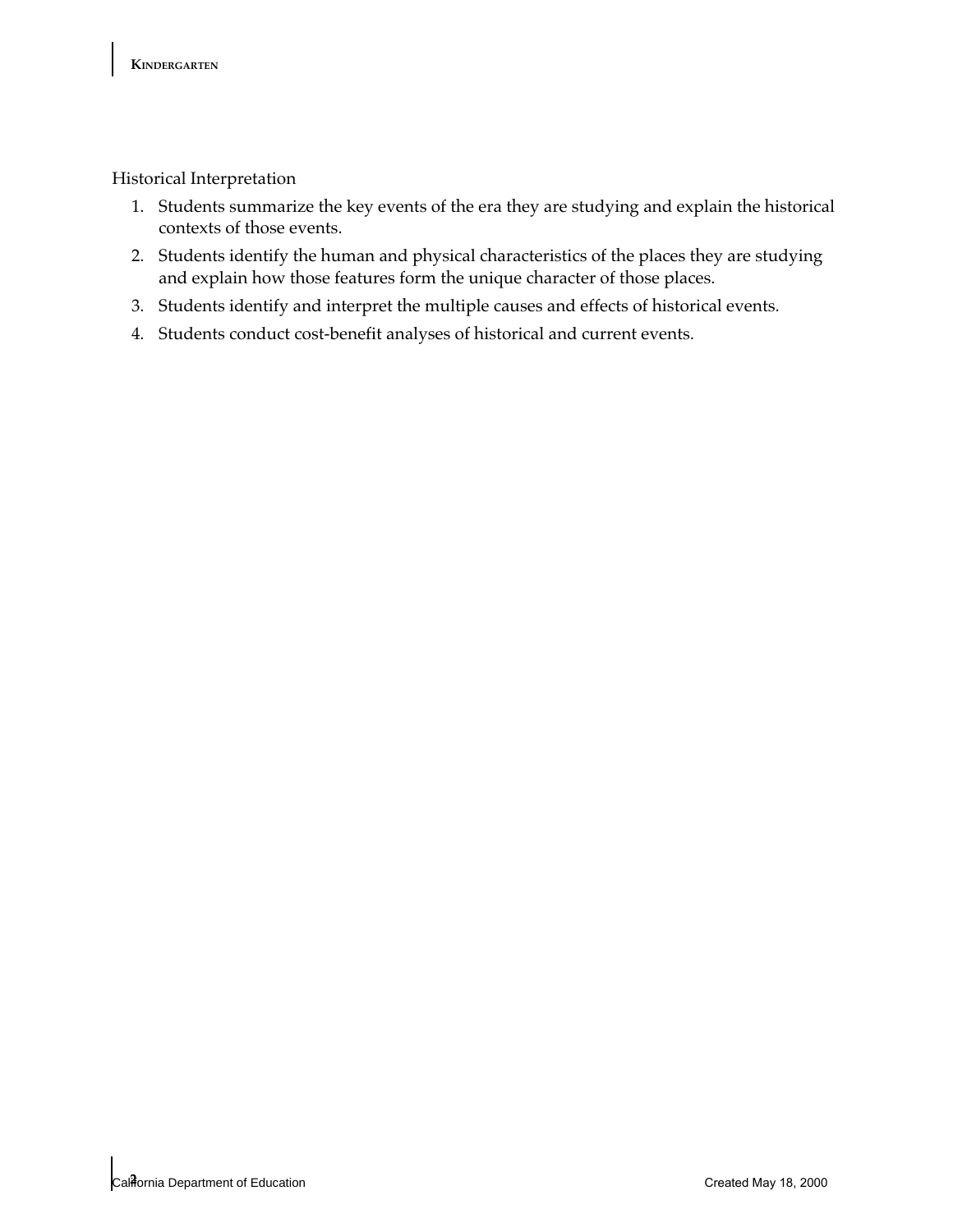

## **Learning and Working Now and Long Ago**

Students in kindergarten are introduced to basic spatial, temporal, and causal relationships, emphasizing the geographic and historical connections between the world today and the world long ago. The stories of ordinary and extraordinary people help describe the range and continuity of human experience and introduce the concepts of courage, self-control, justice, heroism, leadership, deliberation, and individual responsibility. Historical empathy for how people lived and worked long ago reinforces the concept of civic behavior: how we interact respectfully with each other, following rules, and respecting the rights of others.

### **K.1 Students understand that being a good citizen involves acting in certain ways.**

- 1. Follow rules, such as sharing and taking turns, and know the consequences of breaking them.
- 2. Learn examples of honesty, courage, determination, individual responsibility, and patriotism in American and world history from stories and folklore.
- 3. Know beliefs and related behaviors of characters in stories from times past and understand the consequences of the characters' actions.

**K.2 Students recognize national and state symbols and icons such as the national and state flags, the bald eagle, and the Statue of Liberty.** 

**K.3 Students match simple descriptions of work that people do and the names of related jobs at the school, in the local community, and from historical accounts.**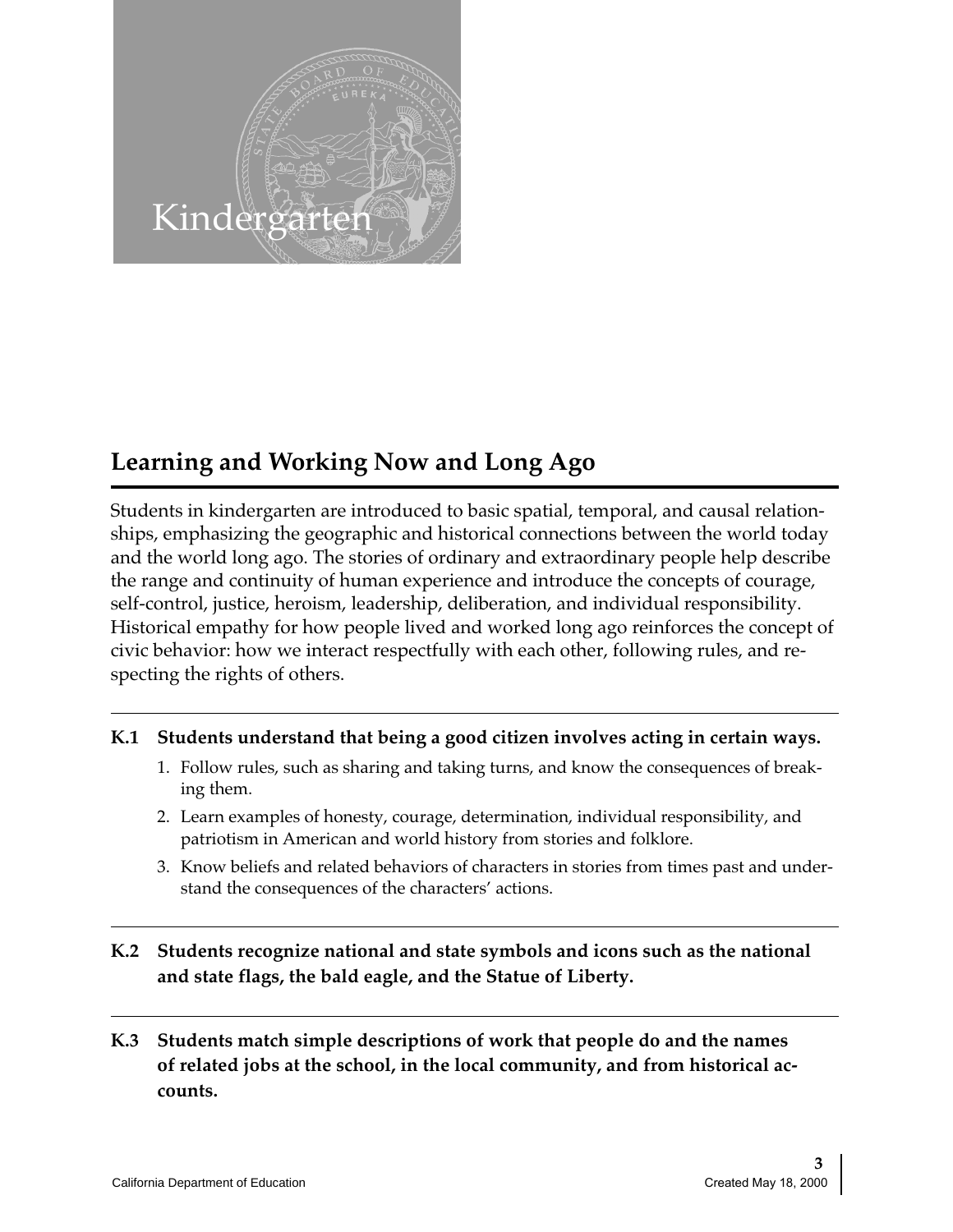## **K.4 Students compare and contrast the locations of people, places, and environments and describe their characteristics.**

- 1. Determine the relative locations of objects using the terms near/far, left/right, and behind/in front.
- 2. Distinguish between land and water on maps and globes and locate general areas referenced in historical legends and stories.
- 3. Identify traffic symbols and map symbols (e.g., those for land, water, roads, cities).
- 4. Construct maps and models of neighborhoods, incorporating such structures as police and fire stations, airports, banks, hospitals, supermarkets, harbors, schools, homes, places of worship, and transportation lines.
- 5. Demonstrate familiarity with the school's layout, environs, and the jobs people do there.

## **K.5 Students put events in temporal order using a calendar, placing days, weeks, and months in proper order.**

## **K.6 Students understand that history relates to events, people, and places of other times.**

- 1. Identify the purposes of, and the people and events honored in, commemorative holidays, including the human struggles that were the basis for the events (e.g., Thanksgiving, Independence Day, Washington's and Lincoln's Birthdays, Martin Luther King Jr. Day, Memorial Day, Labor Day, Columbus Day, Veterans Day).
- 2. Know the triumphs in American legends and historical accounts through the stories of such people as Pocahontas, George Washington, Booker T. Washington, Daniel Boone, and Benjamin Franklin.
- 3. Understand how people lived in earlier times and how their lives would be different today (e.g., getting water from a well, growing food, making clothing, having fun, forming organizations, living by rules and laws).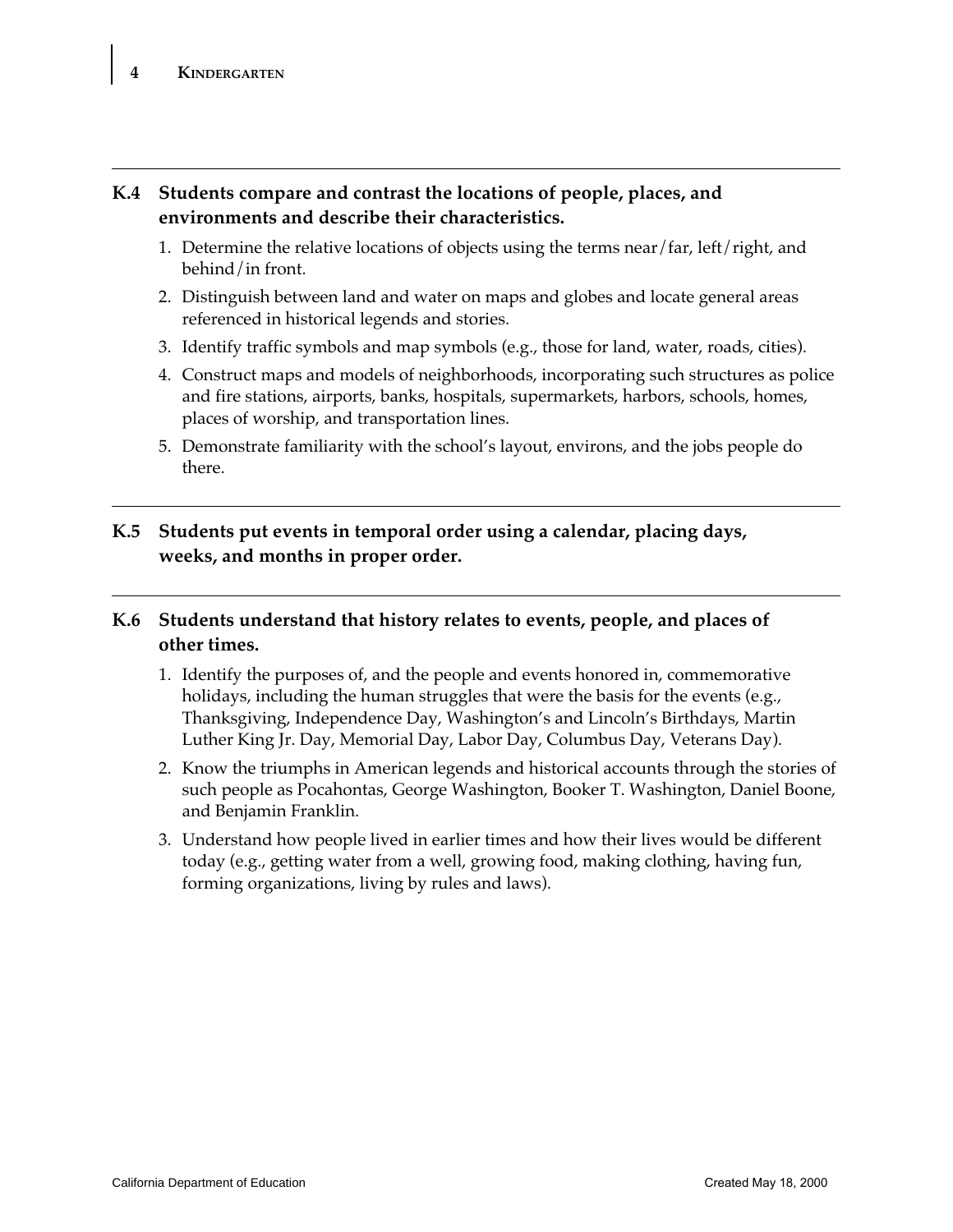

## **A Child's Place in Time and Space**

Students in grade one continue a more detailed treatment of the broad concepts of rights and responsibilities in the contemporary world. The classroom serves as a microcosm of society in which decisions are made with respect for individual responsibility, for other people, and for the rules by which we all must live: fair play, good sportsmanship, and respect for the rights and opinions of others. Students examine the geographic and economic aspects of life in their own neighborhoods and compare them to those of people long ago. Students explore the varied backgrounds of American citizens and learn about the symbols, icons, and songs that reflect our common heritage.

### **1.1 Students describe the rights and individual responsibilities of citizenship.**

- 1. Understand the rule-making process in a direct democracy (everyone votes on the rules) and in a representative democracy (an elected group of people make the rules), giving examples of both systems in their classroom, school, and community.
- 2. Understand the elements of fair play and good sportsmanship, respect for the rights and opinions of others, and respect for rules by which we live, including the meaning of the "Golden Rule."

**1.2 Students compare and contrast the absolute and relative locations of places and people and describe the physical and/or human characteristics of places.** 

- 1. Locate on maps and globes their local community, California, the United States, the seven continents, and the four oceans.
- 2. Compare the information that can be derived from a three-dimensional model to the information that can be derived from a picture of the same location.
- 3. Construct a simple map, using cardinal directions and map symbols.
- 4. Describe how location, weather, and physical environment affect the way people live, including the effects on their food, clothing, shelter, transportation, and recreation.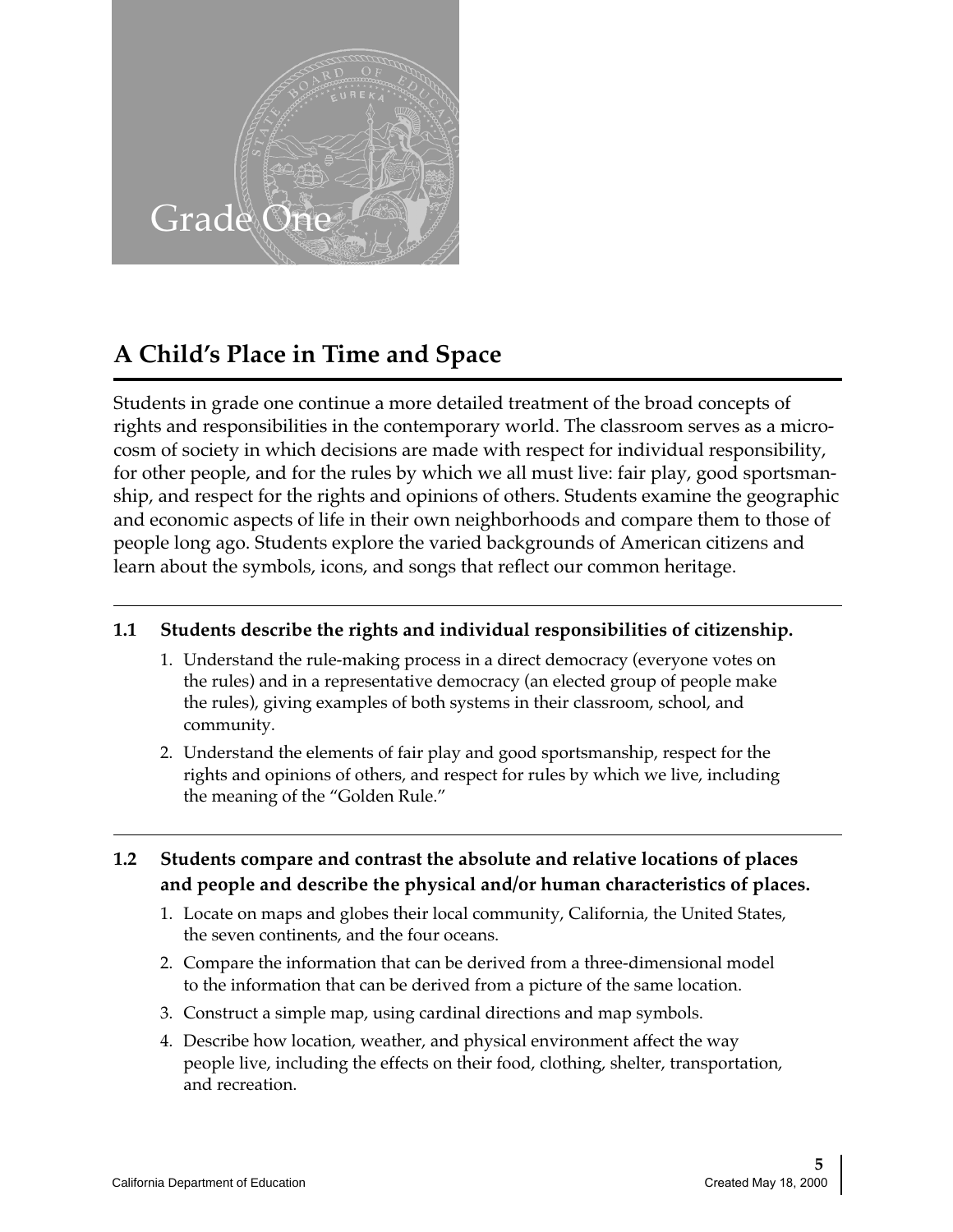### **1.3 Students know and understand the symbols, icons, and traditions of the United States that provide continuity and a sense of community across time.**

- 1. Recite the Pledge of Allegiance and sing songs that express American ideals (e.g., "My Country 'Tis of Thee").
- 2. Understand the significance of our national holidays and the heroism and achievements of the people associated with them.
- 3. Identify American symbols, landmarks, and essential documents, such as the flag, bald eagle, Statue of Liberty, U.S. Constitution, and Declaration of Independence, and know the people and events associated with them.

## **1.4 Students compare and contrast everyday life in different times and places around the world and recognize that some aspects of people, places, and things change over time while others stay the same.**

- 1. Examine the structure of schools and communities in the past.
- 2. Study transportation methods of earlier days.
- 3. Recognize similarities and differences of earlier generations in such areas as work (inside and outside the home), dress, manners, stories, games, and festivals, drawing from biographies, oral histories, and folklore.

## **1.5 Students describe the human characteristics of familiar places and the varied backgrounds of American citizens and residents in those places.**

- 1. Recognize the ways in which they are all part of the same community, sharing principles, goals, and traditions despite their varied ancestry; the forms of diversity in their school and community; and the benefits and challenges of a diverse population.
- 2. Understand the ways in which American Indians and immigrants have helped define Californian and American culture.
- 3. Compare the beliefs, customs, ceremonies, traditions, and social practices of the varied cultures, drawing from folklore.

## **1. 6 Students understand basic economic concepts and the role of individual choice in a free-market economy.**

- 1. Understand the concept of exchange and the use of money to purchase goods and services.
- 2. Identify the specialized work that people do to manufacture, transport, and market goods and services and the contributions of those who work in the home.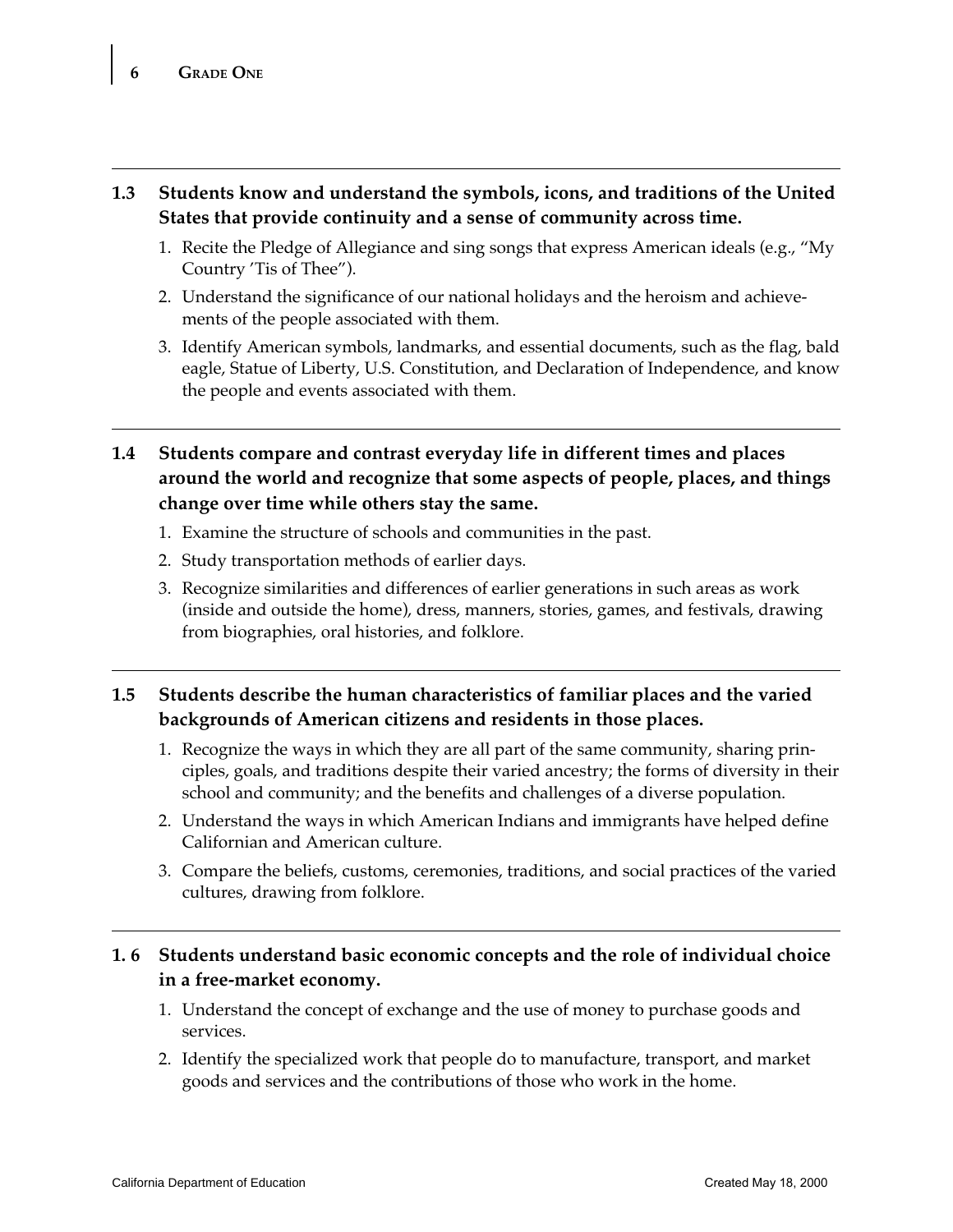

## **People Who Make a Difference**

Students in grade two explore the lives of actual people who make a difference in their everyday lives and learn the stories of extraordinary people from history whose achievements have touched them, directly or indirectly. The study of contemporary people who supply goods and services aids in understanding the complex interdependence in our free-market system.

## **2.1 Students differentiate between things that happened long ago and things that happened yesterday.**

- 1. Trace the history of a family through the use of primary and secondary sources, including artifacts, photographs, interviews, and documents.
- 2. Compare and contrast their daily lives with those of their parents, grandparents, and/or guardians.
- 3. Place important events in their lives in the order in which they occurred (e.g., on a time line or storyboard).

## **2.2 Students demonstrate map skills by describing the absolute and relative locations of people, places, and environments.**

- 1. Locate on a simple letter-number grid system the specific locations and geographic features in their neighborhood or community (e.g., map of the classroom, the school).
- 2. Label from memory a simple map of the North American continent, including the countries, oceans, Great Lakes, major rivers, and mountain ranges. Identify the essential map elements: title, legend, directional indicator, scale, and date.
- 3. Locate on a map where their ancestors live(d), telling when the family moved to the local community and how and why they made the trip.
- 4. Compare and contrast basic land use in urban, suburban, and rural environments in California.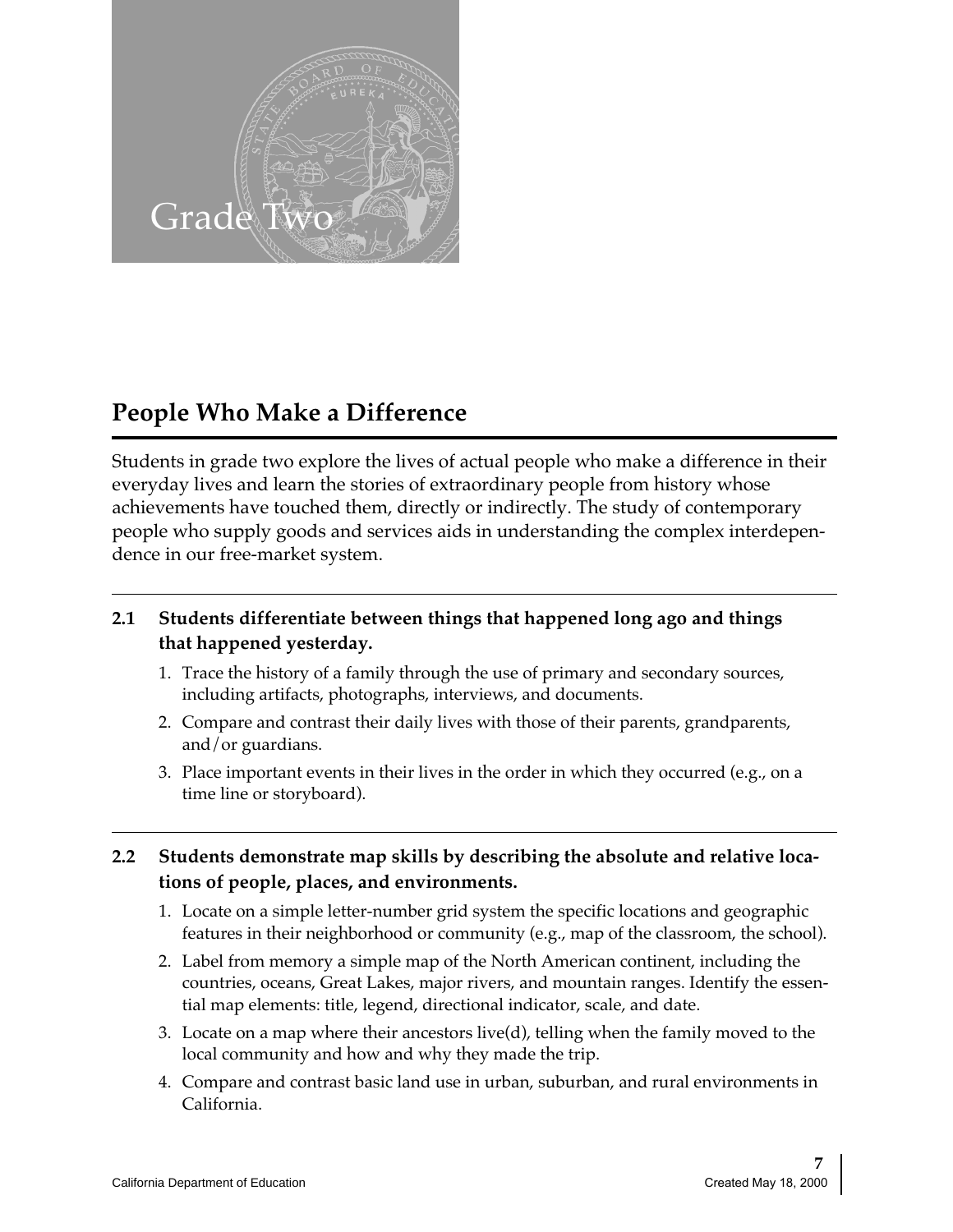## **2.3 Students explain governmental institutions and practices in the United States and other countries.**

- 1. Explain how the United States and other countries make laws, carry out laws, determine whether laws have been violated, and punish wrongdoers.
- 2. Describe the ways in which groups and nations interact with one another to try to resolve problems in such areas as trade, cultural contacts, treaties, diplomacy, and military force.

## **2.4 Students understand basic economic concepts and their individual roles in the economy and demonstrate basic economic reasoning skills.**

- 1. Describe food production and consumption long ago and today, including the roles of farmers, processors, distributors, weather, and land and water resources.
- 2. Understand the role and interdependence of buyers (consumers) and sellers (producers) of goods and services.
- 3. Understand how limits on resources affect production and consumption (what to produce and what to consume).
- **2.5 Students understand the importance of individual action and character and explain how heroes from long ago and the recent past have made a difference in others' lives (e.g., from biographies of Abraham Lincoln, Louis Pasteur, Sitting Bull, George Washington Carver, Marie Curie, Albert Einstein, Golda Meir, Jackie Robinson, Sally Ride).**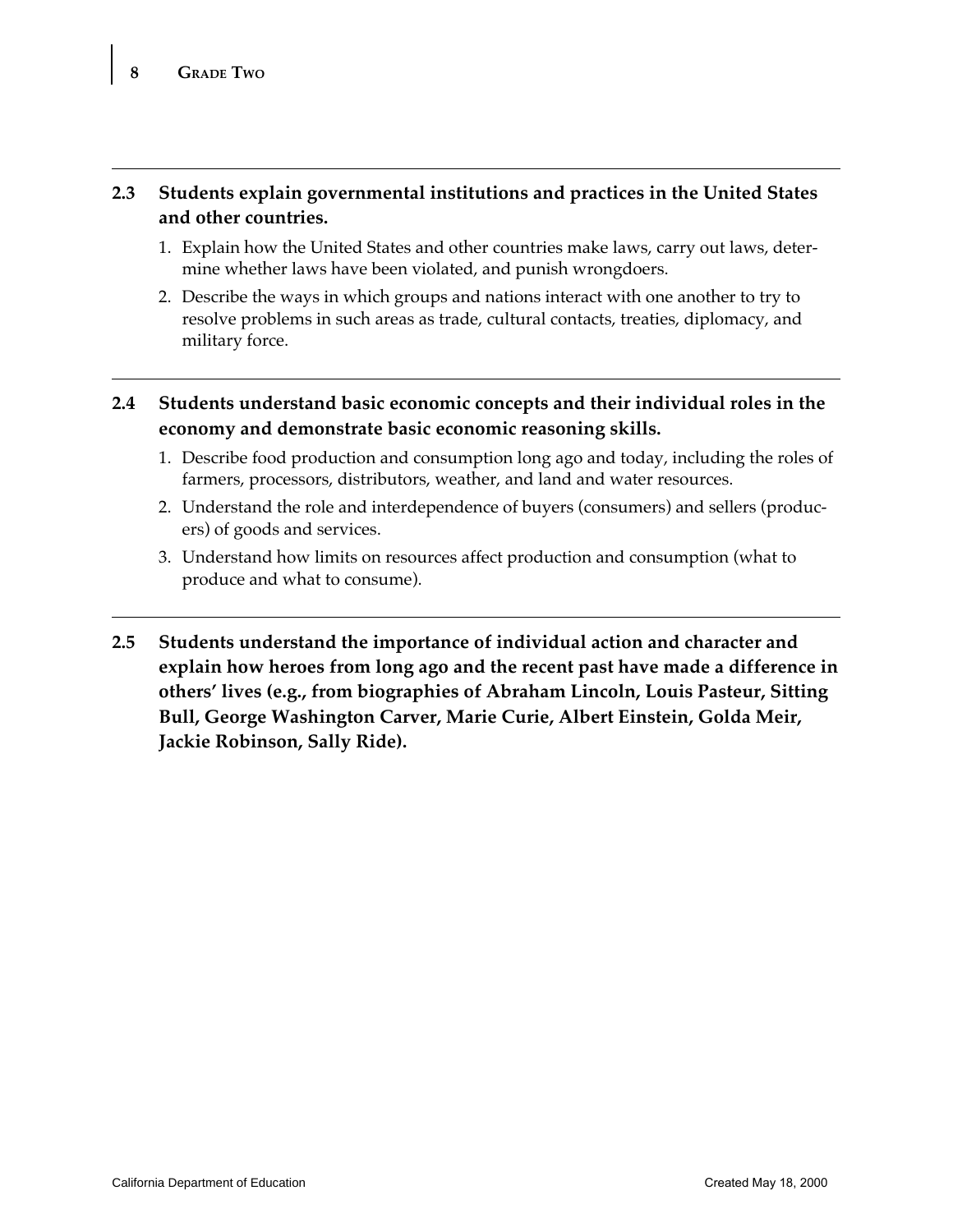

## **Continuity and Change**

Students in grade three learn more about our connections to the past and the ways in which particularly local, but also regional and national, government and traditions have developed and left their marks on current society, providing common memories. Emphasis is on the physical and cultural landscape of California, including the study of American Indians, the subsequent arrival of immigrants, and the impact they have had in forming the character of our contemporary society.

## **3.1 Students describe the physical and human geography and use maps, tables, graphs, photographs, and charts to organize information about people, places, and environments in a spatial context.**

- 1. Identify geographical features in their local region (e.g., deserts, mountains, valleys, hills, coastal areas, oceans, lakes).
- 2. Trace the ways in which people have used the resources of the local region and modified the physical environment (e.g., a dam constructed upstream changed a river or coastline).

## **3.2 Students describe the American Indian nations in their local region long ago and in the recent past.**

- 1. Describe national identities, religious beliefs, customs, and various folklore traditions.
- 2. Discuss the ways in which physical geography, including climate, influenced how the local Indian nations adapted to their natural environment (e.g., how they obtained food, clothing, tools).
- 3. Describe the economy and systems of government, particularly those with tribal constitutions, and their relationship to federal and state governments.
- 4. Discuss the interaction of new settlers with the already established Indians of the region.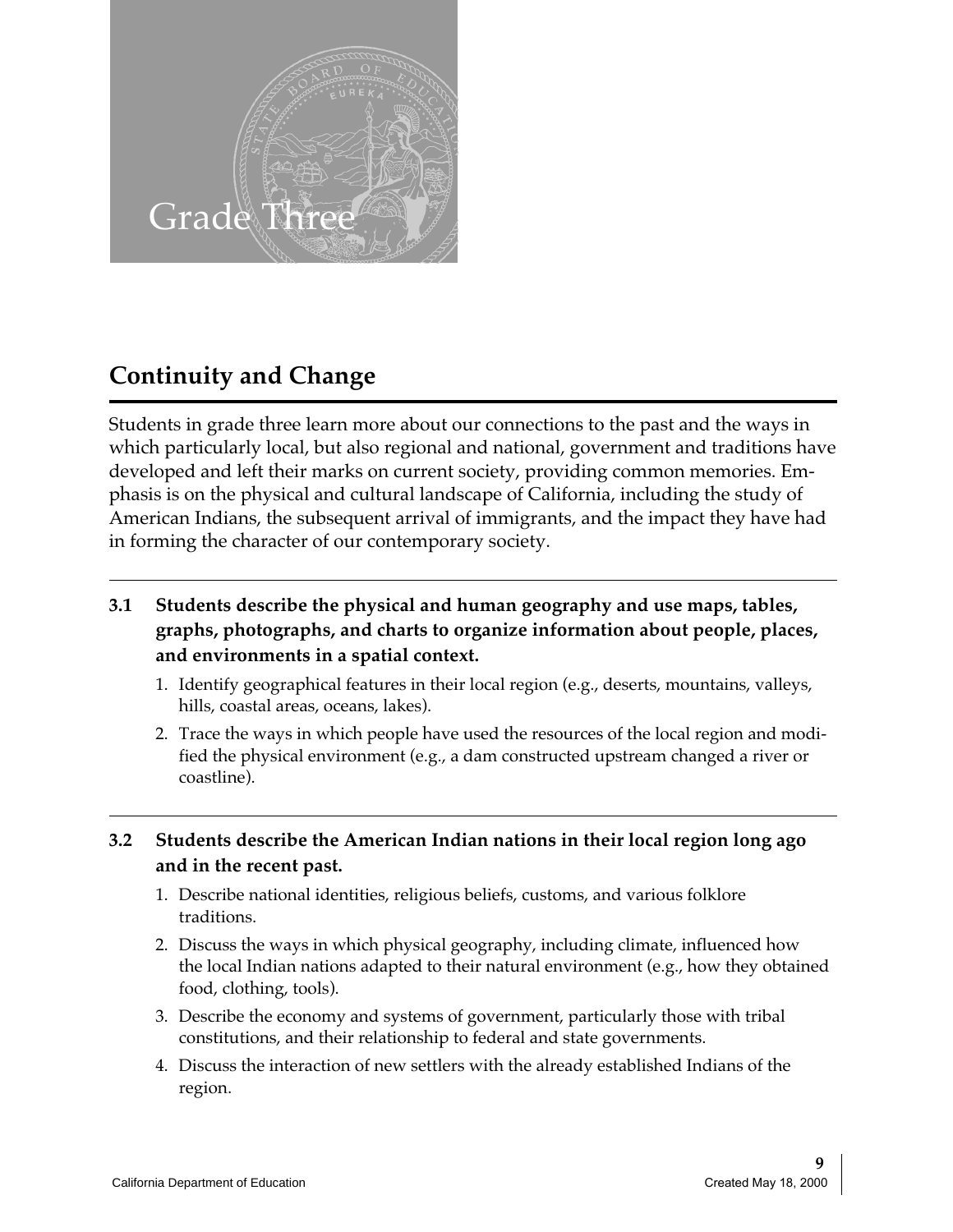## **3.3 Students draw from historical and community resources to organize the sequence of local historical events and describe how each period of settlement left its mark on the land.**

- 1. Research the explorers who visited here, the newcomers who settled here, and the people who continue to come to the region, including their cultural and religious traditions and contributions.
- 2. Describe the economies established by settlers and their influence on the present-day economy, with emphasis on the importance of private property and entrepreneurship.
- 3. Trace why their community was established, how individuals and families contributed to its founding and development, and how the community has changed over time, drawing on maps, photographs, oral histories, letters, newspapers, and other primary sources.

## **3.4 Students understand the role of rules and laws in our daily lives and the basic structure of the U.S. government.**

- 1. Determine the reasons for rules, laws, and the U.S. Constitution; the role of citizenship in the promotion of rules and laws; and the consequences for people who violate rules and laws.
- 2. Discuss the importance of public virtue and the role of citizens, including how to participate in a classroom, in the community, and in civic life.
- 3. Know the histories of important local and national landmarks, symbols, and essential documents that create a sense of community among citizens and exemplify cherished ideals (e.g., the U.S. flag, the bald eagle, the Statue of Liberty, the U.S. Constitution, the Declaration of Independence, the U.S. Capitol).
- 4. Understand the three branches of government, with an emphasis on local government.
- 5. Describe the ways in which California, the other states, and sovereign American Indian tribes contribute to the making of our nation and participate in the federal system of government.
- 6. Describe the lives of American heroes who took risks to secure our freedoms (e.g., Anne Hutchinson, Benjamin Franklin, Thomas Jefferson, Abraham Lincoln, Frederick Douglass, Harriet Tubman, Martin Luther King, Jr.).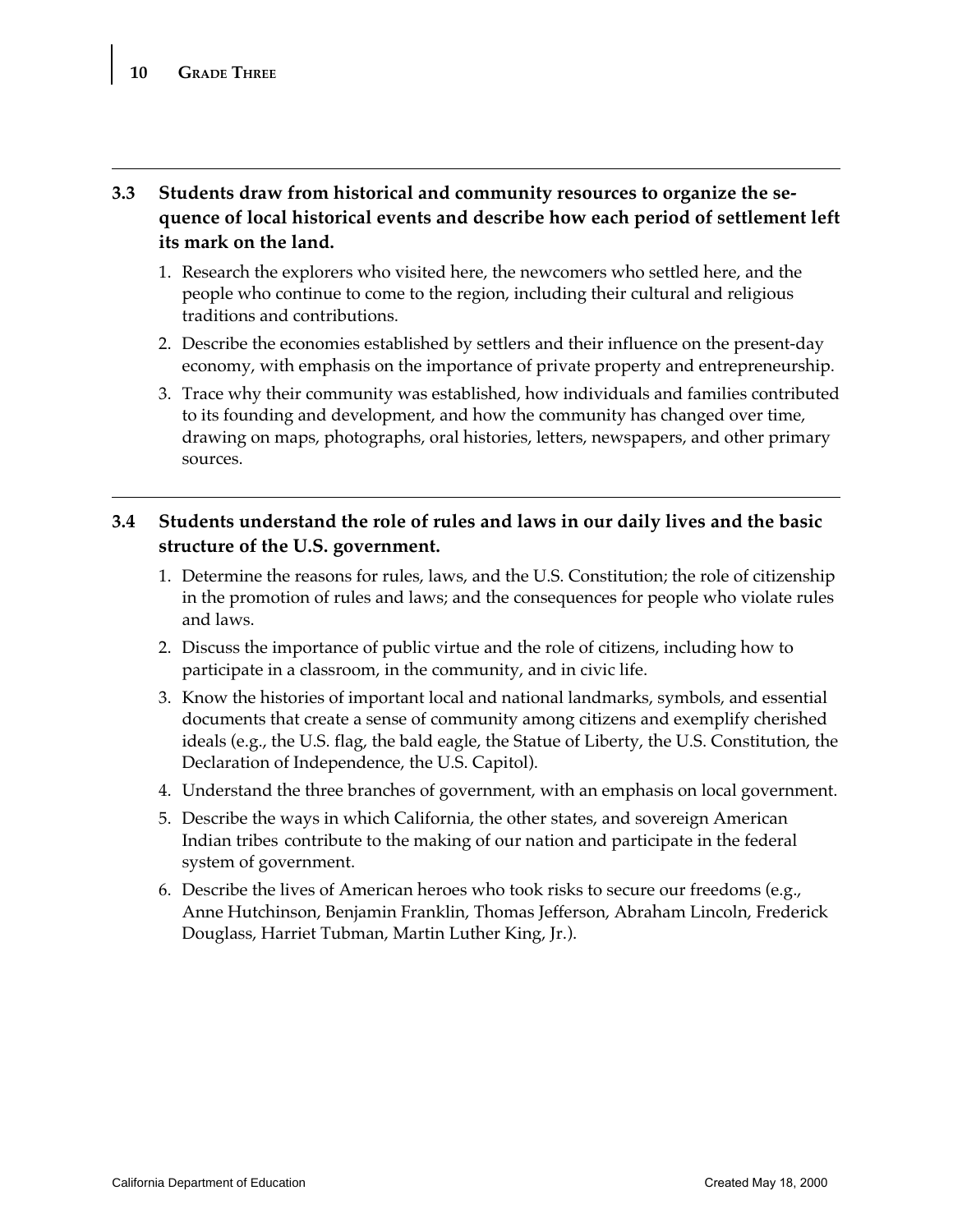### **3.5 Students demonstrate basic economic reasoning skills and an understanding of the economy of the local region.**

- 1. Describe the ways in which local producers have used and are using natural resources, human resources, and capital resources to produce goods and services in the past and the present.
- 2. Understand that some goods are made locally, some elsewhere in the United States, and some abroad.
- 3. Understand that individual economic choices involve trade-offs and the evaluation of benefits and costs.
- 4. Discuss the relationship of students' "work" in school and their personal human capital.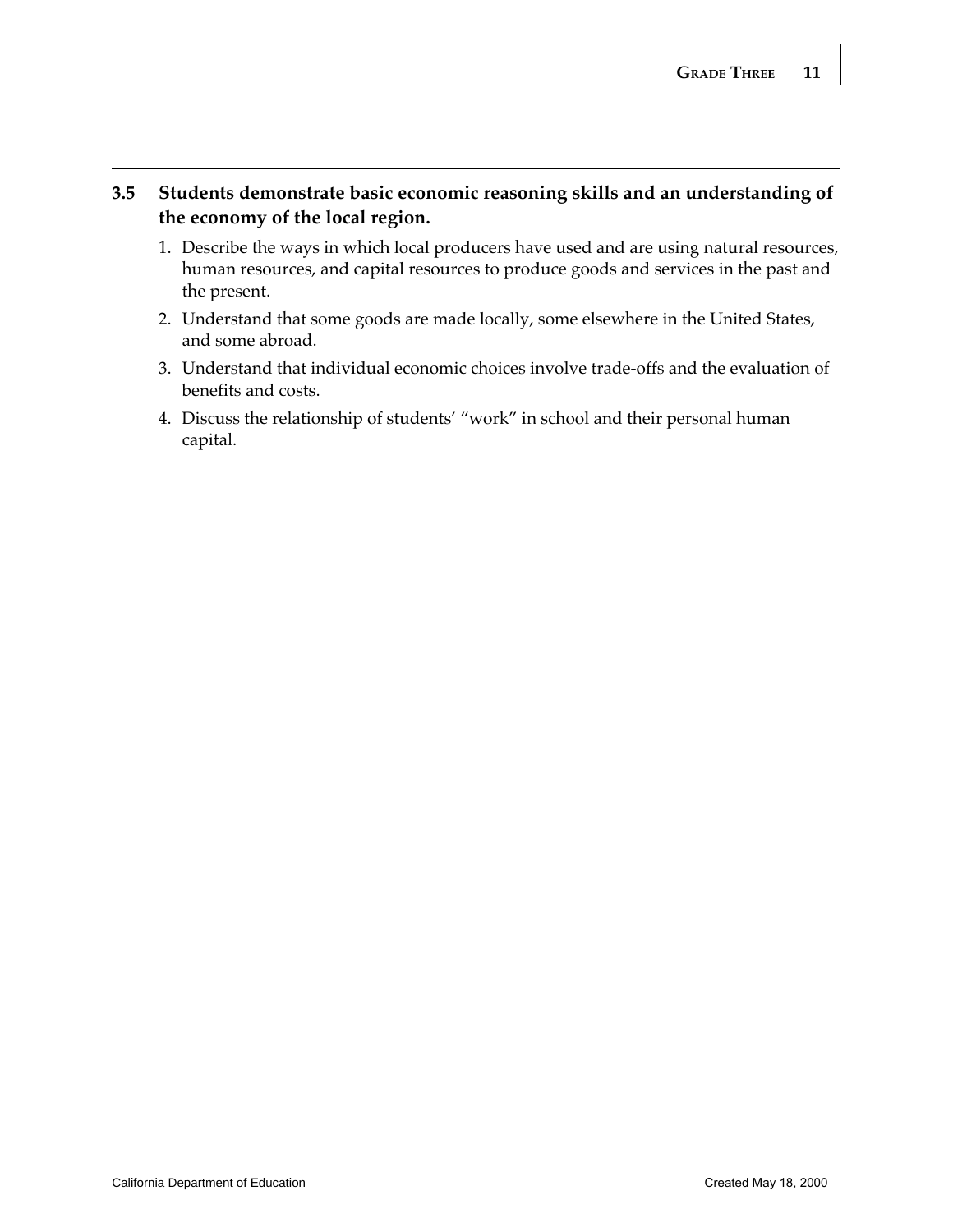

## **California: A Changing State**

Students learn the story of their home state, unique in American history in terms of its vast and varied geography, its many waves of immigration beginning with pre-Columbian societies, its continuous diversity, economic energy, and rapid growth. In addition to the specific treatment of milestones in California history, students examine the state in the context of the rest of the nation, with an emphasis on the U.S. Constitution and the relationship between state and federal government.

## **4.1 Students demonstrate an understanding of the physical and human geographic features that define places and regions in California.**

- 1. Explain and use the coordinate grid system of latitude and longitude to determine the absolute locations of places in California and on Earth.
- 2. Distinguish between the North and South Poles; the equator and the prime meridian; the tropics; and the hemispheres, using coordinates to plot locations.
- 3. Identify the state capital and describe the various regions of California, including how their characteristics and physical environments (e.g., water, landforms, vegetation, climate) affect human activity.
- 4. Identify the locations of the Pacific Ocean, rivers, valleys, and mountain passes and explain their effects on the growth of towns.
- 5. Use maps, charts, and pictures to describe how communities in California vary in land use, vegetation, wildlife, climate, population density, architecture, services, and transportation.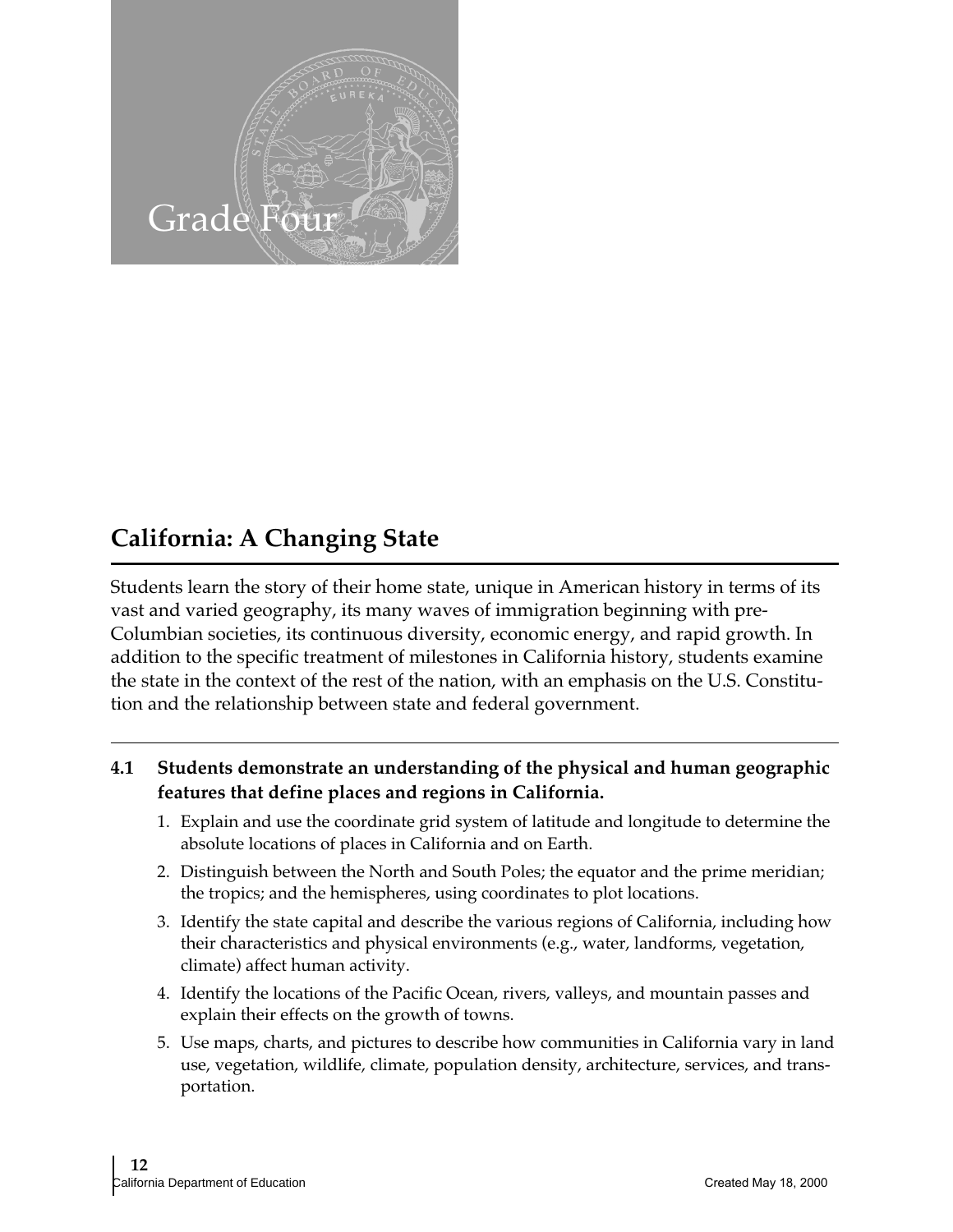- **4.2 Students describe the social, political, cultural, and economic life and interactions among people of California from the pre-Columbian societies to the Spanish mission and Mexican rancho periods.** 
	- 1. Discuss the major nations of California Indians, including their geographic distribution, economic activities, legends, and religious beliefs; and describe how they depended on, adapted to, and modified the physical environment by cultivation of land and use of sea resources.
	- 2. Identify the early land and sea routes to, and European settlements in, California with a focus on the exploration of the North Pacific (e.g., by Captain James Cook, Vitus Bering, Juan Cabrillo), noting especially the importance of mountains, deserts, ocean currents, and wind patterns.
	- 3. Describe the Spanish exploration and colonization of California, including the relationships among soldiers, missionaries, and Indians (e.g., Juan Crespi, Junipero Serra, Gaspar de Portola).
	- 4. Describe the mapping of, geographic basis of, and economic factors in the placement and function of the Spanish missions; and understand how the mission system expanded the influence of Spain and Catholicism throughout New Spain and Latin America.
	- 5. Describe the daily lives of the people, native and nonnative, who occupied the presidios, missions, ranchos, and pueblos.
	- 6. Discuss the role of the Franciscans in changing the economy of California from a huntergatherer economy to an agricultural economy.
	- 7. Describe the effects of the Mexican War for Independence on Alta California, including its effects on the territorial boundaries of North America.
	- 8. Discuss the period of Mexican rule in California and its attributes, including land grants, secularization of the missions, and the rise of the rancho economy.

## **4.3 Students explain the economic, social, and political life in California from the establishment of the Bear Flag Republic through the Mexican-American War, the Gold Rush, and the granting of statehood.**

- 1. Identify the locations of Mexican settlements in California and those of other settlements, including Fort Ross and Sutter's Fort.
- 2. Compare how and why people traveled to California and the routes they traveled (e.g., James Beckwourth, John Bidwell, John C. Fremont, Pio Pico).
- 3. Analyze the effects of the Gold Rush on settlements, daily life, politics, and the physical environment (e.g., using biographies of John Sutter, Mariano Guadalupe Vallejo, Louise Clapp).
- 4. Study the lives of women who helped build early California (e.g., Biddy Mason).
- 5. Discuss how California became a state and how its new government differed from those during the Spanish and Mexican periods.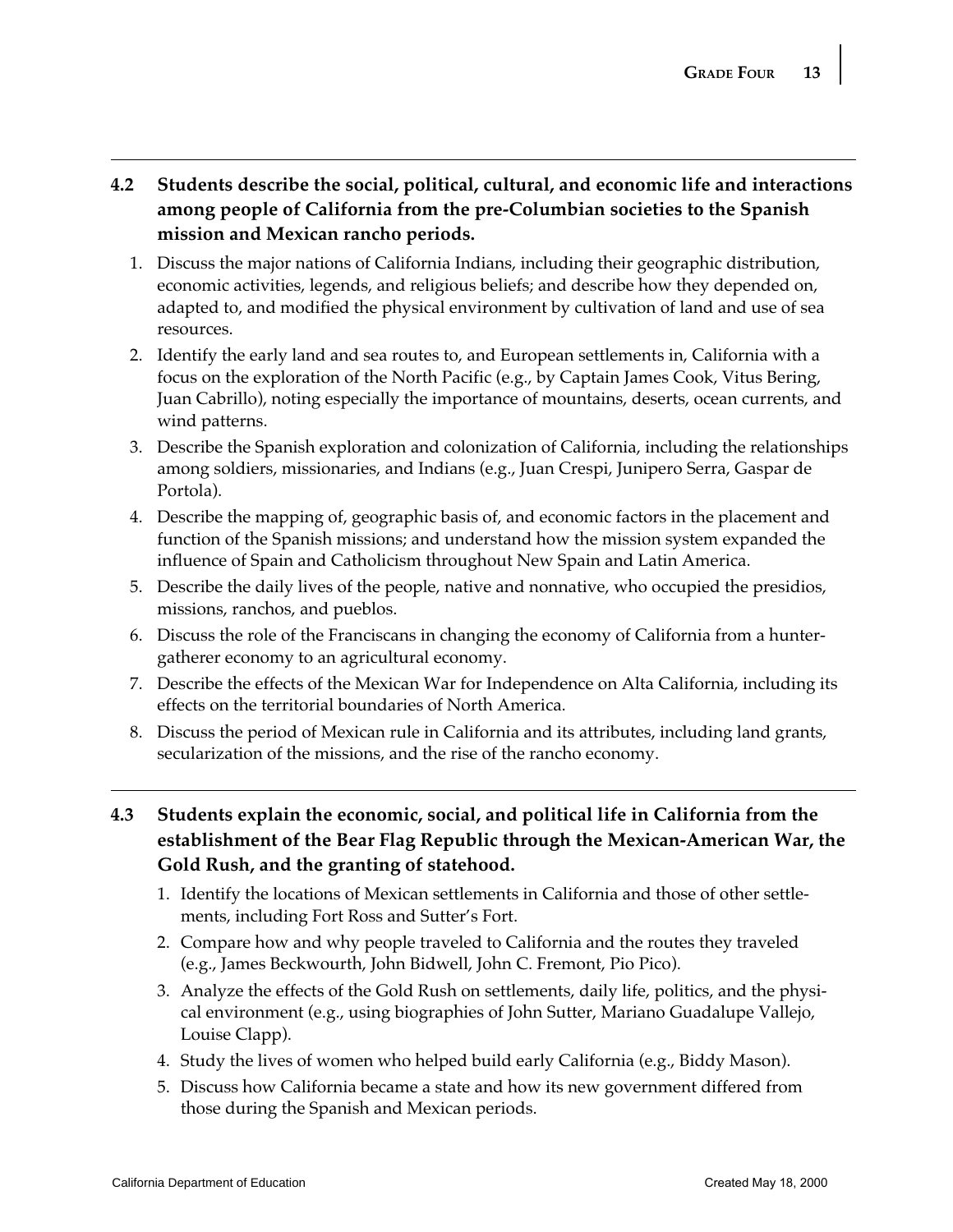## **4.4 Students explain how California became an agricultural and industrial power, tracing the transformation of the California economy and its political and cultural development since the 1850s.**

- 1. Understand the story and lasting influence of the Pony Express, Overland Mail Service, Western Union, and the building of the transcontinental railroad, including the contributions of Chinese workers to its construction.
- 2. Explain how the Gold Rush transformed the economy of California, including the types of products produced and consumed, changes in towns (e.g., Sacramento, San Francisco), and economic conflicts between diverse groups of people.
- 3. Discuss immigration and migration to California between 1850 and 1900, including the diverse composition of those who came; the countries of origin and their relative locations; and conflicts and accords among the diverse groups (e.g., the 1882 Chinese Exclusion Act).
- 4. Describe rapid American immigration, internal migration, settlement, and the growth of towns and cities (e.g., Los Angeles).
- 5. Discuss the effects of the Great Depression, the Dust Bowl, and World War II on California.
- 6. Describe the development and locations of new industries since the turn of the century, such as the aerospace industry, electronics industry, large-scale commercial agriculture and irrigation projects, the oil and automobile industries, communications and defense industries, and important trade links with the Pacific Basin.
- 7. Trace the evolution of California's water system into a network of dams, aqueducts, and reservoirs.
- 8. Describe the history and development of California's public education system, including universities and community colleges.
- 9. Analyze the impact of twentieth-century Californians on the nation's artistic and cultural development, including the rise of the entertainment industry (e.g., Louis B. Meyer, Walt Disney, John Steinbeck, Ansel Adams, Dorothea Lange, John Wayne).

## **4.5 Students understand the structures, functions, and powers of the local, state, and federal governments as described in the U.S. Constitution.**

- 1. Discuss what the U.S. Constitution is and why it is important (i.e., a written document that defines the structure and purpose of the U.S. government and describes the shared powers of federal, state, and local governments).
- 2. Understand the purpose of the California Constitution, its key principles, and its relationship to the U.S. Constitution.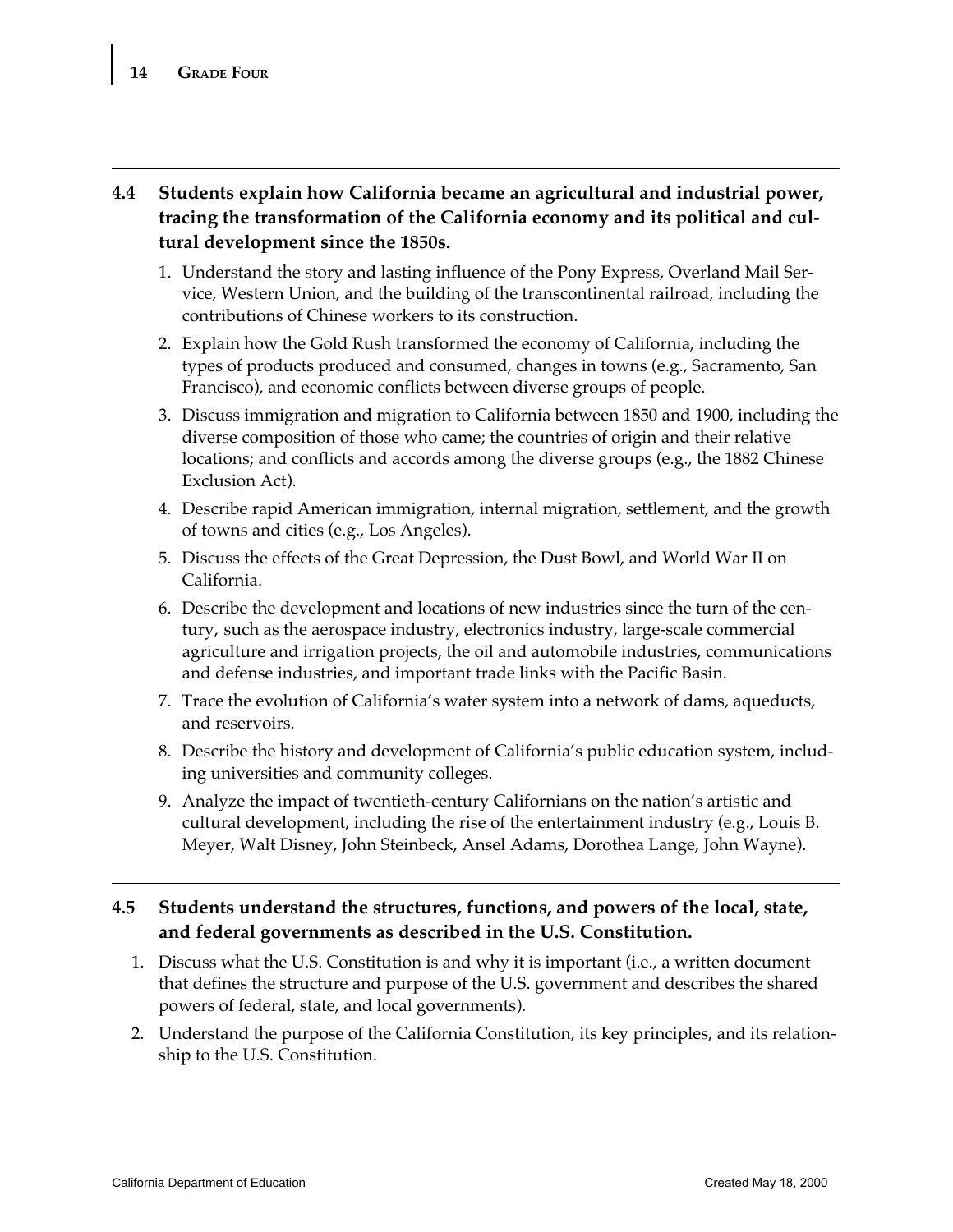- 3. Describe the similarities (e.g., written documents, rule of law, consent of the governed, three separate branches) and differences (e.g., scope of jurisdiction, limits on government powers, use of the military) among federal, state, and local governments.
- 4. Explain the structures and functions of state governments, including the roles and responsibilities of their elected officials.
- 5. Describe the components of California's governance structure (e.g., cities and towns, Indian rancherias and reservations, counties, school districts).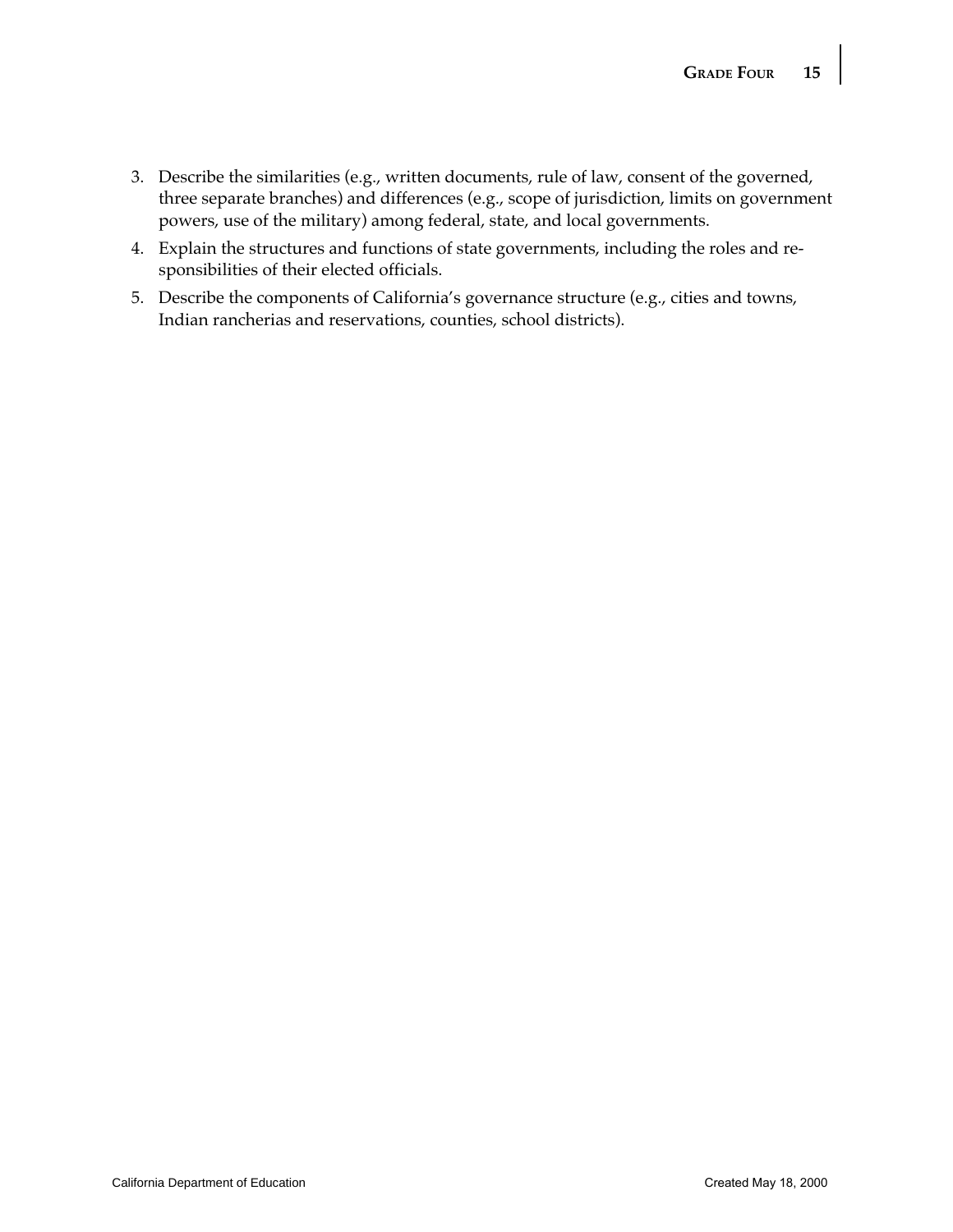

## **United States History and Geography: Making a New Nation**

Students in grade five study the development of the nation up to 1850, with an emphasis on the people who were already here, when and from where others arrived, and why they came. Students learn about the colonial government founded on Judeo-Christian principles, the ideals of the Enlightenment, and the English traditions of selfgovernment. They recognize that ours is a nation that has a constitution that derives its power from the people, that has gone through a revolution, that once sanctioned slavery, that experienced conflict over land with the original inhabitants, and that experienced a westward movement that took its people across the continent. Studying the cause, course, and consequences of the early explorations through the War for Independence and western expansion is central to students' fundamental understanding of how the principles of the American republic form the basis of a pluralistic society in which individual rights are secured.

- **5.1 Students describe the major pre-Columbian settlements, including the cliff dwellers and pueblo people of the desert Southwest, the American Indians of the Pacific Northwest, the nomadic nations of the Great Plains, and the woodland peoples east of the Mississippi River.** 
	- 1. Describe how geography and climate influenced the way various nations lived and adjusted to the natural environment, including locations of villages, the distinct structures that they built, and how they obtained food, clothing, tools, and utensils.
	- 2. Describe their varied customs and folklore traditions.
	- 3. Explain their varied economies and systems of government.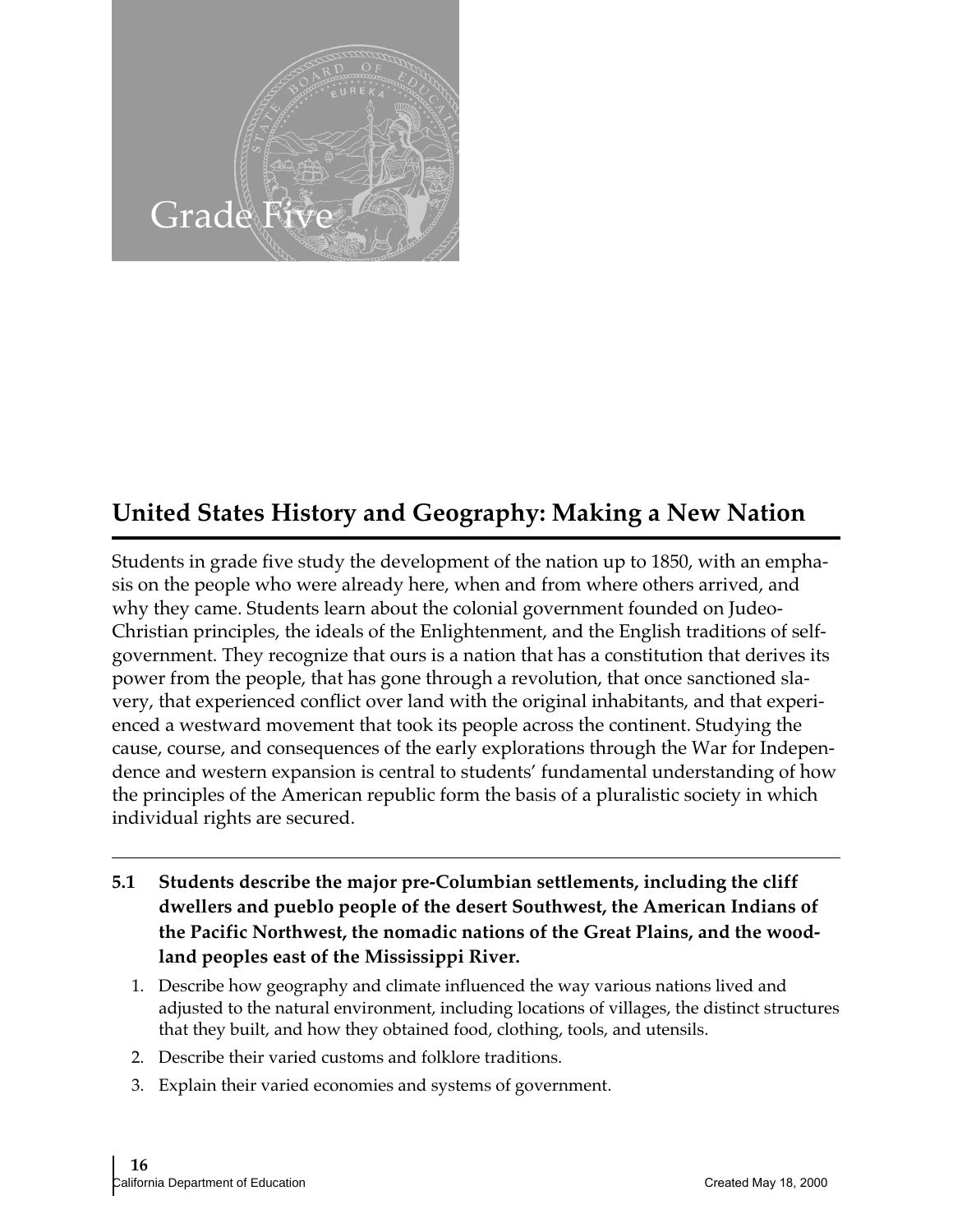## **5.2** Students trace the routes of early explorers and describe the early explorations **of the Americas.**

- 1. Describe the entrepreneurial characteristics of early explorers (e.g., Christopher Columbus, Francisco Vásquez de Coronado) and the technological developments that made sea exploration by latitude and longitude possible (e.g., compass, sextant, astrolabe, seaworthy ships, chronometers, gunpowder).
- 2. Explain the aims, obstacles, and accomplishments of the explorers, sponsors, and leaders of key European expeditions and the reasons Europeans chose to explore and colonize the world (e.g., the Spanish Reconquista, the Protestant Reformation, the Counter Reformation).
- 3. Trace the routes of the major land explorers of the United States, the distances traveled by explorers, and the Atlantic trade routes that linked Africa, the West Indies, the British colonies, and Europe.
- 4. Locate on maps of North and South America land claimed by Spain, France, England, Portugal, the Netherlands, Sweden, and Russia.

## **5.3 Students describe the cooperation and conflict that existed among the American Indians and between the Indian nations and the new settlers.**

- 1. Describe the competition among the English, French, Spanish, Dutch, and Indian nations for control of North America.
- 2. Describe the cooperation that existed between the colonists and Indians during the 1600s and 1700s (e.g., in agriculture, the fur trade, military alliances, treaties, cultural interchanges).
- 3. Examine the conflicts before the Revolutionary War (e.g., the Pequot and King Philip's Wars in New England, the Powhatan Wars in Virginia, the French and Indian War).
- 4. Discuss the role of broken treaties and massacres and the factors that led to the Indians' defeat, including the resistance of Indian nations to encroachments and assimilation (e.g., the story of the Trail of Tears).
- 5. Describe the internecine Indian conflicts, including the competing claims for control of lands (e.g., actions of the Iroquois, Huron, Lakota [Sioux]).
- 6. Explain the influence and achievements of significant leaders of the time (e.g., John Marshall, Andrew Jackson, Chief Tecumseh, Chief Logan, Chief John Ross, Sequoyah).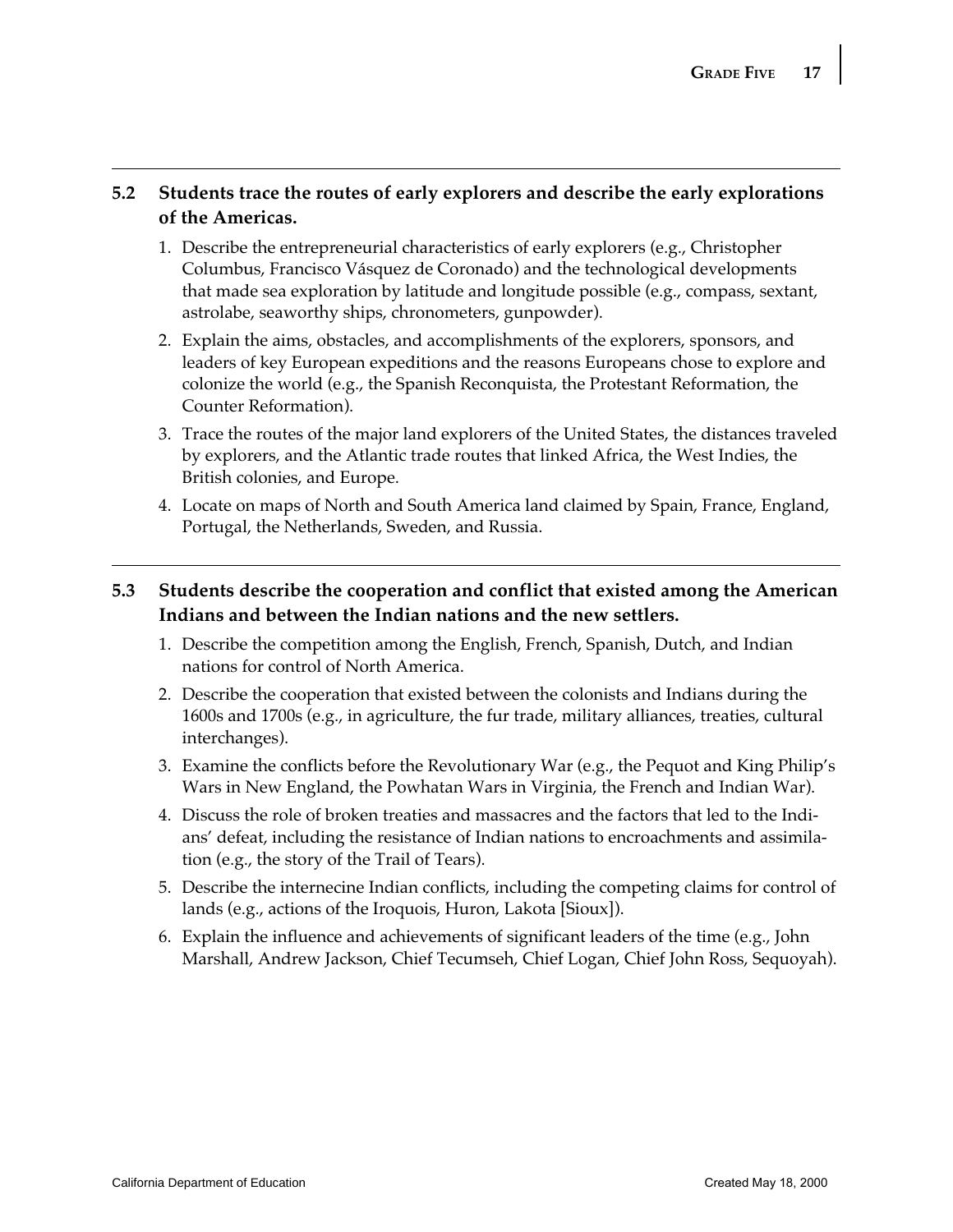## **5.4 Students understand the political, religious, social, and economic institutions that evolved in the colonial era.**

- 1. Understand the influence of location and physical setting on the founding of the original 13 colonies, and identify on a map the locations of the colonies and of the American Indian nations already inhabiting these areas.
- 2. Identify the major individuals and groups responsible for the founding of the various colonies and the reasons for their founding (e.g., John Smith, Virginia; Roger Williams, Rhode Island; William Penn, Pennsylvania; Lord Baltimore, Maryland; William Bradford, Plymouth; John Winthrop, Massachusetts).
- 3. Describe the religious aspects of the earliest colonies (e.g., Puritanism in Massachusetts, Anglicanism in Virginia, Catholicism in Maryland, Quakerism in Pennsylvania).
- 4. Identify the significance and leaders of the First Great Awakening, which marked a shift in religious ideas, practices, and allegiances in the colonial period, the growth of religious toleration, and free exercise of religion.
- 5. Understand how the British colonial period created the basis for the development of political self-government and a free-market economic system and the differences between the British, Spanish, and French colonial systems.
- 6. Describe the introduction of slavery into America, the responses of slave families to their condition, the ongoing struggle between proponents and opponents of slavery, and the gradual institutionalization of slavery in the South.
- 7. Explain the early democratic ideas and practices that emerged during the colonial period, including the significance of representative assemblies and town meetings.

### **5.5 Students explain the causes of the American Revolution.**

- 1. Understand how political, religious, and economic ideas and interests brought about the Revolution (e.g., resistance to imperial policy, the Stamp Act, the Townshend Acts, taxes on tea, Coercive Acts).
- 2. Know the significance of the first and second Continental Congresses and of the Committees of Correspondence.
- 3. Understand the people and events associated with the drafting and signing of the Declaration of Independence and the document's significance, including the key political concepts it embodies, the origins of those concepts, and its role in severing ties with Great Britain.
- 4. Describe the views, lives, and impact of key individuals during this period (e.g., King George III, Patrick Henry, Thomas Jefferson, George Washington, Benjamin Franklin, John Adams).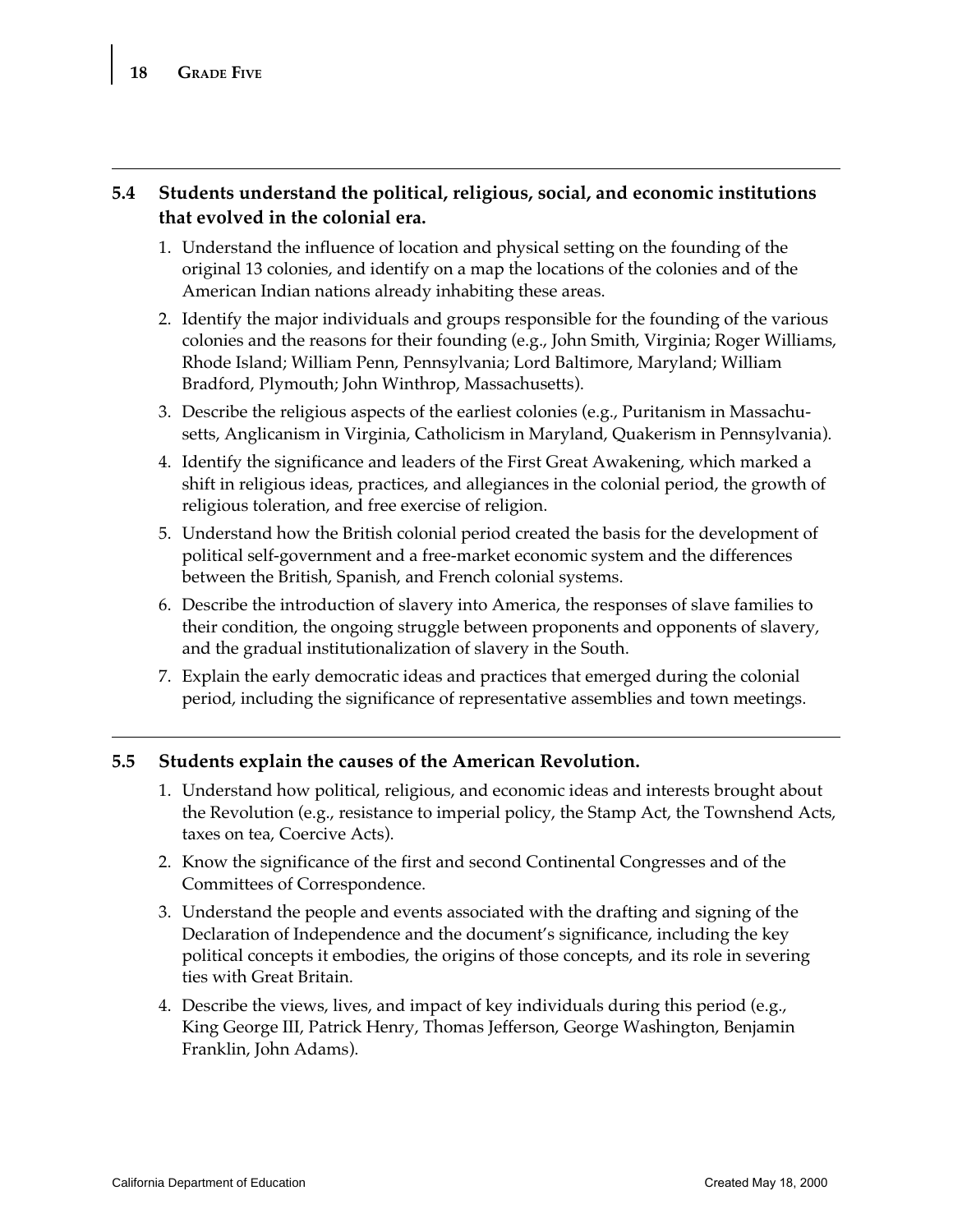#### **5.6 Students understand the course and consequences of the American Revolution.**

- 1. Identify and map the major military battles, campaigns, and turning points of the Revolutionary War, the roles of the American and British leaders, and the Indian leaders' alliances on both sides.
- 2. Describe the contributions of France and other nations and of individuals to the outcome of the Revolution (e.g., Benjamin Franklin's negotiations with the French, the French navy, the Treaty of Paris, The Netherlands, Russia, the Marquis Marie Joseph de Lafayette, Tadeusz Kościuszko, Baron Friedrich Wilhelm von Steuben).
- 3. Identify the different roles women played during the Revolution (e.g., Abigail Adams, Martha Washington, Molly Pitcher, Phillis Wheatley, Mercy Otis Warren).
- 4. Understand the personal impact and economic hardship of the war on families, problems of financing the war, wartime inflation, and laws against hoarding goods and materials and profiteering.
- 5. Explain how state constitutions that were established after 1776 embodied the ideals of the American Revolution and helped serve as models for the U.S. Constitution.
- 6. Demonstrate knowledge of the significance of land policies developed under the Continental Congress (e.g., sale of western lands, the Northwest Ordinance of 1787) and those policies' impact on American Indians' land.
- 7. Understand how the ideals set forth in the Declaration of Independence changed the way people viewed slavery.

## **5.7 Students describe the people and events associated with the development of the U.S. Constitution and analyze the Constitution's significance as the foundation of the American republic.**

- 1. List the shortcomings of the Articles of Confederation as set forth by their critics.
- 2. Explain the significance of the new Constitution of 1787, including the struggles over its ratification and the reasons for the addition of the Bill of Rights.
- 3. Understand the fundamental principles of American constitutional democracy, including how the government derives its power from the people and the primacy of individual liberty.
- 4. Understand how the Constitution is designed to secure our liberty by both empowering and limiting central government and compare the powers granted to citizens, Congress, the president, and the Supreme Court with those reserved to the states.
- 5. Discuss the meaning of the American creed that calls on citizens to safeguard the liberty of individual Americans within a unified nation, to respect the rule of law, and to preserve the Constitution.
- 6. Know the songs that express American ideals (e.g., "America the Beautiful," "The Star Spangled Banner").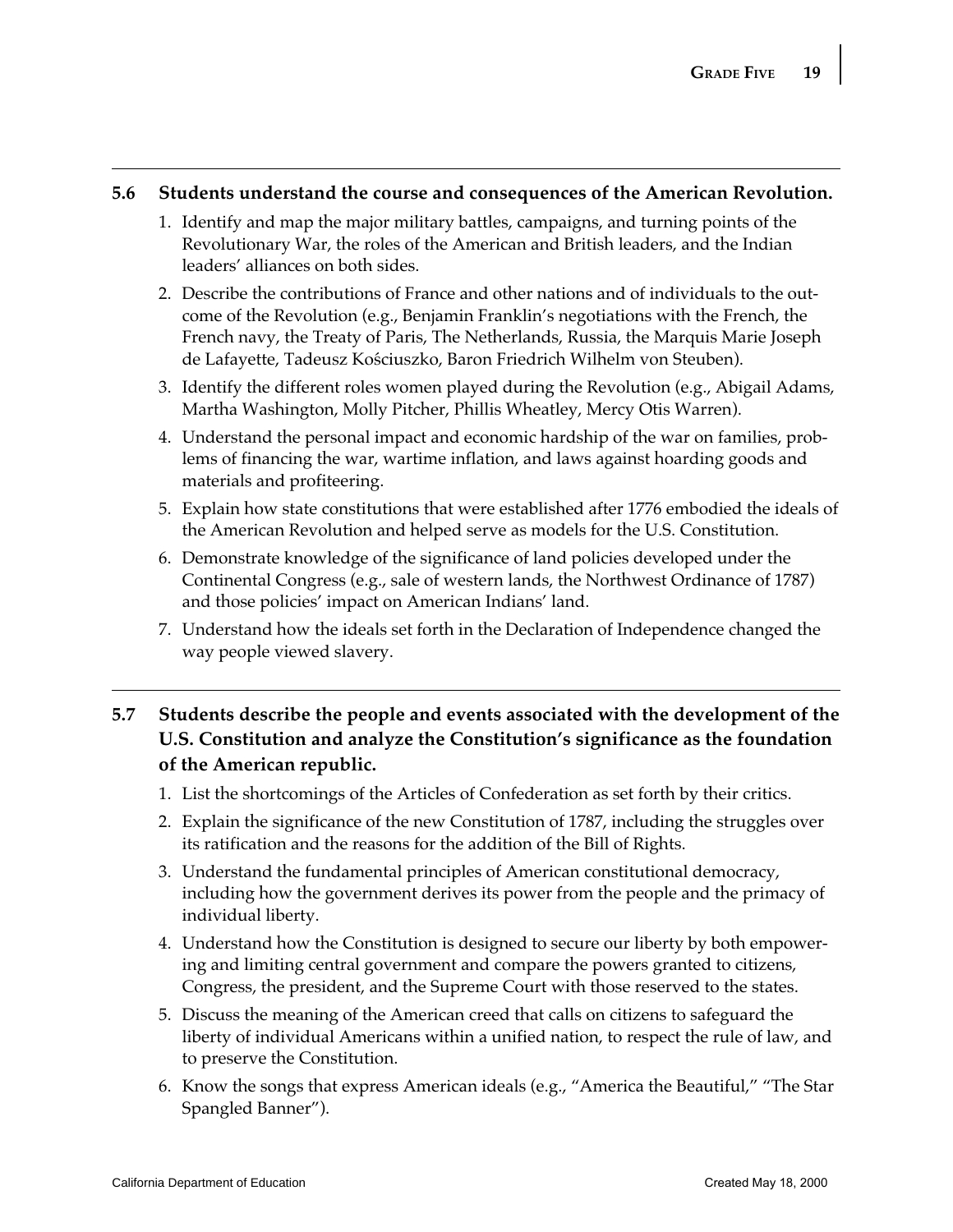- **5.8 Students trace the colonization, immigration, and settlement patterns of the American people from 1789 to the mid-1800s, with emphasis on the role of economic incentives, effects of the physical and political geography, and transportation systems.** 
	- 1. Discuss the waves of immigrants from Europe between 1789 and 1850 and their modes of transportation into the Ohio and Mississippi Valleys and through the Cumberland Gap (e.g., overland wagons, canals, flatboats, steamboats).
	- 2. Name the states and territories that existed in 1850 and identify their locations and major geographical features (e.g., mountain ranges, principal rivers, dominant plant regions).
	- 3. Demonstrate knowledge of the explorations of the trans-Mississippi West following the Louisiana Purchase (e.g., Meriwether Lewis and William Clark, Zebulon Pike, John Fremont).
	- 4. Discuss the experiences of settlers on the overland trails to the West (e.g., location of the routes; purpose of the journeys; the influence of the terrain, rivers, vegetation, and climate; life in the territories at the end of these trails).
	- 5. Describe the continued migration of Mexican settlers into Mexican territories of the West and Southwest.
	- 6. Relate how and when California, Texas, Oregon, and other western lands became part of the United States, including the significance of the Texas War for Independence and the Mexican-American War.

## **5.9 Students know the location of the current 50 states and the names of their capitals.**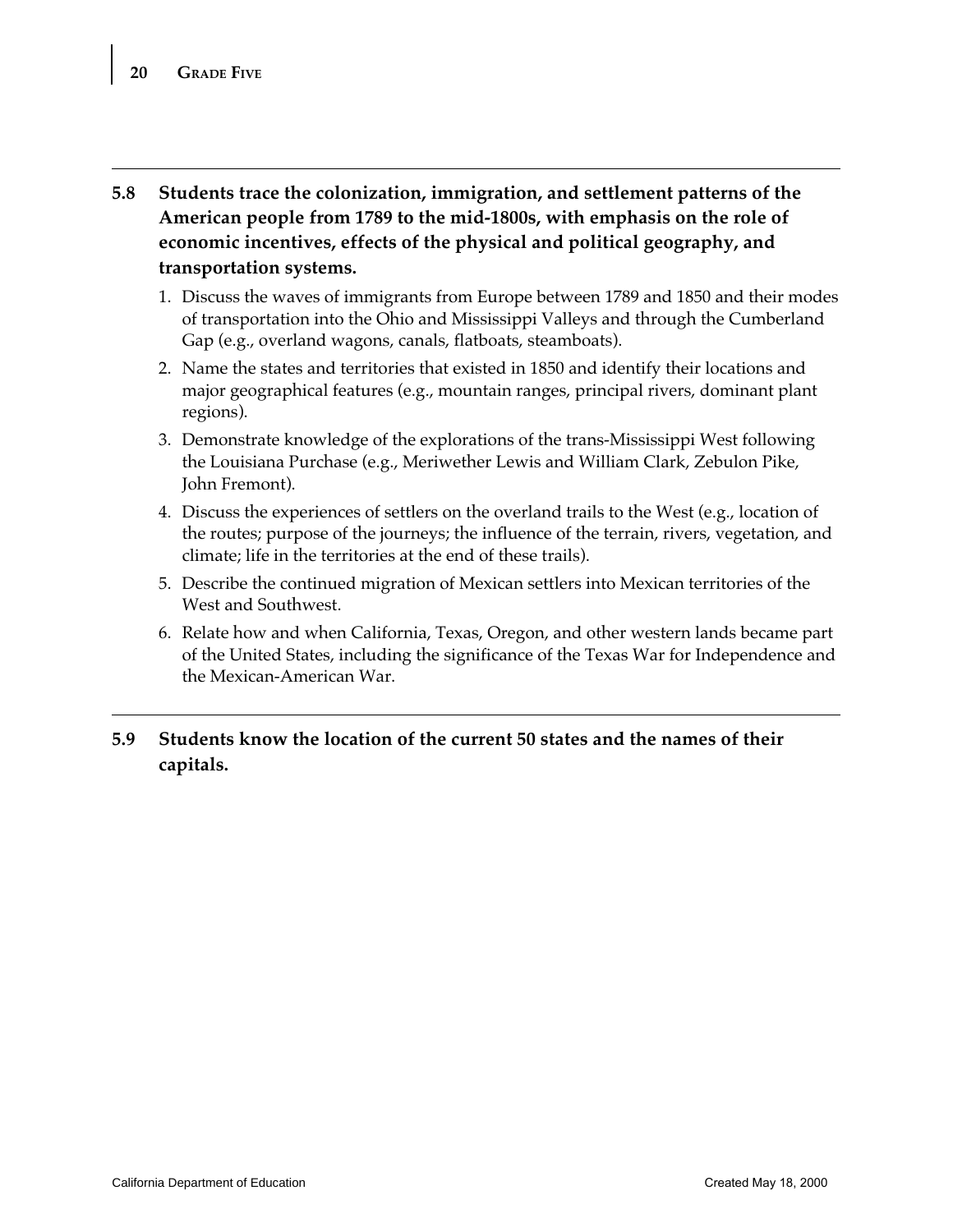

## **Historical and Social Sciences Analysis Skills**

The intellectual skills noted below are to be learned through, and applied to, the content standards for grades six through eight. They are to be assessed *only in conjunction with*  the content standards in grades six through eight.

*In addition to the standards for grades six through eight, students demonstrate the following intellectual reasoning, reflection, and research skills:* 

Chronological and Spatial Thinking

- 1. Students explain how major events are related to one another in time.
- 2. Students construct various time lines of key events, people, and periods of the historical era they are studying.
- 3. Students use a variety of maps and documents to identify physical and cultural features of neighborhoods, cities, states, and countries and to explain the historical migration of people, expansion and disintegration of empires, and the growth of economic systems.

Research, Evidence, and Point of View

- 1. Students frame questions that can be answered by historical study and research.
- 2. Students distinguish fact from opinion in historical narratives and stories.
- 3. Students distinguish relevant from irrelevant information, essential from incidental information, and verifiable from unverifiable information in historical narratives and stories.
- 4. Students assess the credibility of primary and secondary sources and draw sound conclusions from them.
- 5. Students detect the different historical points of view on historical events and determine the context in which the historical statements were made (the questions asked, sources used, author's perspectives).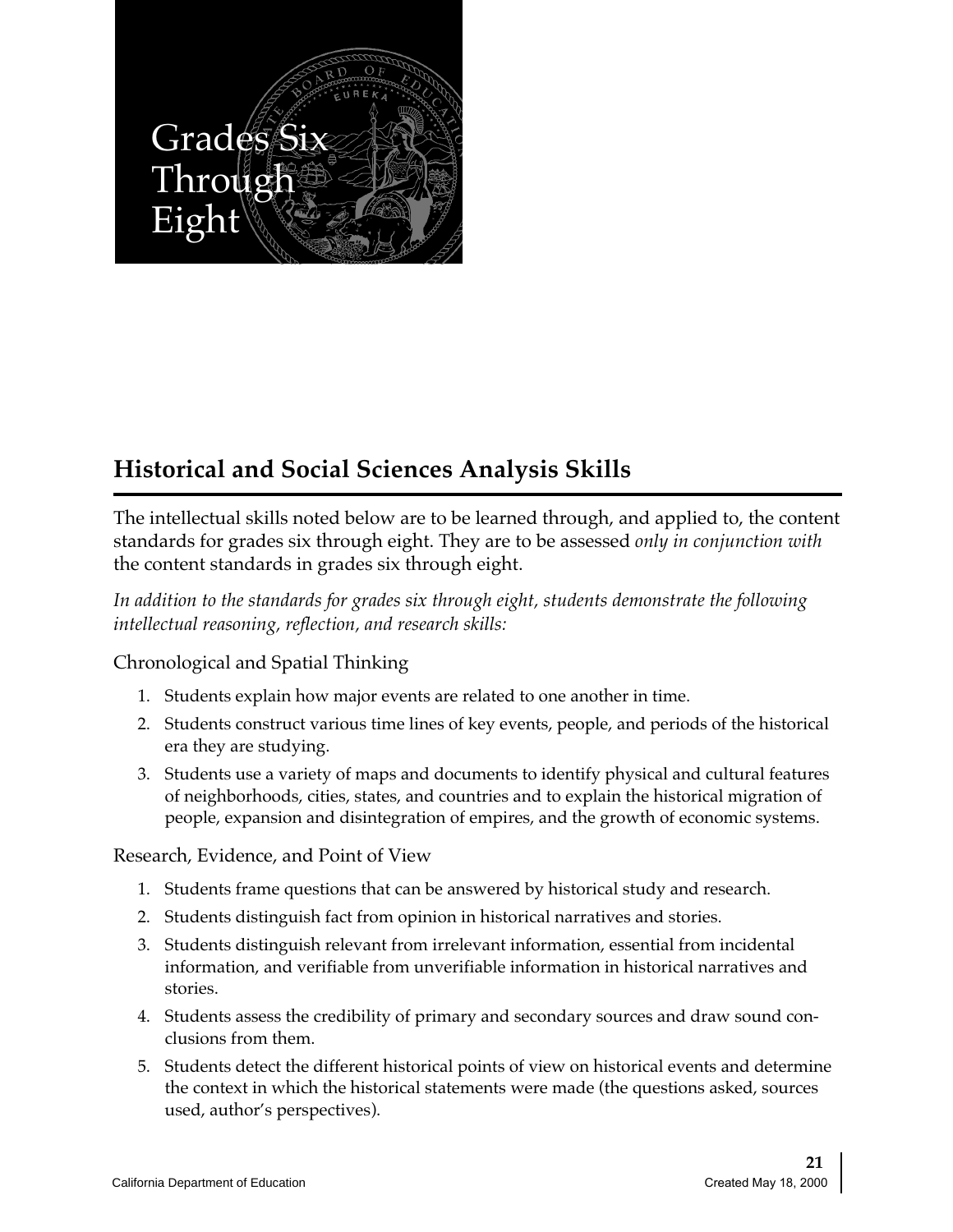Historical Interpretation

- 1. Students explain the central issues and problems from the past, placing people and events in a matrix of time and place.
- 2. Students understand and distinguish cause, effect, sequence, and correlation in historical events, including the long- and short-term causal relations.
- 3. Students explain the sources of historical continuity and how the combination of ideas and events explains the emergence of new patterns.
- 4. Students recognize the role of chance, oversight, and error in history.
- 5. Students recognize that interpretations of history are subject to change as new information is uncovered.
- 6. Students interpret basic indicators of economic performance and conduct cost-benefit analyses of economic and political issues.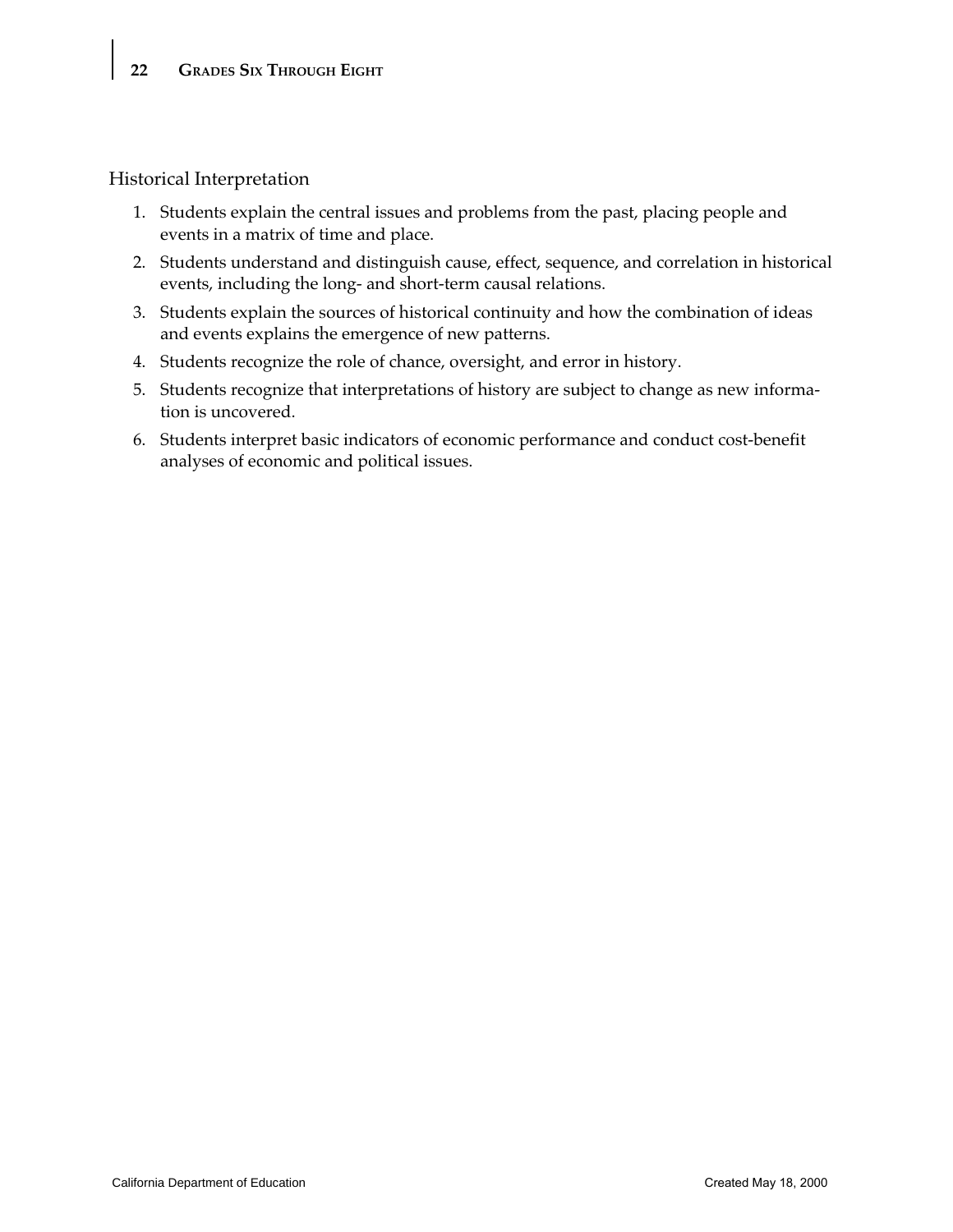

## **World History and Geography: Ancient Civilizations**

Students in grade six expand their understanding of history by studying the people and events that ushered in the dawn of the major Western and non-Western ancient civilizations. Geography is of special significance in the development of the human story. Continued emphasis is placed on the everyday lives, problems, and accomplishments of people, their role in developing social, economic, and political structures, as well as in establishing and spreading ideas that helped transform the world forever. Students develop higher levels of critical thinking by considering why civilizations developed where and when they did, why they became dominant, and why they declined. Students analyze the interactions among the various cultures, emphasizing their enduring contributions and the link, despite time, between the contemporary and ancient worlds.

- **6.1 Students describe what is known through archaeological studies of the early physical and cultural development of humankind from the Paleolithic era to the agricultural revolution.** 
	- 1. Describe the hunter-gatherer societies, including the development of tools and the use of fire.
	- 2. Identify the locations of human communities that populated the major regions of the world and describe how humans adapted to a variety of environments.
	- 3. Discuss the climatic changes and human modifications of the physical environment that gave rise to the domestication of plants and animals and new sources of clothing and shelter*.*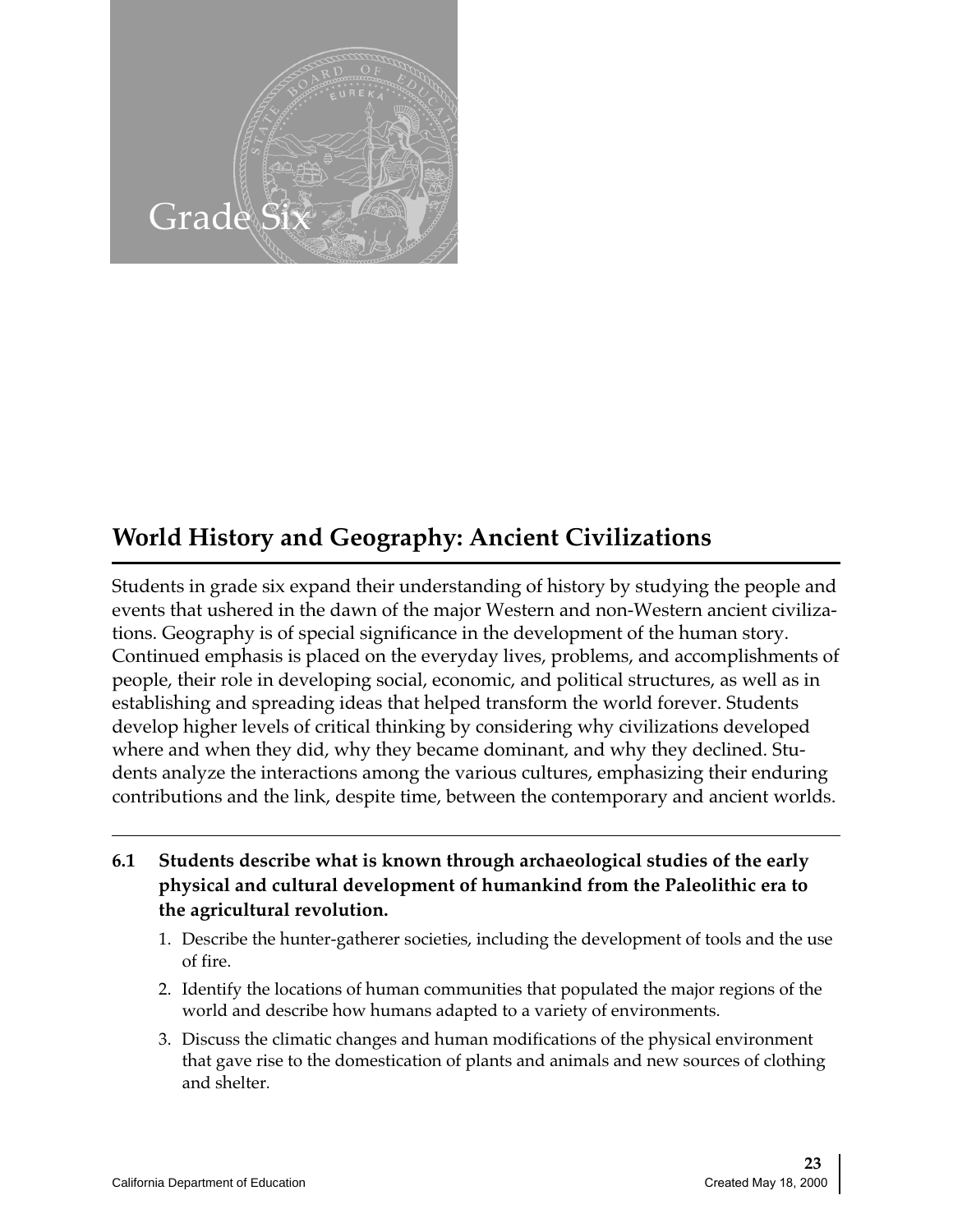## **6.2 Students analyze the geographic, political, economic, religious, and social structures of the early civilizations of Mesopotamia, Egypt, and Kush.**

- 1. Locate and describe the major river systems and discuss the physical settings that supported permanent settlement and early civilizations.
- 2. Trace the development of agricultural techniques that permitted the production of economic surplus and the emergence of cities as centers of culture and power.
- 3. Understand the relationship between religion and the social and political order in Mesopotamia and Egypt.
- 4. Know the significance of Hammurabi's Code.
- 5. Discuss the main features of Egyptian art and architecture.
- 6. Describe the role of Egyptian trade in the eastern Mediterranean and Nile valley.
- 7. Understand the significance of Queen Hatshepsut and Ramses the Great.
- 8. Identify the location of the Kush civilization and describe its political, commercial, and cultural relations with Egypt.
- 9. Trace the evolution of language and its written forms.

## **6.3 Students analyze the geographic, political, economic, religious, and social structures of the Ancient Hebrews.**

- 1. Describe the origins and significance of Judaism as the first monotheistic religion based on the concept of one God who sets down moral laws for humanity.
- 2. Identify the sources of the ethical teachings and central beliefs of Judaism (the Hebrew Bible, the Commentaries): belief in God, observance of law, practice of the concepts of righteousness and justice, and importance of study; and describe how the ideas of the Hebrew traditions are reflected in the moral and ethical traditions of Western civilization.
- 3. Explain the significance of Abraham, Moses, Naomi, Ruth, David, and Yohanan ben Zaccai in the development of the Jewish religion.
- 4. Discuss the locations of the settlements and movements of Hebrew peoples, including the Exodus and their movement to and from Egypt, and outline the significance of the Exodus to the Jewish and other people.
- 5. Discuss how Judaism survived and developed despite the continuing dispersion of much of the Jewish population from Jerusalem and the rest of Israel after the destruction of the second Temple in A.D. 70.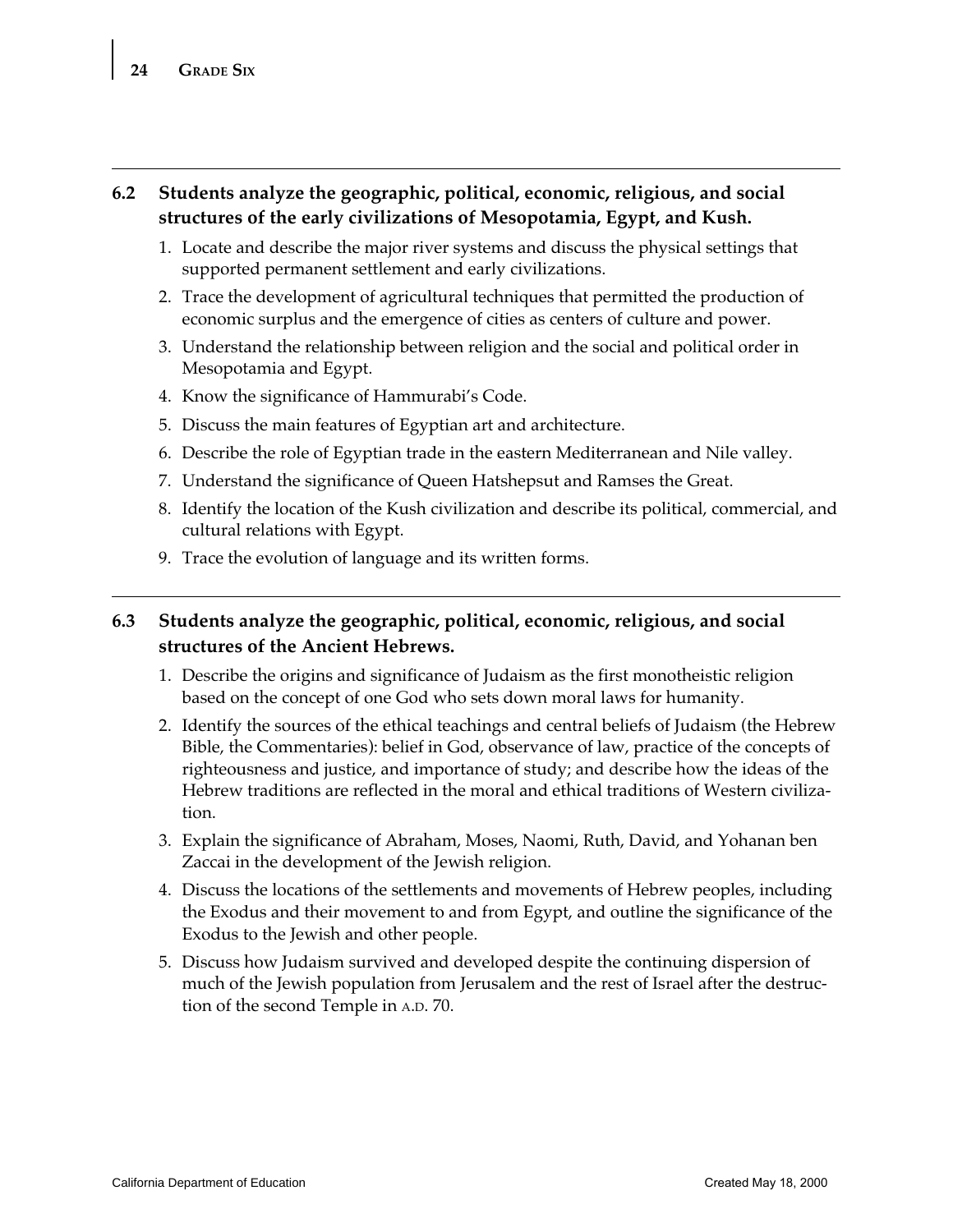### **6.4 Students analyze the geographic, political, economic, religious, and social structures of the early civilizations of Ancient Greece.**

- 1. Discuss the connections between geography and the development of city-states in the region of the Aegean Sea, including patterns of trade and commerce among Greek city-states and within the wider Mediterranean region.
- 2. Trace the transition from tyranny and oligarchy to early democratic forms of government and back to dictatorship in ancient Greece, including the significance of the invention of the idea of citizenship (e.g., from *Pericles' Funeral Oration*).
- 3. State the key differences between Athenian, or direct, democracy and representative democracy.
- 4. Explain the significance of Greek mythology to the everyday life of people in the region and how Greek literature continues to permeate our literature and language today, drawing from Greek mythology and epics, such as Homer's *Iliad* and *Odyssey,* and from *Aesop's Fables.*
- 5. Outline the founding, expansion, and political organization of the Persian Empire.
- 6. Compare and contrast life in Athens and Sparta, with emphasis on their roles in the Persian and Peloponnesian Wars.
- 7. Trace the rise of Alexander the Great and the spread of Greek culture eastward and into Egypt.
- 8. Describe the enduring contributions of important Greek figures in the arts and sciences (e.g., Hypatia, Socrates, Plato, Aristotle, Euclid, Thucydides).

## **6.5 Students analyze the geographic, political, economic, religious, and social structures of the early civilizations of India.**

- 1. Locate and describe the major river system and discuss the physical setting that supported the rise of this civilization.
- 2. Discuss the significance of the Aryan invasions.
- 3. Explain the major beliefs and practices of Brahmanism in India and how they evolved into early Hinduism.
- 4. Outline the social structure of the caste system.
- 5. Know the life and moral teachings of Buddha and how Buddhism spread in India, Ceylon, and Central Asia.
- 6. Describe the growth of the Maurya empire and the political and moral achievements of the emperor Asoka.
- 7. Discuss important aesthetic and intellectual traditions (e.g., Sanskrit literature, including the *Bhagavad Gita;* medicine; metallurgy; and mathematics, including Hindu-Arabic numerals and the zero).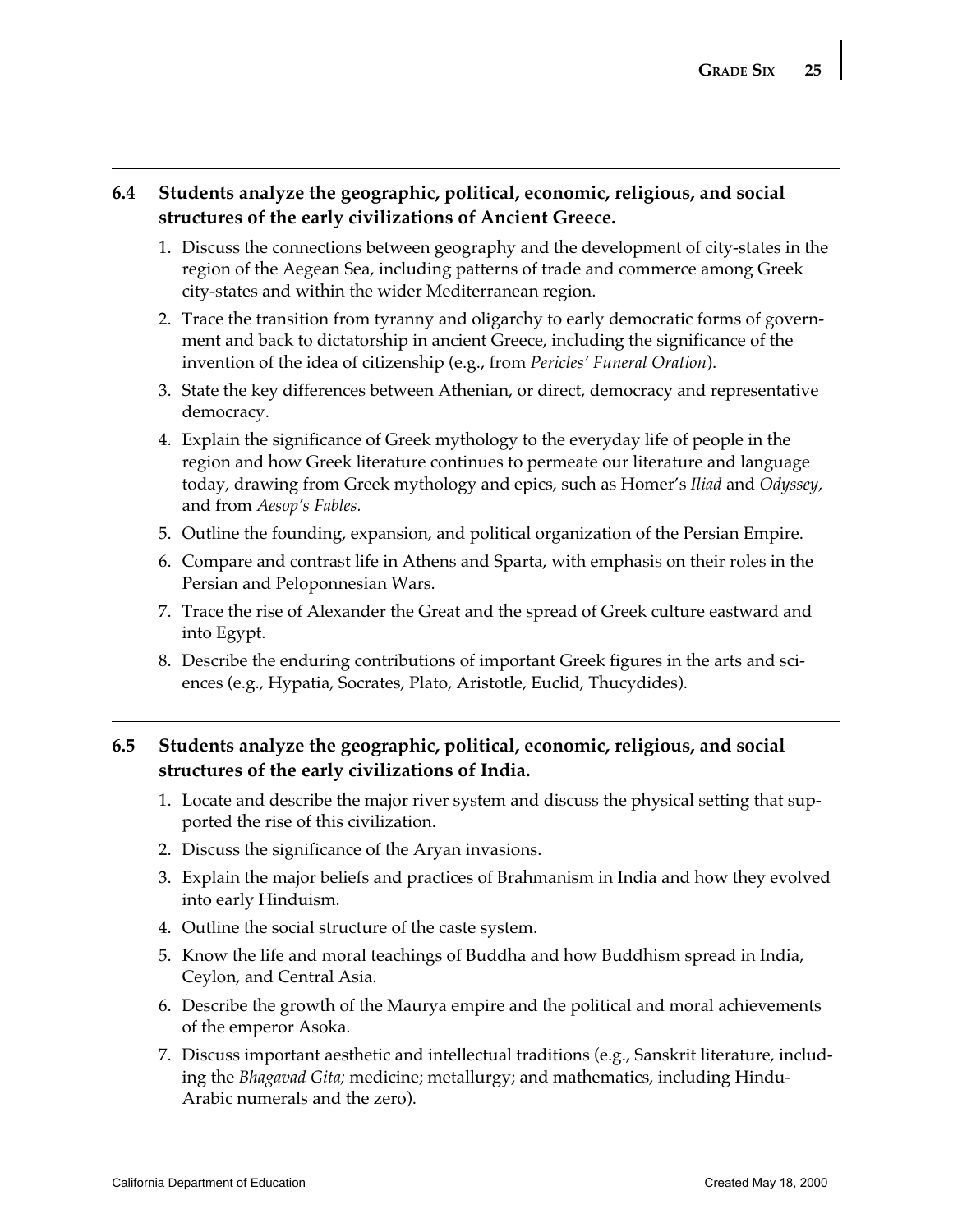## **6.6 Students analyze the geographic, political, economic, religious, and social structures of the early civilizations of China.**

- 1. Locate and describe the origins of Chinese civilization in the Huang-He Valley during the Shang Dynasty.
- 2. Explain the geographic features of China that made governance and the spread of ideas and goods difficult and served to isolate the country from the rest of the world.
- 3. Know about the life of Confucius and the fundamental teachings of Confucianism and Taoism.
- 4. Identify the political and cultural problems prevalent in the time of Confucius and how he sought to solve them.
- 5. List the policies and achievements of the emperor Shi Huangdi in unifying northern China under the Qin Dynasty.
- 6. Detail the political contributions of the Han Dynasty to the development of the imperial bureaucratic state and the expansion of the empire.
- 7. Cite the significance of the trans-Eurasian "silk roads" in the period of the Han Dynasty and Roman Empire and their locations.
- 8. Describe the diffusion of Buddhism northward to China during the Han Dynasty.

## **6.7 Students analyze the geographic, political, economic, religious, and social structures during the development of Rome.**

- 1. Identify the location and describe the rise of the Roman Republic, including the importance of such mythical and historical figures as Aeneas, Romulus and Remus, Cincinnatus, Julius Caesar, and Cicero.
- 2. Describe the government of the Roman Republic and its significance (e.g., written constitution and tripartite government, checks and balances, civic duty).
- 3. Identify the location of and the political and geographic reasons for the growth of Roman territories and expansion of the empire, including how the empire fostered economic growth through the use of currency and trade routes.
- 4. Discuss the influence of Julius Caesar and Augustus in Rome's transition from republic to empire.
- 5. Trace the migration of Jews around the Mediterranean region and the effects of their conflict with the Romans, including the Romans' restrictions on their right to live in Jerusalem.
- 6. Note the origins of Christianity in the Jewish Messianic prophecies, the life and teachings of Jesus of Nazareth as described in the New Testament, and the contribution of St. Paul the Apostle to the definition and spread of Christian beliefs (e.g., belief in the Trinity, resurrection, salvation).
- 7. Describe the circumstances that led to the spread of Christianity in Europe and other Roman territories.
- 8. Discuss the legacies of Roman art and architecture, technology and science, literature, language, and law.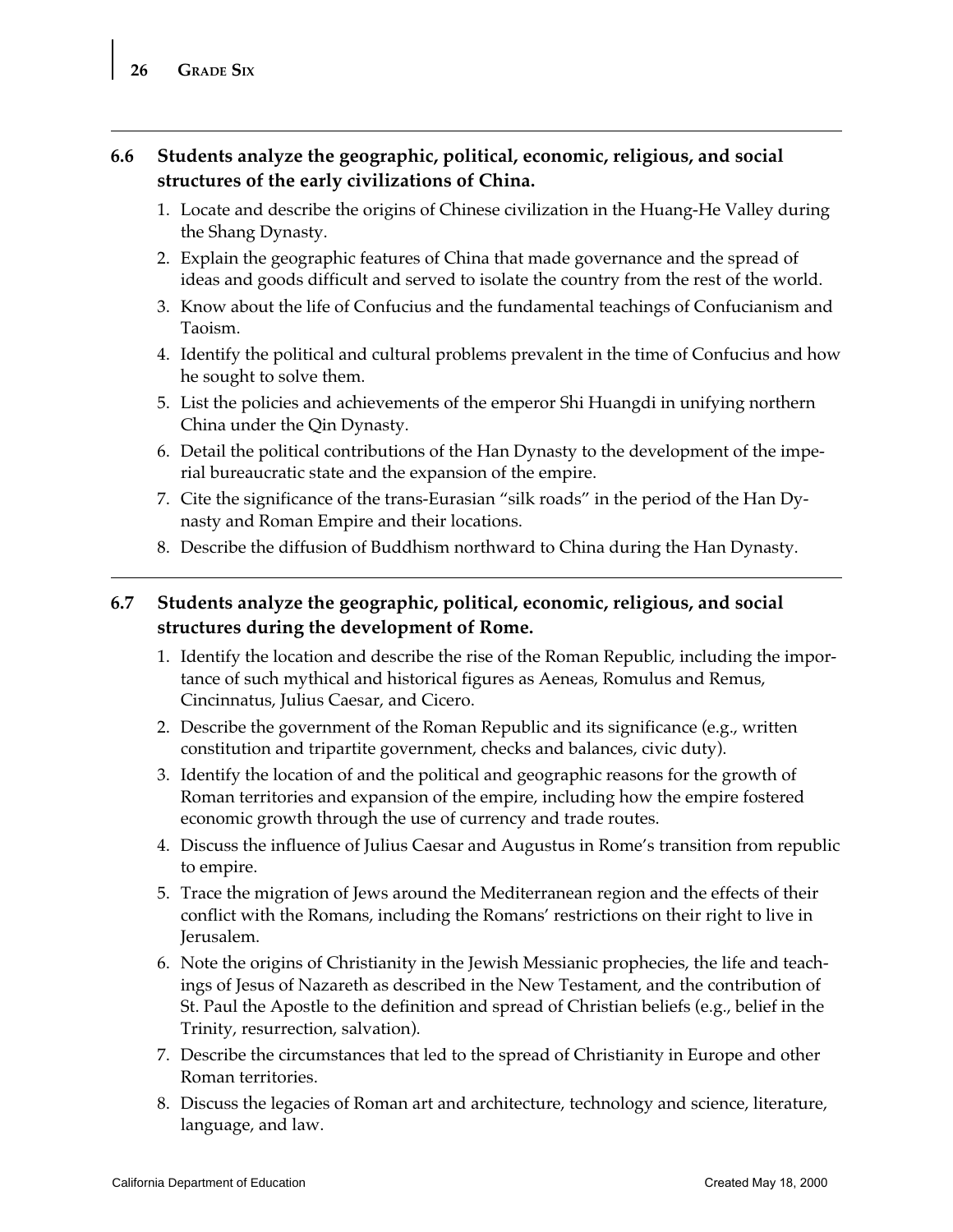

## **World History and Geography: Medieval and Early Modern Times**

Students in grade seven study the social, cultural, and technological changes that occurred in Europe, Africa, and Asia in the years A.D. 500–1789. After reviewing the ancient world and the ways in which archaeologists and historians uncover the past, students study the history and geography of great civilizations that were developing concurrently throughout the world during medieval and early modern times. They examine the growing economic interaction among civilizations as well as the exchange of ideas, beliefs, technologies, and commodities. They learn about the resulting growth of Enlightenment philosophy and the new examination of the concepts of reason and authority, the natural rights of human beings and the divine right of kings, experimentalism in science, and the dogma of belief. Finally, students assess the political forces let loose by the Enlightenment, particularly the rise of democratic ideas, and they learn about the continuing influence of these ideas in the world today.

## **7.1 Students analyze the causes and effects of the vast expansion and ultimate disintegration of the Roman Empire.**

- 1. Study the early strengths and lasting contributions of Rome (e.g., significance of Roman citizenship; rights under Roman law; Roman art, architecture, engineering, and philosophy; preservation and transmission of Christianity) and its ultimate internal weaknesses (e.g., rise of autonomous military powers within the empire, undermining of citizenship by the growth of corruption and slavery, lack of education, and distribution of news).
- 2. Discuss the geographic borders of the empire at its height and the factors that threatened its territorial cohesion.
- 3. Describe the establishment by Constantine of the new capital in Constantinople and the development of the Byzantine Empire, with an emphasis on the consequences of the development of two distinct European civilizations, Eastern Orthodox and Roman Catholic, and their two distinct views on church-state relations.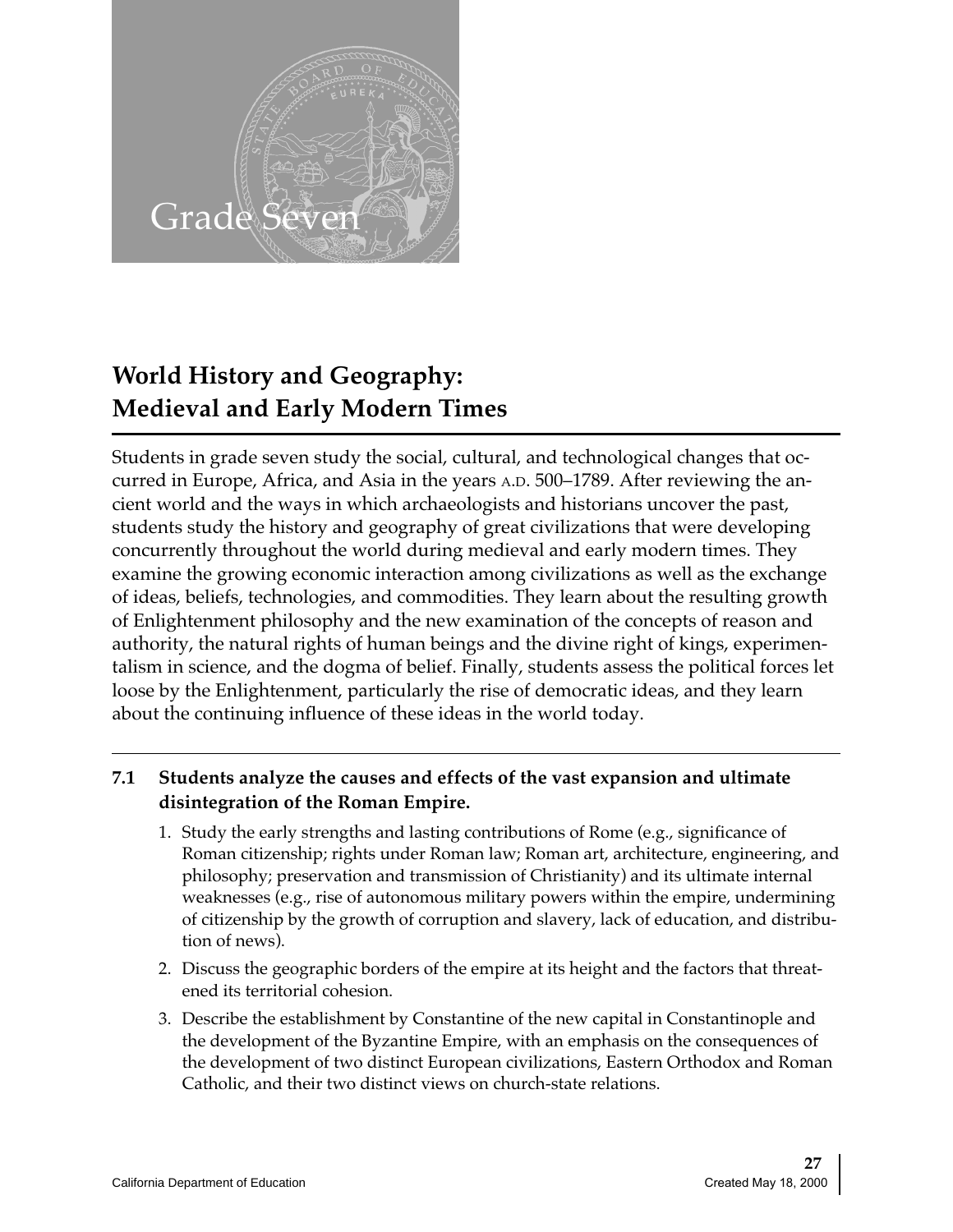## **7.2 Students analyze the geographic, political, economic, religious, and social structures of the civilizations of Islam in the Middle Ages.**

- 1. Identify the physical features and describe the climate of the Arabian peninsula, its relationship to surrounding bodies of land and water, and nomadic and sedentary ways of life.
- 2. Trace the origins of Islam and the life and teachings of Muhammad, including Islamic teachings on the connection with Judaism and Christianity.
- 3. Explain the significance of the Qur'an and the Sunnah as the primary sources of Islamic beliefs, practice, and law, and their influence in Muslims' daily life.
- 4. Discuss the expansion of Muslim rule through military conquests and treaties, emphasizing the cultural blending within Muslim civilization and the spread and acceptance of Islam and the Arabic language.
- 5. Describe the growth of cities and the establishment of trade routes among Asia, Africa, and Europe, the products and inventions that traveled along these routes (e.g., spices, textiles, paper, steel, new crops), and the role of merchants in Arab society.
- 6. Understand the intellectual exchanges among Muslim scholars of Eurasia and Africa and the contributions Muslim scholars made to later civilizations in the areas of science, geography, mathematics, philosophy, medicine, art, and literature.

## **7.3 Students analyze the geographic, political, economic, religious, and social structures of the civilizations of China in the Middle Ages.**

- 1. Describe the reunification of China under the Tang Dynasty and reasons for the spread of Buddhism in Tang China, Korea, and Japan.
- 2. Describe agricultural, technological, and commercial developments during the Tang and Sung periods.
- 3. Analyze the influences of Confucianism and changes in Confucian thought during the Sung and Mongol periods.
- 4. Understand the importance of both overland trade and maritime expeditions between China and other civilizations in the Mongol Ascendancy and Ming Dynasty.
- 5. Trace the historic influence of such discoveries as tea, the manufacture of paper, woodblock printing, the compass, and gunpowder.
- 6. Describe the development of the imperial state and the scholar-official class.

## **7.4 Students analyze the geographic, political, economic, religious, and social structures of the sub-Saharan civilizations of Ghana and Mali in Medieval Africa.**

1. Study the Niger River and the relationship of vegetation zones of forest, savannah, and desert to trade in gold, salt, food, and slaves; and the growth of the Ghana and Mali empires.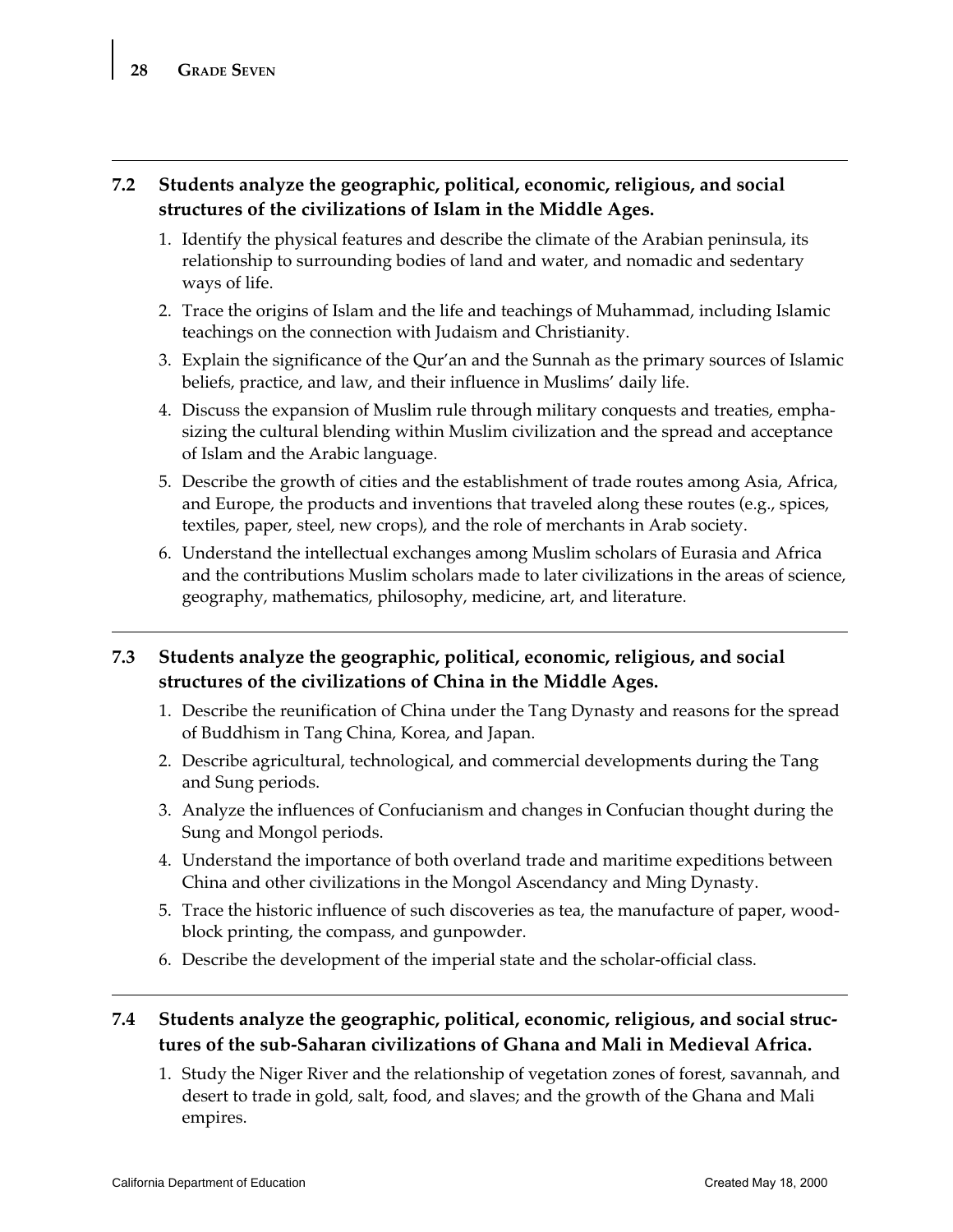- 2. Analyze the importance of family, labor specialization, and regional commerce in the development of states and cities in West Africa.
- 3. Describe the role of the trans-Saharan caravan trade in the changing religious and cultural characteristics of West Africa and the influence of Islamic beliefs, ethics, and law.
- 4. Trace the growth of the Arabic language in government, trade, and Islamic scholarship in West Africa.
- 5. Describe the importance of written and oral traditions in the transmission of African history and culture.

### **7.5 Students analyze the geographic, political, economic, religious, and social structures of the civilizations of Medieval Japan.**

- 1. Describe the significance of Japan's proximity to China and Korea and the intellectual, linguistic, religious, and philosophical influence of those countries on Japan.
- 2. Discuss the reign of Prince Shotoku of Japan and the characteristics of Japanese society and family life during his reign.
- 3. Describe the values, social customs, and traditions prescribed by the lord-vassal system consisting of *shogun, daimyo,* and *samurai* and the lasting influence of the warrior code in the twentieth century.
- 4. Trace the development of distinctive forms of Japanese Buddhism.
- 5. Study the ninth and tenth centuries' golden age of literature, art, and drama and its lasting effects on culture today, including Murasaki Shikibu's *Tale of Genji.*
- 6. Analyze the rise of a military society in the late twelfth century and the role of the samurai in that society.

## **7.6 Students analyze the geographic, political, economic, religious, and social structures of the civilizations of Medieval Europe.**

- 1. Study the geography of the Europe and the Eurasian land mass, including its location, topography, waterways, vegetation, and climate and their relationship to ways of life in Medieval Europe.
- 2. Describe the spread of Christianity north of the Alps and the roles played by the early church and by monasteries in its diffusion after the fall of the western half of the Roman Empire.
- 3. Understand the development of feudalism, its role in the medieval European economy, the way in which it was influenced by physical geography (the role of the manor and the growth of towns), and how feudal relationships provided the foundation of political order.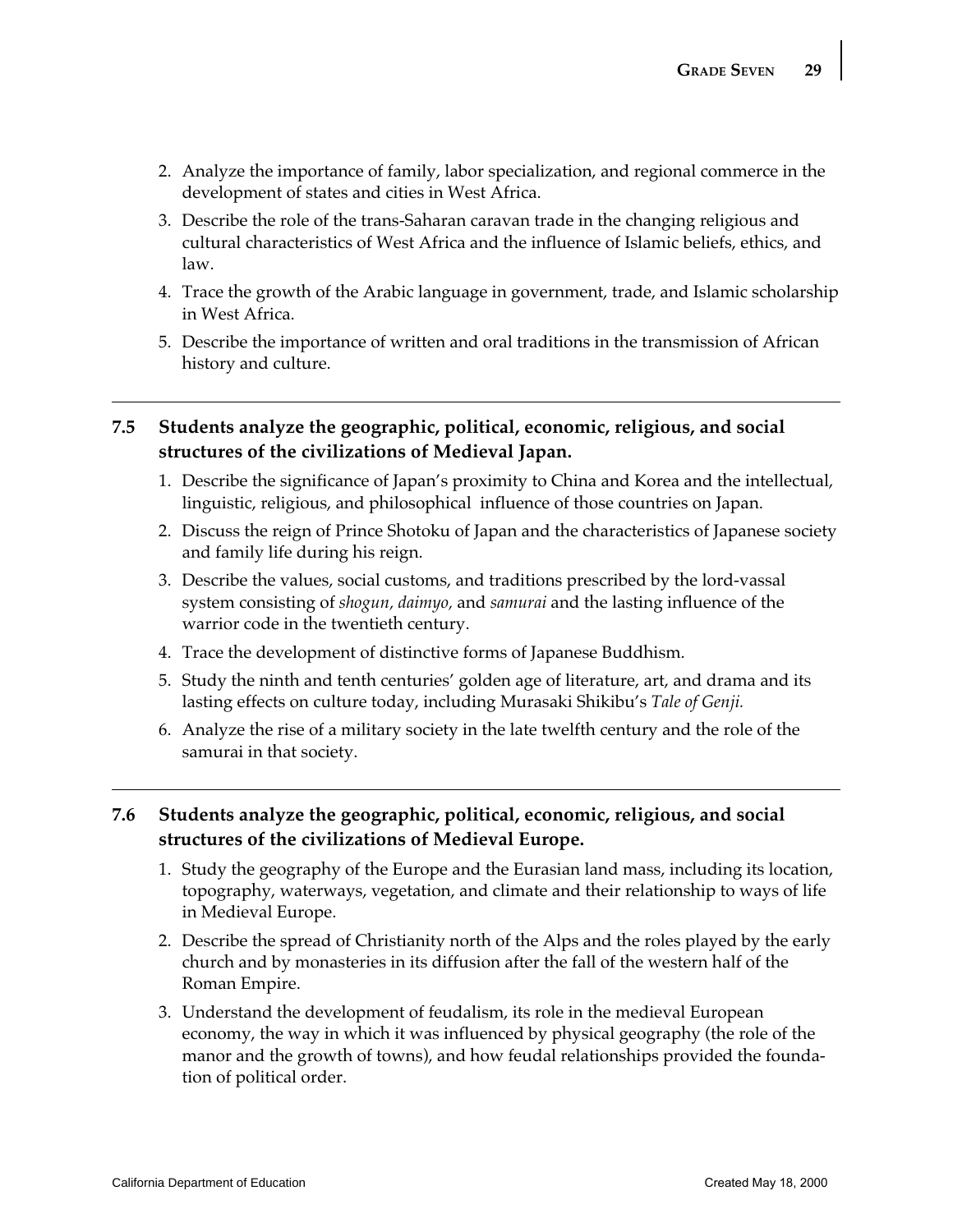- 4. Demonstrate an understanding of the conflict and cooperation between the Papacy and European monarchs (e.g., Charlemagne, Gregory VII, Emperor Henry IV).
- 5. Know the significance of developments in medieval English legal and constitutional practices and their importance in the rise of modern democratic thought and representative institutions (e.g., Magna Carta, parliament, development of habeas corpus, an independent judiciary in England).
- 6. Discuss the causes and course of the religious Crusades and their effects on the Christian, Muslim, and Jewish populations in Europe, with emphasis on the increasing contact by Europeans with cultures of the Eastern Mediterranean world.
- 7. Map the spread of the bubonic plague from Central Asia to China, the Middle East, and Europe and describe its impact on global population.
- 8. Understand the importance of the Catholic church as a political, intellectual, and aesthetic institution (e.g., founding of universities, political and spiritual roles of the clergy, creation of monastic and mendicant religious orders, preservation of the Latin language and religious texts, St. Thomas Aquinas's synthesis of classical philosophy with Christian theology, and the concept of "natural law").
- 9. Know the history of the decline of Muslim rule in the Iberian Peninsula that culminated in the Reconquista and the rise of Spanish and Portuguese kingdoms.

## **7.7 Students compare and contrast the geographic, political, economic, religious, and social structures of the Meso-American and Andean civilizations.**

- 1. Study the locations, landforms, and climates of Mexico, Central America, and South America and their effects on Mayan, Aztec, and Incan economies, trade, and development of urban societies.
- 2. Study the roles of people in each society, including class structures, family life, warfare, religious beliefs and practices, and slavery.
- 3. Explain how and where each empire arose and how the Aztec and Incan empires were defeated by the Spanish.
- 4. Describe the artistic and oral traditions and architecture in the three civilizations.
- 5. Describe the Meso-American achievements in astronomy and mathematics, including the development of the calendar and the Meso-American knowledge of seasonal changes to the civilizations' agricultural systems.

## **7.8 Students analyze the origins, accomplishments, and geographic diffusion of the Renaissance.**

1. Describe the way in which the revival of classical learning and the arts fostered a new interest in humanism (i.e., a balance between intellect and religious faith).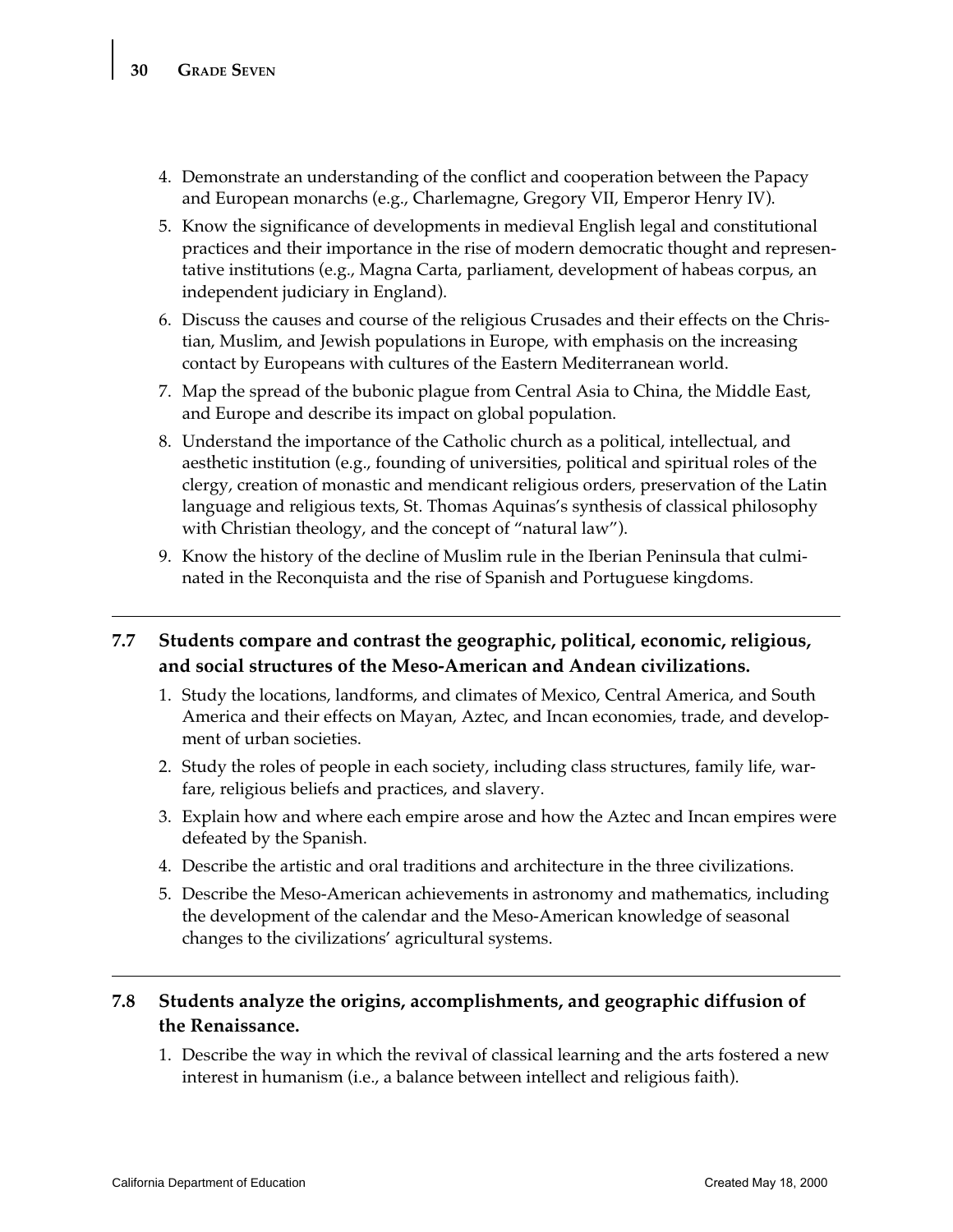- 2. Explain the importance of Florence in the early stages of the Renaissance and the growth of independent trading cities (e.g., Venice), with emphasis on the cities' importance in the spread of Renaissance ideas.
- 3. Understand the effects of the reopening of the ancient "Silk Road" between Europe and China, including Marco Polo's travels and the location of his routes.
- 4. Describe the growth and effects of new ways of disseminating information (e.g., the ability to manufacture paper, translation of the Bible into the vernacular, printing).
- 5. Detail advances made in literature, the arts, science, mathematics, cartography, engineering, and the understanding of human anatomy and astronomy (e.g., by Dante Alighieri, Leonardo da Vinci, Michelangelo di Buonarroti Simoni, Johann Gutenberg, William Shakespeare).

#### **7.9 Students analyze the historical developments of the Reformation.**

- 1. List the causes for the internal turmoil in and weakening of the Catholic church (e.g., tax policies, selling of indulgences).
- 2. Describe the theological, political, and economic ideas of the major figures during the Reformation (e.g., Desiderius Erasmus, Martin Luther, John Calvin, William Tyndale).
- 3. Explain Protestants' new practices of church self-government and the influence of those practices on the development of democratic practices and ideas of federalism.
- 4. Identify and locate the European regions that remained Catholic and those that became Protestant and explain how the division affected the distribution of religions in the New World.
- 5. Analyze how the Counter-Reformation revitalized the Catholic church and the forces that fostered the movement (e.g., St. Ignatius of Loyola and the Jesuits, the Council of Trent).
- 6. Understand the institution and impact of missionaries on Christianity and the diffusion of Christianity from Europe to other parts of the world in the medieval and early modern periods; locate missions on a world map.
- 7. Describe the Golden Age of cooperation between Jews and Muslims in medieval Spain that promoted creativity in art, literature, and science, including how that cooperation was terminated by the religious persecution of individuals and groups (e.g., the Spanish Inquisition and the expulsion of Jews and Muslims from Spain in 1492).

## **7.10 Students analyze the historical developments of the Scientific Revolution and its lasting effect on religious, political, and cultural institutions.**

1. Discuss the roots of the Scientific Revolution (e.g., Greek rationalism; Jewish, Christian, and Muslim science; Renaissance humanism; new knowledge from global exploration).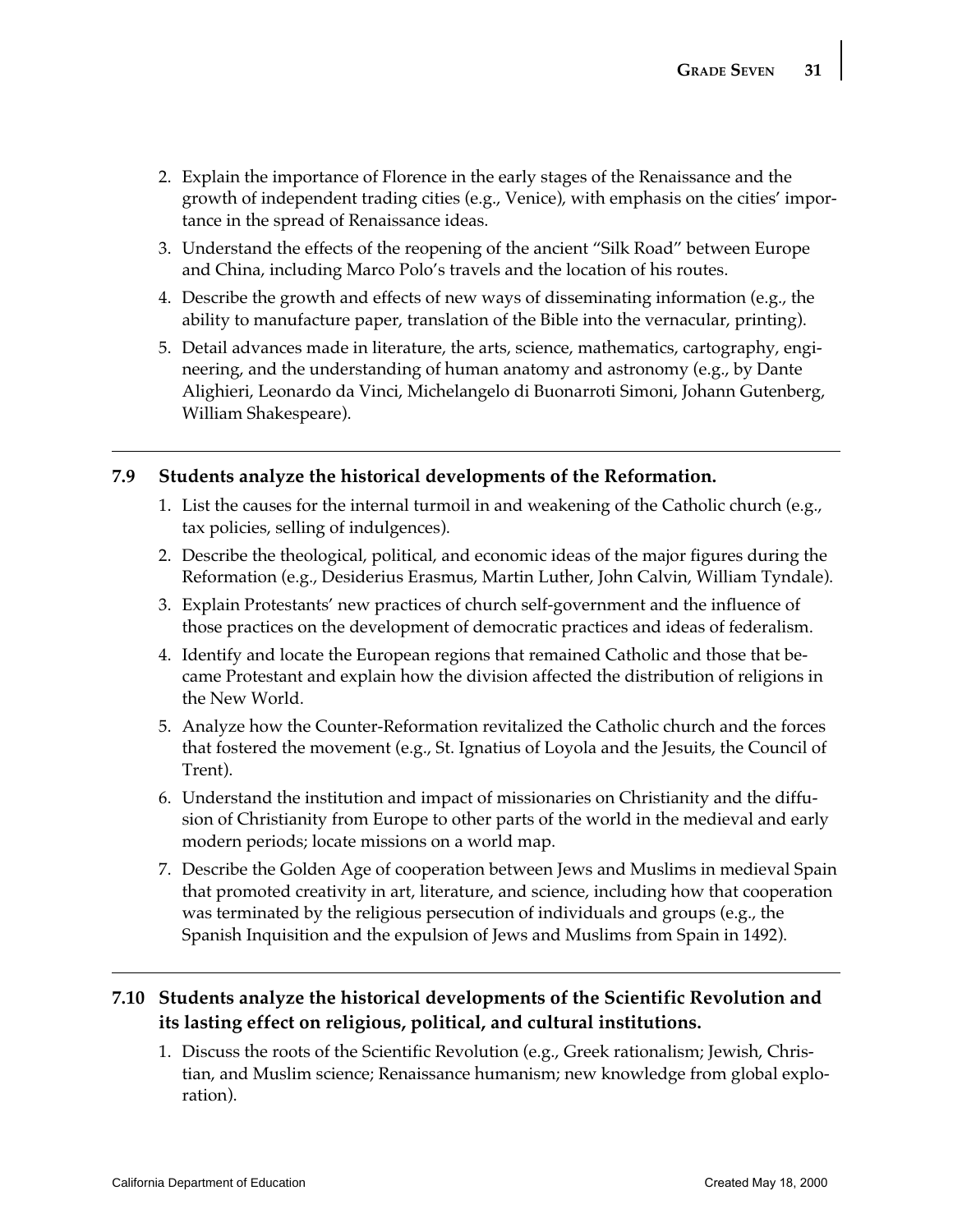- 2. Understand the significance of the new scientific theories (e.g., those of Copernicus, Galileo, Kepler, Newton) and the significance of new inventions (e.g., the telescope, microscope, thermometer, barometer).
- 3. Understand the scientific method advanced by Bacon and Descartes, the influence of new scientific rationalism on the growth of democratic ideas, and the coexistence of science with traditional religious beliefs.

**7.11 Students analyze political and economic change in the sixteenth, seventeenth, and eighteenth centuries (the Age of Exploration, the Enlightenment, and the Age of Reason).** 

- 1. Know the great voyages of discovery, the locations of the routes, and the influence of cartography in the development of a new European worldview.
- 2. Discuss the exchanges of plants, animals, technology, culture, and ideas among Europe, Africa, Asia, and the Americas in the fifteenth and sixteenth centuries and the major economic and social effects on each continent.
- 3. Examine the origins of modern capitalism; the influence of mercantilism and cottage industry; the elements and importance of a market economy in seventeenth-century Europe; the changing international trading and marketing patterns, including their locations on a world map; and the influence of explorers and map makers.
- 4. Explain how the main ideas of the Enlightenment can be traced back to such movements as the Renaissance, the Reformation, and the Scientific Revolution and to the Greeks, Romans, and Christianity.
- 5. Describe how democratic thought and institutions were influenced by Enlightenment thinkers (e.g., John Locke, Charles-Louis Montesquieu, American founders).
- 6. Discuss how the principles in the Magna Carta were embodied in such documents as the English Bill of Rights and the American Declaration of Independence.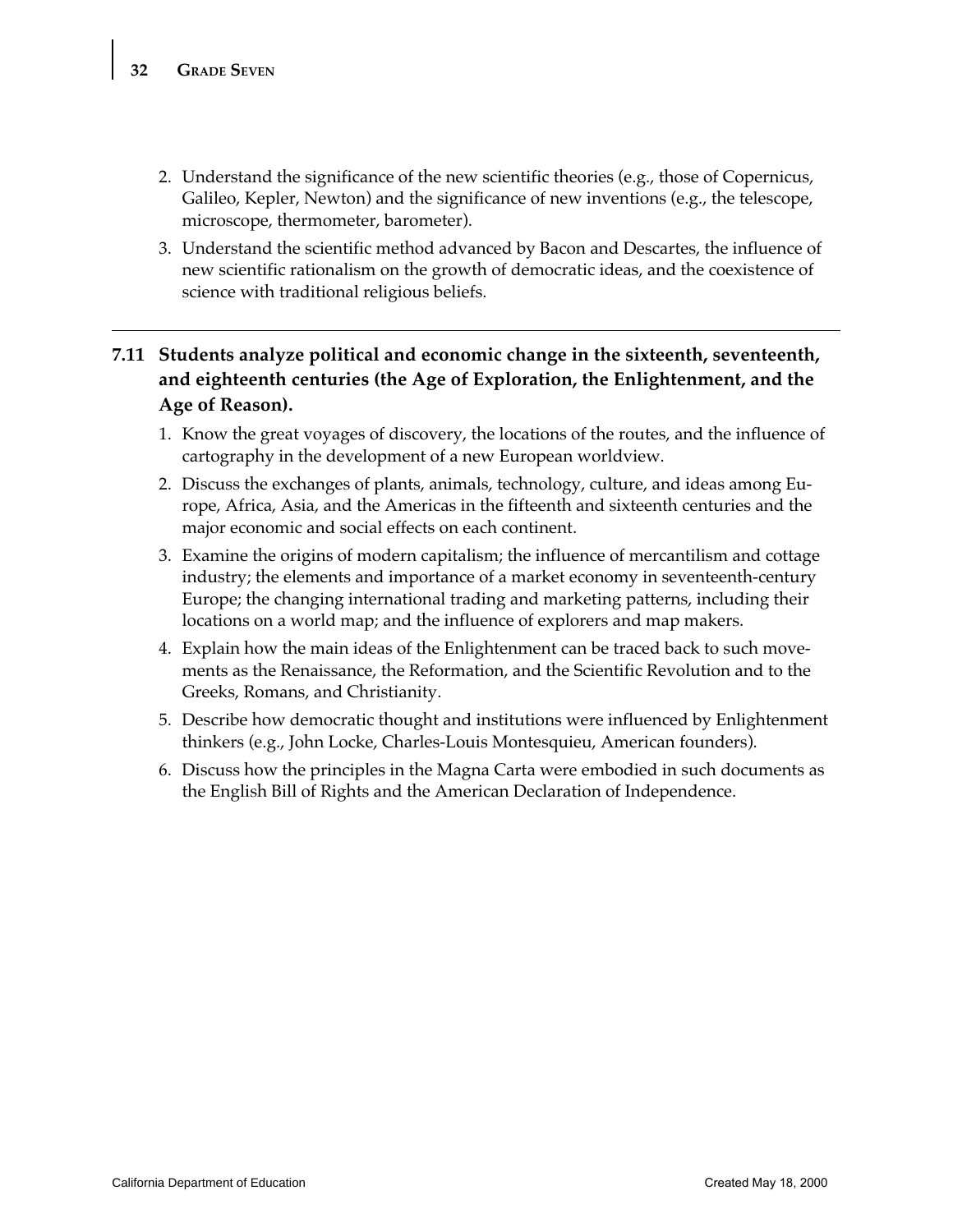

## **United States History and Geography: Growth and Conflict**

Students in grade eight study the ideas, issues, and events from the framing of the Constitution up to World War I, with an emphasis on America's role in the war. After reviewing the development of America's democratic institutions founded on the Judeo-Christian heritage and English parliamentary traditions, particularly the shaping of the Constitution, students trace the development of American politics, society, culture, and economy and relate them to the emergence of major regional differences. They learn about the challenges facing the new nation, with an emphasis on the causes, course, and consequences of the Civil War. They make connections between the rise of industrialization and contemporary social and economic conditions.

- **8.1 Students understand the major events preceding the founding of the nation and relate their significance to the development of American constitutional democracy.** 
	- 1. Describe the relationship between the moral and political ideas of the Great Awakening and the development of revolutionary fervor.
	- 2. Analyze the philosophy of government expressed in the Declaration of Independence, with an emphasis on government as a means of securing individual rights (e.g., key phrases such as "all men are created equal, that they are endowed by their Creator with certain unalienable Rights").
	- 3. Analyze how the American Revolution affected other nations, especially France.
	- 4. Describe the nation's blend of civic republicanism, classical liberal principles, and English parliamentary traditions.

## **8.2 Students analyze the political principles underlying the U.S. Constitution and compare the enumerated and implied powers of the federal government.**

1. Discuss the significance of the Magna Carta, the English Bill of Rights, and the Mayflower Compact.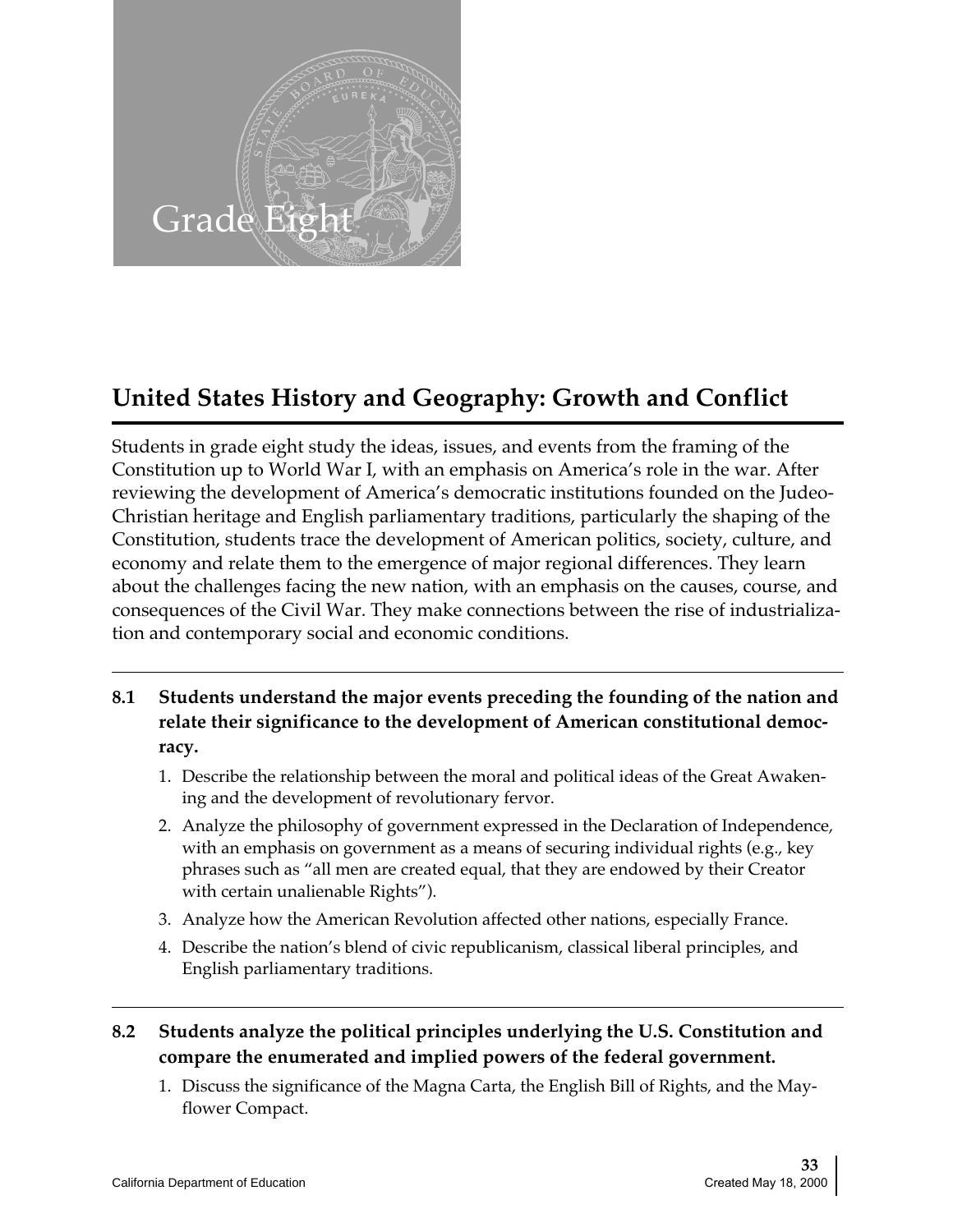- 2. Analyze the Articles of Confederation and the Constitution and the success of each in implementing the ideals of the Declaration of Independence.
- 3. Evaluate the major debates that occurred during the development of the Constitution and their ultimate resolutions in such areas as shared power among institutions, divided state-federal power, slavery, the rights of individuals and states (later addressed by the addition of the Bill of Rights), and the status of American Indian nations under the commerce clause.
- 4. Describe the political philosophy underpinning the Constitution as specified in the *Federalist Papers* (authored by James Madison, Alexander Hamilton, and John Jay) and the role of such leaders as Madison, George Washington, Roger Sherman, Gouverneur Morris, and James Wilson in the writing and ratification of the Constitution.
- 5. Understand the significance of Jefferson's Statute for Religious Freedom as a forerunner of the First Amendment and the origins, purpose, and differing views of the founding fathers on the issue of the separation of church and state.
- 6. Enumerate the powers of government set forth in the Constitution and the fundamental liberties ensured by the Bill of Rights.
- 7. Describe the principles of federalism, dual sovereignty, separation of powers, checks and balances, the nature and purpose of majority rule, and the ways in which the American idea of constitutionalism preserves individual rights.

## **8.3 Students understand the foundation of the American political system and the ways in which citizens participate in it.**

- 1. Analyze the principles and concepts codified in state constitutions between 1777 and 1781 that created the context out of which American political institutions and ideas developed.
- 2. Explain how the ordinances of 1785 and 1787 privatized national resources and transferred federally owned lands into private holdings, townships, and states.
- 3. Enumerate the advantages of a common market among the states as foreseen in and protected by the Constitution's clauses on interstate commerce, common coinage, and full-faith and credit.
- 4. Understand how the conflicts between Thomas Jefferson and Alexander Hamilton resulted in the emergence of two political parties (e.g., view of foreign policy, Alien and Sedition Acts, economic policy, National Bank, funding and assumption of the revolutionary debt).
- 5. Know the significance of domestic resistance movements and ways in which the central government responded to such movements (e.g., Shays' Rebellion, the Whiskey Rebellion).
- 6. Describe the basic law-making process and how the Constitution provides numerous opportunities for citizens to participate in the political process and to monitor and influence government (e.g., function of elections, political parties, interest groups).
- 7. Understand the functions and responsibilities of a free press.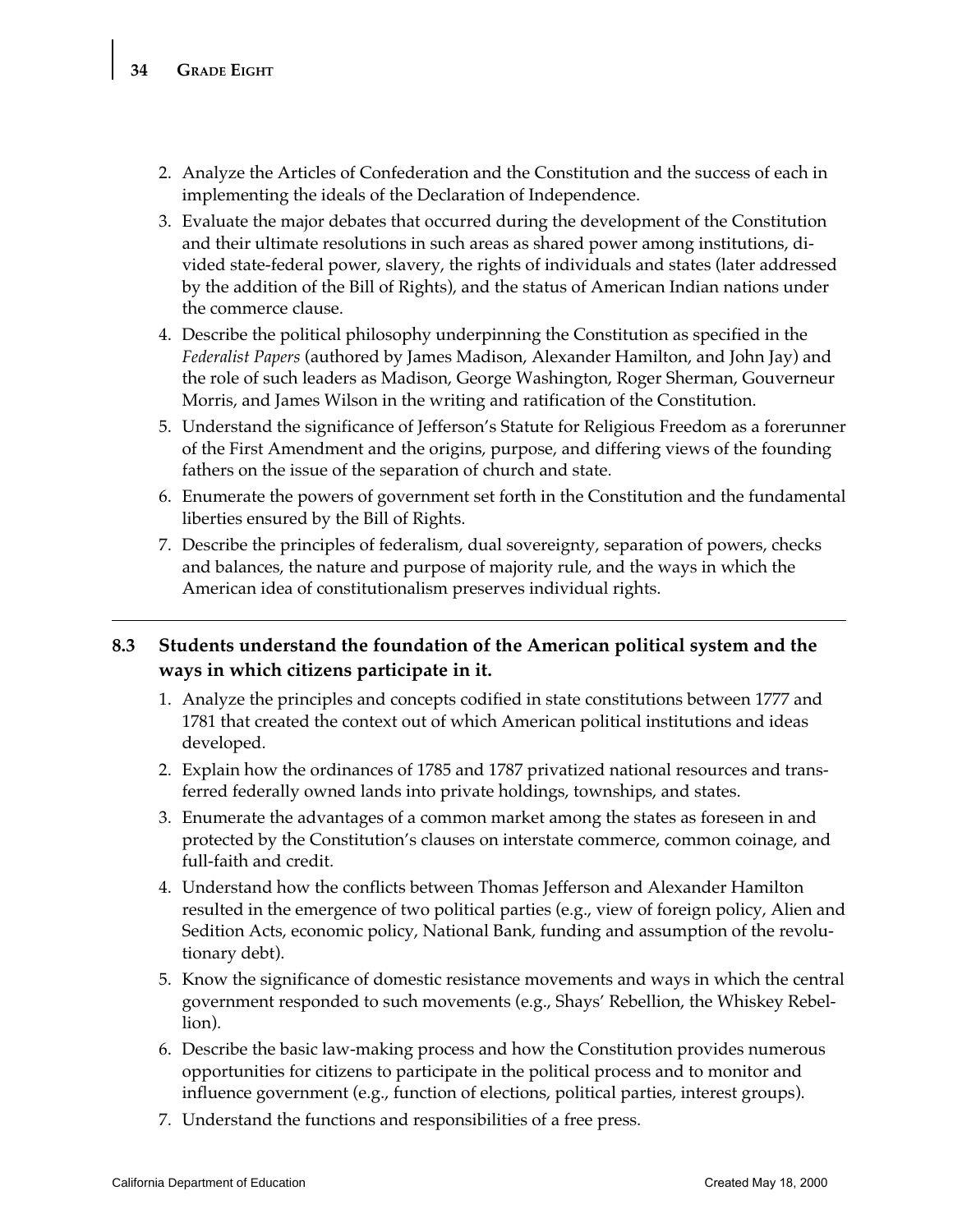#### **8.4 Students analyze the aspirations and ideals of the people of the new nation.**

- 1. Describe the country's physical landscapes, political divisions, and territorial expansion during the terms of the first four presidents.
- 2. Explain the policy significance of famous speeches (e.g., Washington's Farewell Address, Jefferson's 1801 Inaugural Address, John Q. Adams's Fourth of July 1821 Address).
- 3. Analyze the rise of capitalism and the economic problems and conflicts that accompanied it (e.g., Jackson's opposition to the National Bank; early decisions of the U.S. Supreme Court that reinforced the sanctity of contracts and a capitalist economic system of law).
- 4. Discuss daily life, including traditions in art, music, and literature, of early national America (e.g., through writings by Washington Irving, James Fenimore Cooper).

### **8.5 Students analyze U.S. foreign policy in the early Republic.**

- 1. Understand the political and economic causes and consequences of the War of 1812 and know the major battles, leaders, and events that led to a final peace.
- 2. Know the changing boundaries of the United States and describe the relationships the country had with its neighbors (current Mexico and Canada) and Europe, including the influence of the Monroe Doctrine, and how those relationships influenced westward expansion and the Mexican-American War.
- 3. Outline the major treaties with American Indian nations during the administrations of the first four presidents and the varying outcomes of those treaties.

## **8.6 Students analyze the divergent paths of the American people from 1800 to the mid-1800s and the challenges they faced, with emphasis on the Northeast.**

- 1. Discuss the influence of industrialization and technological developments on the region, including human modification of the landscape and how physical geography shaped human actions (e.g., growth of cities, deforestation, farming, mineral extraction).
- 2. Outline the physical obstacles to and the economic and political factors involved in building a network of roads, canals, and railroads (e.g., Henry Clay's American System).
- 3. List the reasons for the wave of immigration from Northern Europe to the United States and describe the growth in the number, size, and spatial arrangements of cities (e.g., Irish immigrants and the Great Irish Famine).
- 4. Study the lives of black Americans who gained freedom in the North and founded schools and churches to advance their rights and communities.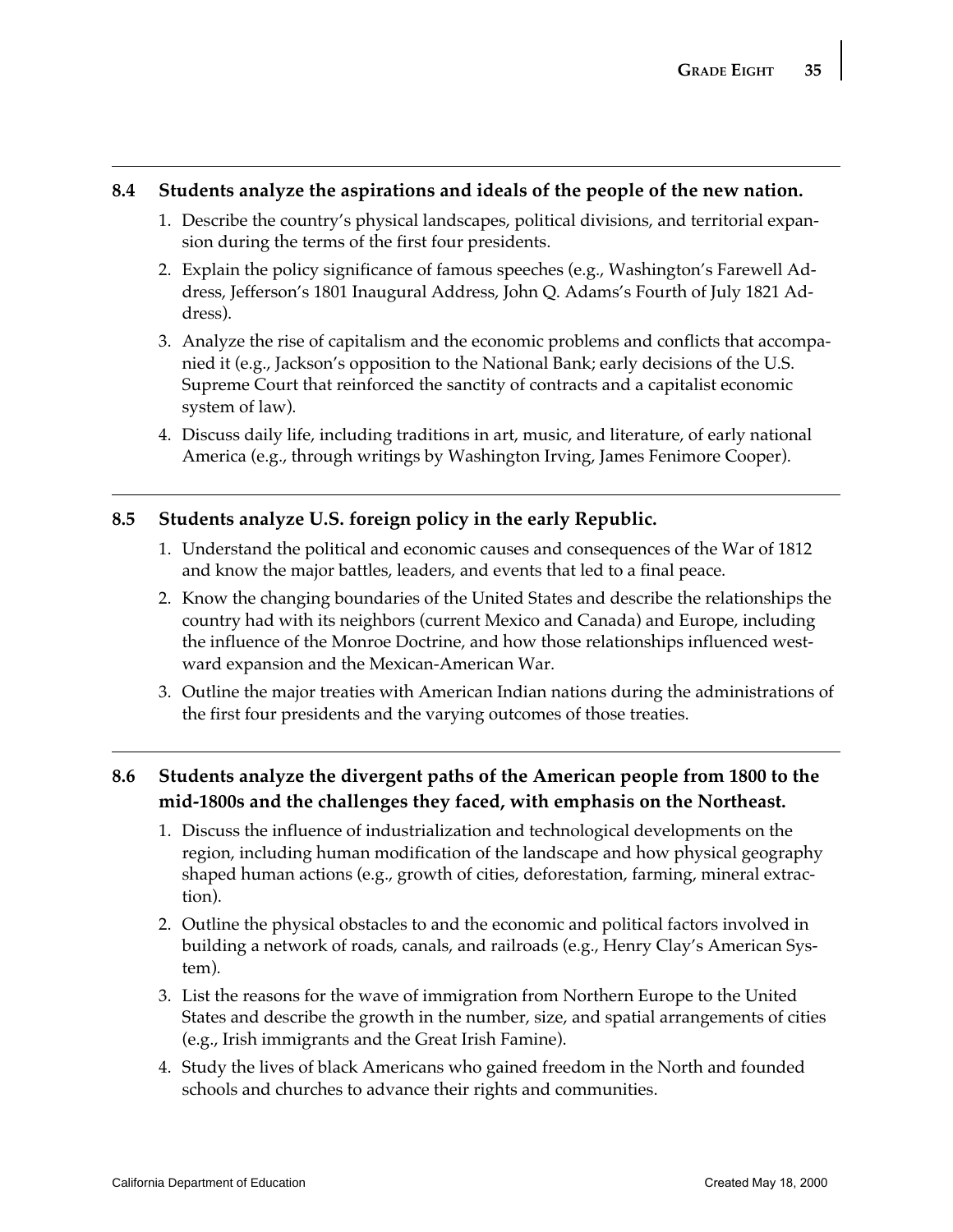- 5. Trace the development of the American education system from its earliest roots, including the roles of religious and private schools and Horace Mann's campaign for free public education and its assimilating role in American culture.
- 6. Examine the women's suffrage movement (e.g., biographies, writings, and speeches of Elizabeth Cady Stanton, Margaret Fuller, Lucretia Mott, Susan B. Anthony).
- 7. Identify common themes in American art as well as transcendentalism and individualism (e.g., writings about and by Ralph Waldo Emerson, Henry David Thoreau, Herman Melville, Louisa May Alcott, Nathaniel Hawthorne, Henry Wadsworth Longfellow).

### **8.7 Students analyze the divergent paths of the American people in the South from 1800 to the mid-1800s and the challenges they faced.**

- 1. Describe the development of the agrarian economy in the South, identify the locations of the cotton-producing states, and discuss the significance of cotton and the cotton gin.
- 2. Trace the origins and development of slavery; its effects on black Americans and on the region's political, social, religious, economic, and cultural development; and identify the strategies that were tried to both overturn and preserve it (e.g., through the writings and historical documents on Nat Turner, Denmark Vesey).
- 3. Examine the characteristics of white Southern society and how the physical environment influenced events and conditions prior to the Civil War.
- 4. Compare the lives of and opportunities for free blacks in the North with those of free blacks in the South.

## **8.8 Students analyze the divergent paths of the American people in the West from 1800 to the mid-1800s and the challenges they faced.**

- 1. Discuss the election of Andrew Jackson as president in 1828, the importance of Jacksonian democracy, and his actions as president (e.g., the spoils system, veto of the National Bank, policy of Indian removal, opposition to the Supreme Court).
- 2. Describe the purpose, challenges, and economic incentives associated with westward expansion, including the concept of Manifest Destiny (e.g., the Lewis and Clark expedition, accounts of the removal of Indians, the Cherokees' "Trail of Tears," settlement of the Great Plains) and the territorial acquisitions that spanned numerous decades.
- 3. Describe the role of pioneer women and the new status that western women achieved (e.g., Laura Ingalls Wilder, Annie Bidwell; slave women gaining freedom in the West; Wyoming granting suffrage to women in 1869).
- 4. Examine the importance of the great rivers and the struggle over water rights.
- 5. Discuss Mexican settlements and their locations, cultural traditions, attitudes toward slavery, land-grant system, and economies.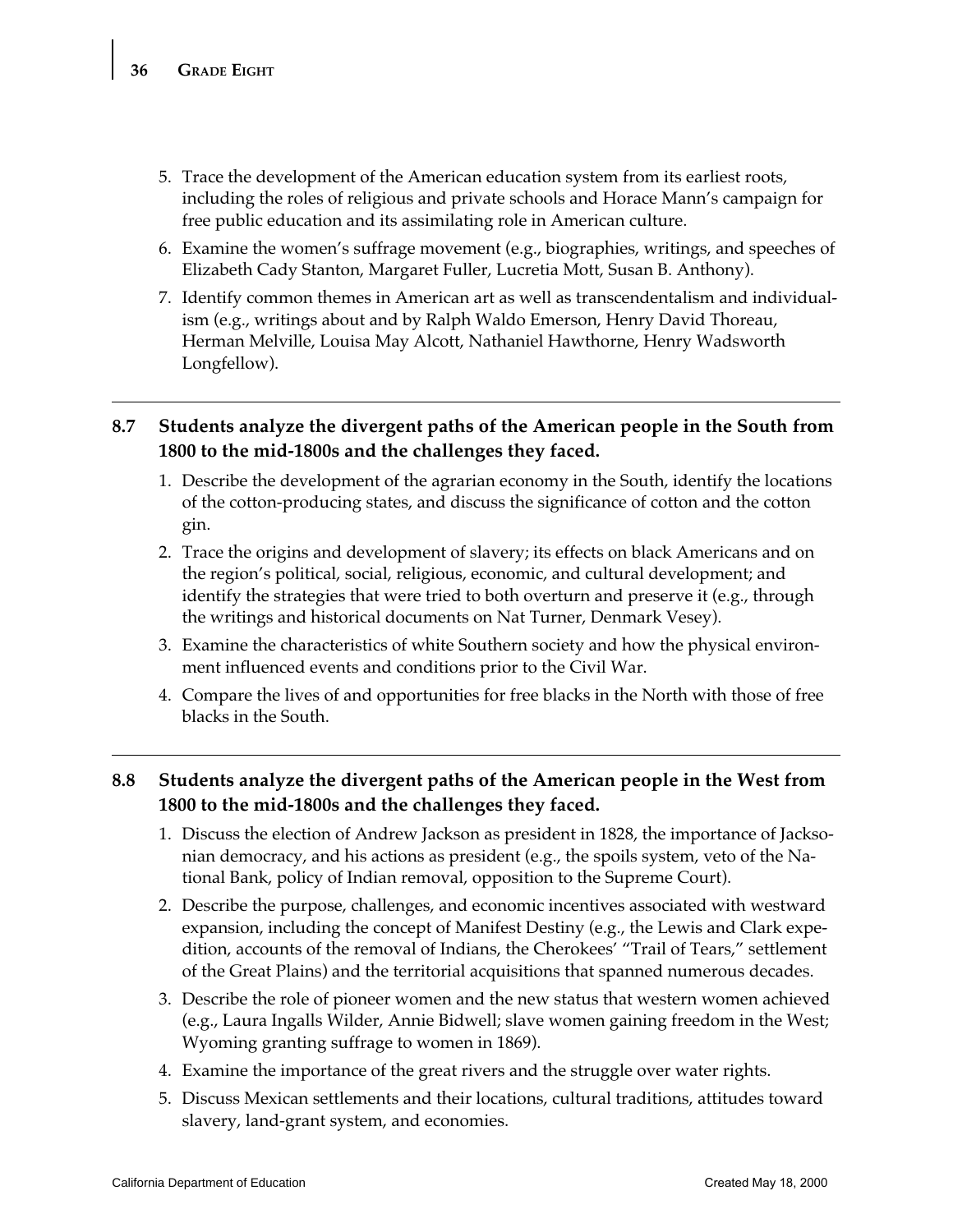6. Describe the Texas War for Independence and the Mexican-American War, including territorial settlements, the aftermath of the wars, and the effects the wars had on the lives of Americans, including Mexican Americans today.

## **8.9 Students analyze the early and steady attempts to abolish slavery and to realize the ideals of the Declaration of Independence.**

- 1. Describe the leaders of the movement (e.g., John Quincy Adams and his proposed constitutional amendment, John Brown and the armed resistance, Harriet Tubman and the Underground Railroad, Benjamin Franklin, Theodore Weld, William Lloyd Garrison, Frederick Douglass).
- 2. Discuss the abolition of slavery in early state constitutions.
- 3. Describe the significance of the Northwest Ordinance in education and in the banning of slavery in new states north of the Ohio River.
- 4. Discuss the importance of the slavery issue as raised by the annexation of Texas and California's admission to the union as a free state under the Compromise of 1850.
- 5. Analyze the significance of the States' Rights Doctrine, the Missouri Compromise (1820), the Wilmot Proviso (1846), the Compromise of 1850, Henry Clay's role in the Missouri Compromise and the Compromise of 1850, the Kansas-Nebraska Act (1854), the *Dred Scott* v. *Sandford* decision (1857), and the Lincoln-Douglas debates (1858).
- 6. Describe the lives of free blacks and the laws that limited their freedom and economic opportunities.

## **8.10 Students analyze the multiple causes, key events, and complex consequences of the Civil War.**

- 1. Compare the conflicting interpretations of state and federal authority as emphasized in the speeches and writings of statesmen such as Daniel Webster and John C. Calhoun.
- 2. Trace the boundaries constituting the North and the South, the geographical differences between the two regions, and the differences between agrarians and industrialists.
- 3. Identify the constitutional issues posed by the doctrine of nullification and secession and the earliest origins of that doctrine.
- 4. Discuss Abraham Lincoln's presidency and his significant writings and speeches and their relationship to the Declaration of Independence, such as his "House Divided" speech (1858), Gettysburg Address (1863), Emancipation Proclamation (1863), and inaugural addresses (1861 and 1865).
- 5. Study the views and lives of leaders (e.g., Ulysses S. Grant, Jefferson Davis, Robert E. Lee) and soldiers on both sides of the war, including those of black soldiers and regiments.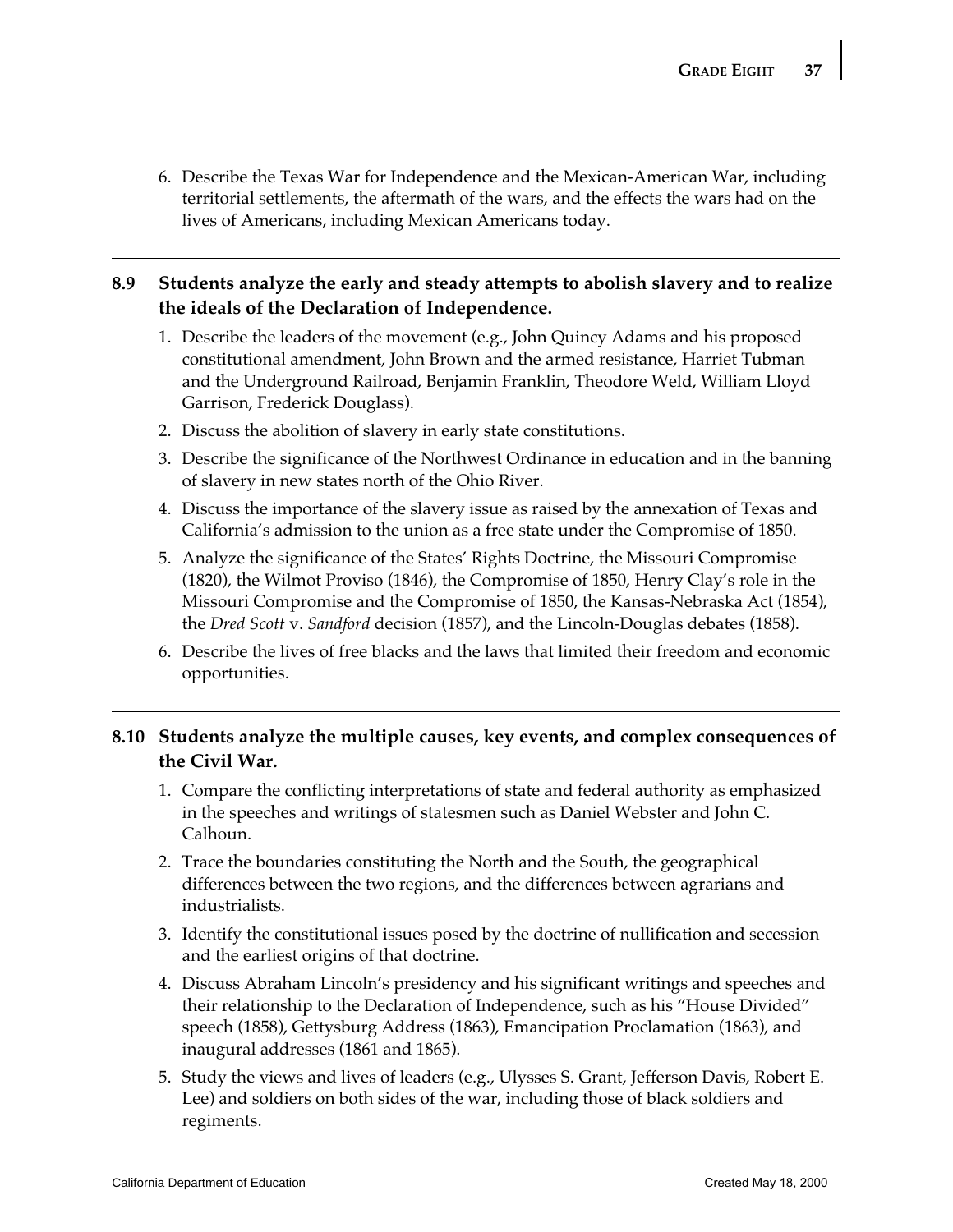- 6. Describe critical developments and events in the war, including the major battles, geographical advantages and obstacles, technological advances, and General Lee's surrender at Appomattox.
- 7. Explain how the war affected combatants, civilians, the physical environment, and future warfare.

#### **8.11 Students analyze the character and lasting consequences of Reconstruction.**

- 1. List the original aims of Reconstruction and describe its effects on the political and social structures of different regions.
- 2. Identify the push-pull factors in the movement of former slaves to the cities in the North and to the West and their differing experiences in those regions (e.g., the experiences of Buffalo Soldiers).
- 3. Understand the effects of the Freedmen's Bureau and the restrictions placed on the rights and opportunities of freedmen, including racial segregation and "Jim Crow" laws.
- 4. Trace the rise of the Ku Klux Klan and describe the Klan's effects.
- 5. Understand the Thirteenth, Fourteenth, and Fifteenth Amendments to the Constitution and analyze their connection to Reconstruction.

## **8.12 Students analyze the transformation of the American economy and the changing social and political conditions in the United States in response to the Industrial Revolution.**

- 1. Trace patterns of agricultural and industrial development as they relate to climate, use of natural resources, markets, and trade and locate such development on a map.
- 2. Identify the reasons for the development of federal Indian policy and the wars with American Indians and their relationship to agricultural development and industrialization.
- 3. Explain how states and the federal government encouraged business expansion through tariffs, banking, land grants, and subsidies.
- 4. Discuss entrepreneurs, industrialists, and bankers in politics, commerce, and industry (e.g., Andrew Carnegie, John D. Rockefeller, Leland Stanford).
- 5. Examine the location and effects of urbanization, renewed immigration, and industrialization (e.g., the effects on social fabric of cities, wealth and economic opportunity, the conservation movement).
- 6. Discuss child labor, working conditions, and laissez-faire policies toward big business and examine the labor movement, including its leaders (e.g., Samuel Gompers), its demand for collective bargaining, and its strikes and protests over labor conditions.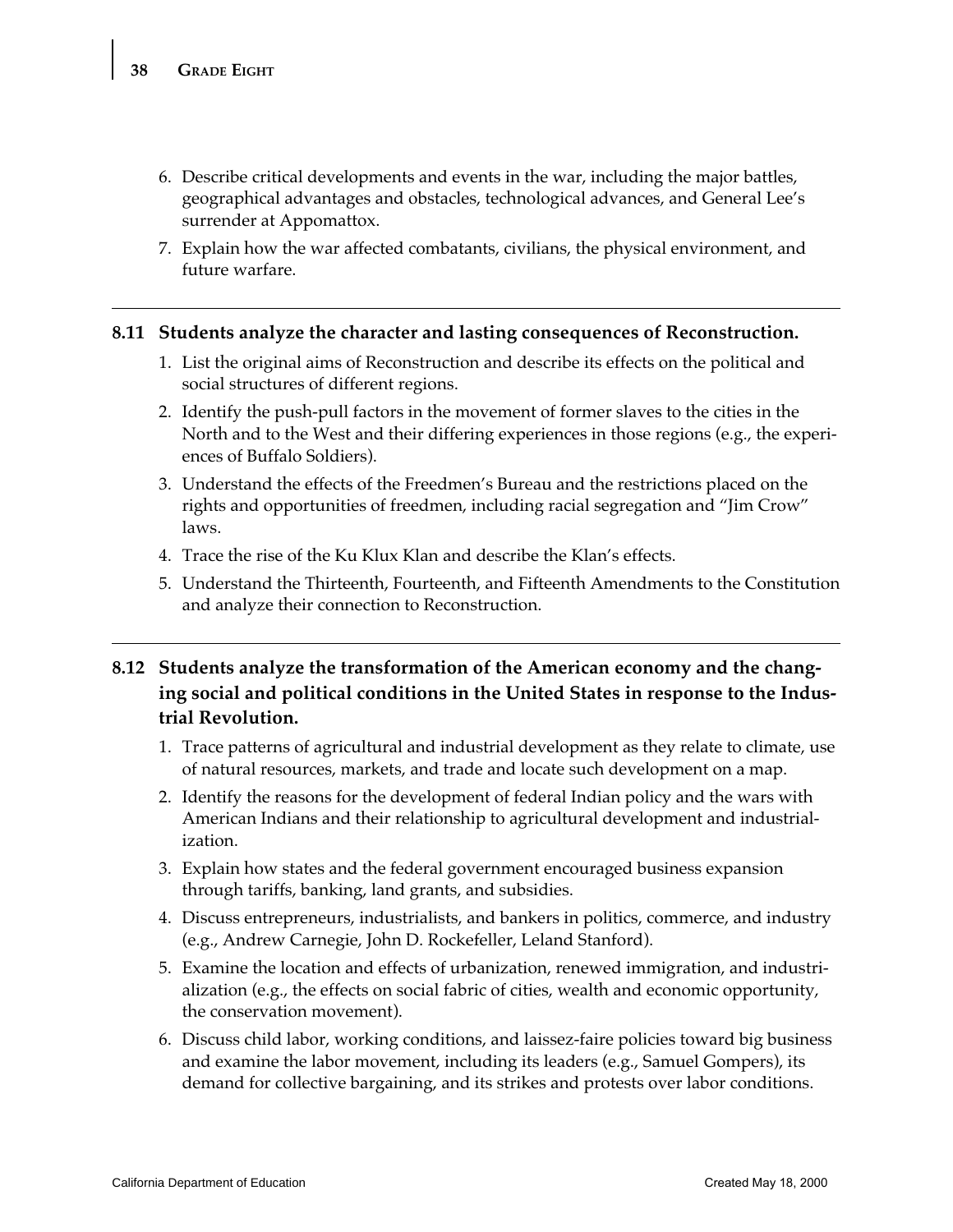- 7. Identify the new sources of large-scale immigration and the contributions of immigrants to the building of cities and the economy; explain the ways in which new social and economic patterns encouraged assimilation of newcomers into the mainstream amidst growing cultural diversity; and discuss the new wave of nativism.
- 8. Identify the characteristics and impact of Grangerism and Populism.
- 9. Name the significant inventors and their inventions and identify how they improved the quality of life (e.g., Thomas Edison, Alexander Graham Bell, Orville and Wilbur Wright).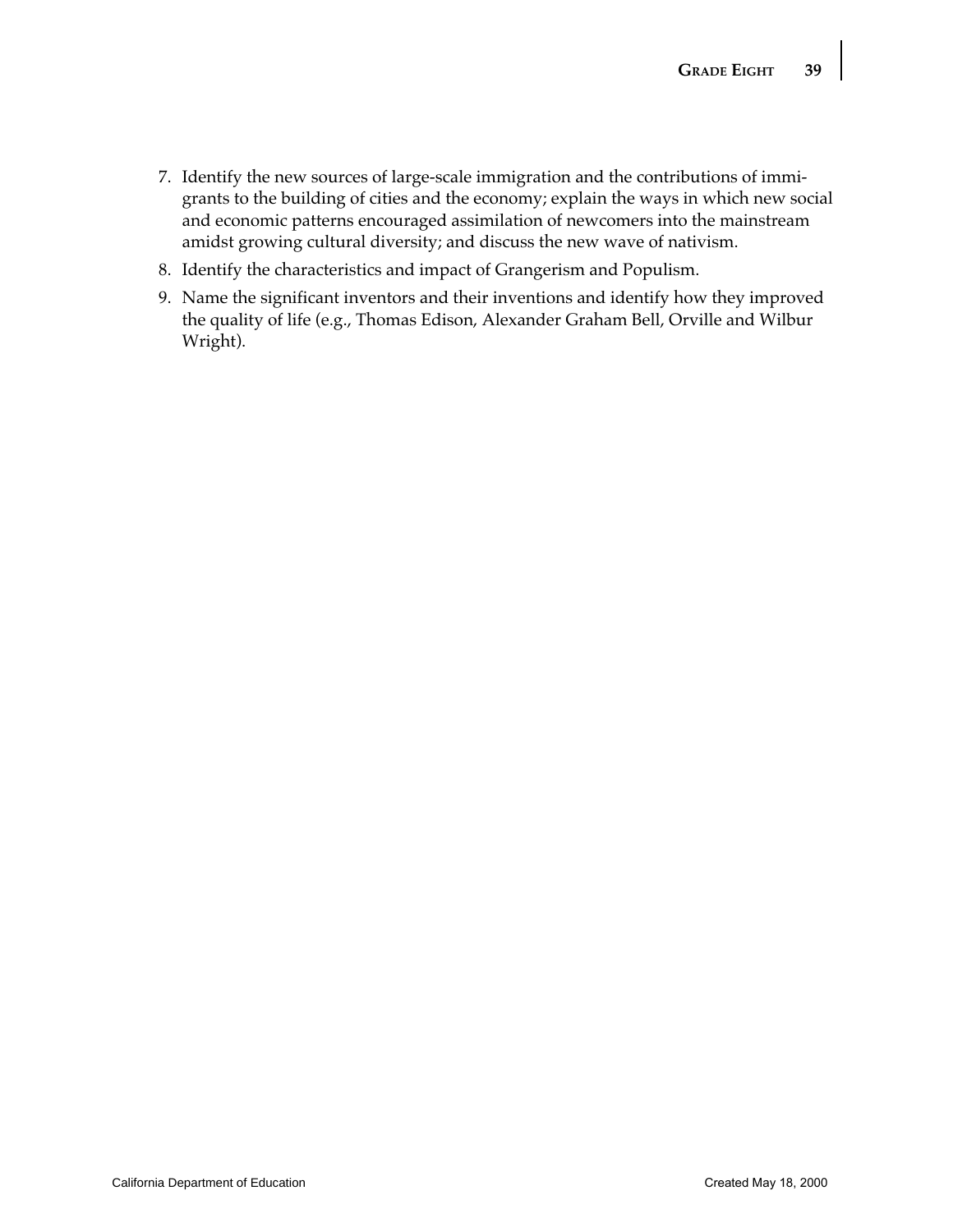

## **Historical and Social Sciences Analysis Skills**

The intellectual skills noted below are to be learned through, and applied to, the content standards for grades nine through twelve. They are to be assessed *only in conjunction with* the content standards in grades nine through twelve.

*In addition to the standards for grades nine through twelve, students demonstrate the following intellectual, reasoning, reflection, and research skills.* 

## Chronological and Spatial Thinking

- 1. Students compare the present with the past, evaluating the consequences of past events and decisions and determining the lessons that were learned.
- 2. Students analyze how change happens at different rates at different times; understand that some aspects can change while others remain the same; and understand that change is complicated and affects not only technology and politics but also values and beliefs.
- 3. Students use a variety of maps and documents to interpret human movement, including major patterns of domestic and international migration, changing environmental preferences and settlement patterns, the frictions that develop between population groups, and the diffusion of ideas, technological innovations, and goods.
- 4. Students relate current events to the physical and human characteristics of places and regions.

Historical Research, Evidence, and Point of View

- 1. Students distinguish valid arguments from fallacious arguments in historical interpretations.
- 2. Students identify bias and prejudice in historical interpretations.
- 3. Students evaluate major debates among historians concerning alternative interpretations of the past, including an analysis of authors' use of evidence and the distinctions between sound generalizations and misleading oversimplifications.
- 4. Students construct and test hypotheses; collect, evaluate, and employ information from multiple primary and secondary sources; and apply it in oral and written presentations.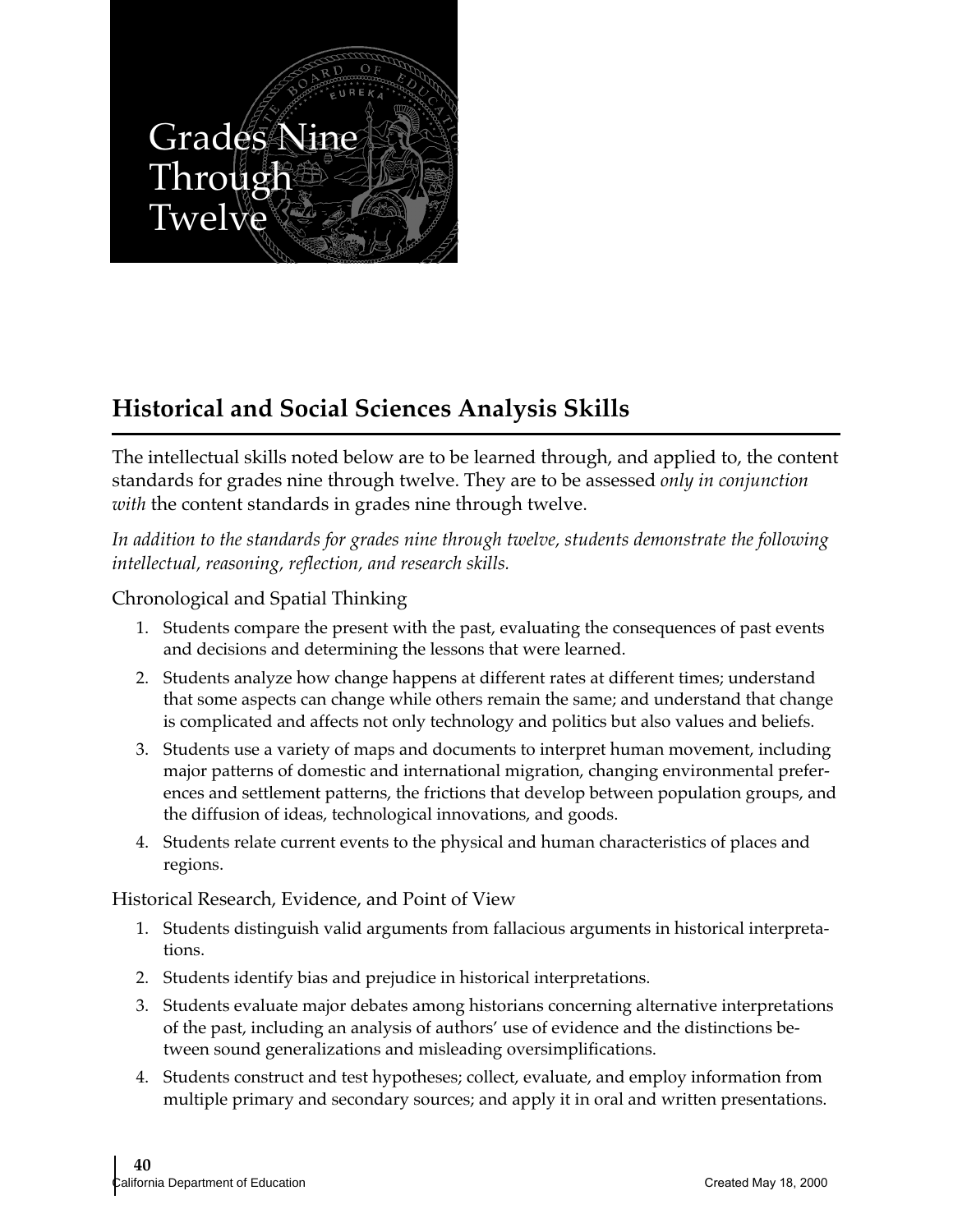#### Historical Interpretation

- 1. Students show the connections, causal and otherwise, between particular historical events and larger social, economic, and political trends and developments.
- 2. Students recognize the complexity of historical causes and effects, including the limitations on determining cause and effect.
- 3. Students interpret past events and issues within the context in which an event unfolded rather than solely in terms of present-day norms and values.
- 4. Students understand the meaning, implication, and impact of historical events and recognize that events could have taken other directions.
- 5. Students analyze human modifications of landscapes and examine the resulting environmental policy issues.
- 6. Students conduct cost-benefit analyses and apply basic economic indicators to analyze the aggregate economic behavior of the U.S. economy.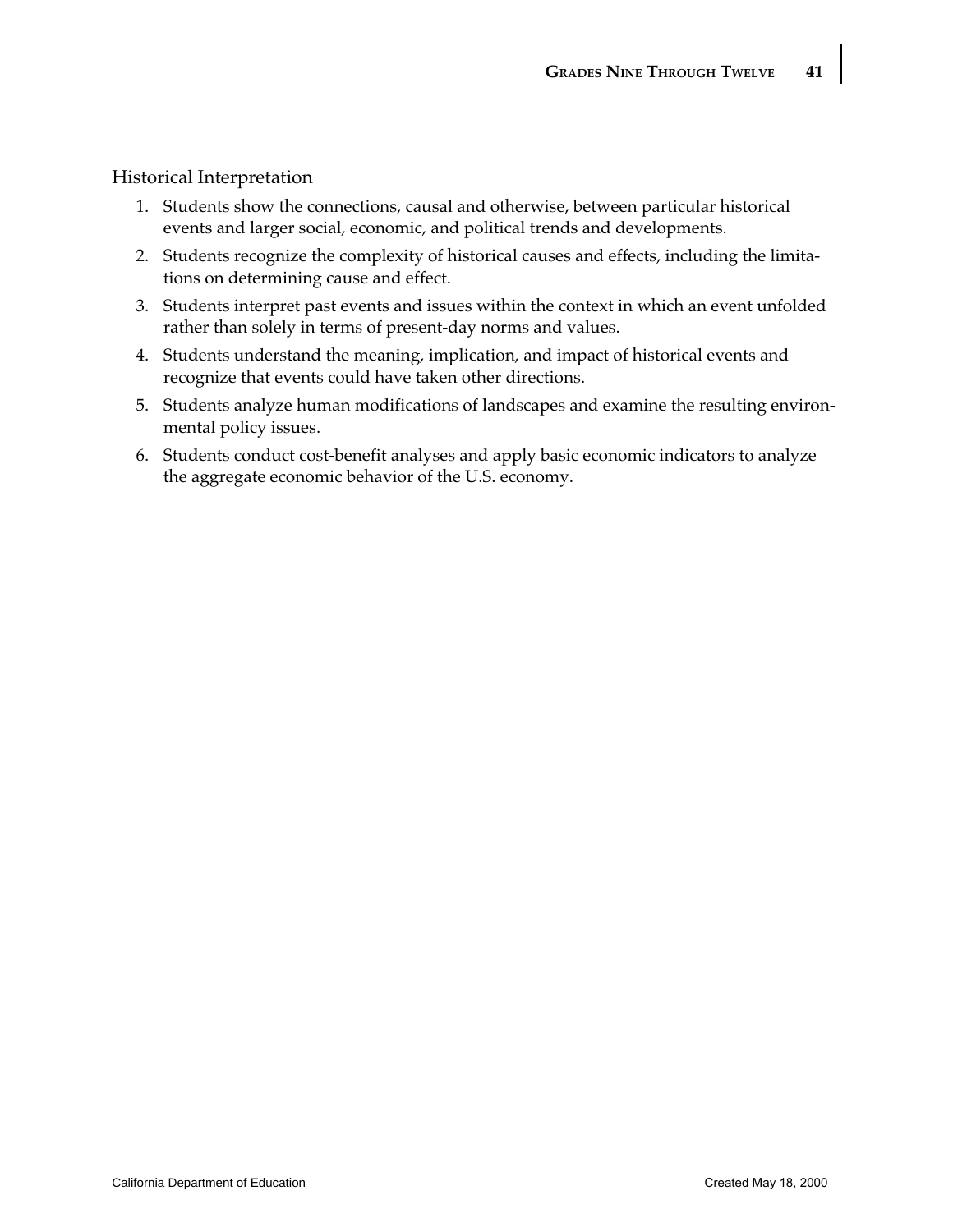

## **World History, Culture, and Geography: The Modern World**

Students in grade ten study major turning points that shaped the modern world, from the late eighteenth century through the present, including the cause and course of the two world wars. They trace the rise of democratic ideas and develop an understanding of the historical roots of current world issues, especially as they pertain to international relations. They extrapolate from the American experience that democratic ideals are often achieved at a high price, remain vulnerable, and are not practiced everywhere in the world. Students develop an understanding of current world issues and relate them to their historical, geographic, political, economic, and cultural contexts. Students consider multiple accounts of events in order to understand international relations from a variety of perspectives.

## **10.1 Students relate the moral and ethical principles in ancient Greek and Roman philosophy, in Judaism, and in Christianity to the development of Western political thought.**

- 1. Analyze the similarities and differences in Judeo-Christian and Greco-Roman views of law, reason and faith, and duties of the individual.
- 2. Trace the development of the Western political ideas of the rule of law and illegitimacy of tyranny, using selections from Plato's *Republic* and Aristotle's *Politics.*
- 3. Consider the influence of the U.S. Constitution on political systems in the contemporary world.

## **10.2 Students compare and contrast the Glorious Revolution of England, the American Revolution, and the French Revolution and their enduring effects worldwide on the political expectations for self-government and individual liberty.**

1. Compare the major ideas of philosophers and their effects on the democratic revolutions in England, the United States, France, and Latin America (e.g., John Locke,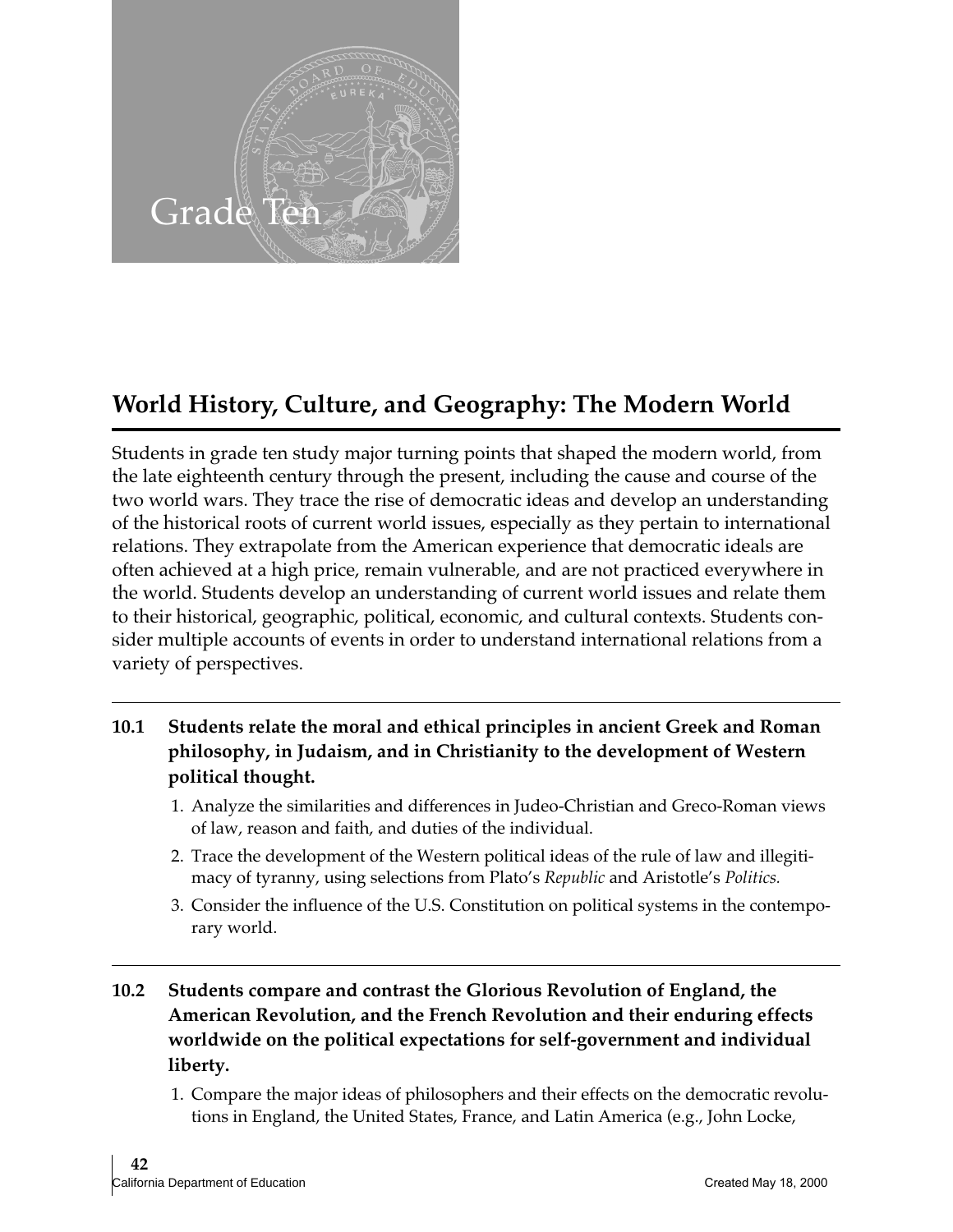Charles-Louis Montesquieu, Jean-Jacques Rousseau, Simón Bolívar, Thomas Jefferson, James Madison).

- 2. List the principles of the Magna Carta, the English Bill of Rights (1689), the American Declaration of Independence (1776), the French Declaration of the Rights of Man and the Citizen (1789), and the U.S. Bill of Rights (1791).
- 3. Understand the unique character of the American Revolution, its spread to other parts of the world, and its continuing significance to other nations.
- 4. Explain how the ideology of the French Revolution led France to develop from constitutional monarchy to democratic despotism to the Napoleonic empire.
- 5. Discuss how nationalism spread across Europe with Napoleon but was repressed for a generation under the Congress of Vienna and Concert of Europe until the Revolutions of 1848.

## **10.3 Students analyze the effects of the Industrial Revolution in England, France, Germany, Japan, and the United States.**

- 1. Analyze why England was the first country to industrialize.
- 2. Examine how scientific and technological changes and new forms of energy brought about massive social, economic, and cultural change (e.g., the inventions and discoveries of James Watt, Eli Whitney, Henry Bessemer, Louis Pasteur, Thomas Edison).
- 3. Describe the growth of population, rural to urban migration, and growth of cities associated with the Industrial Revolution.
- 4. Trace the evolution of work and labor, including the demise of the slave trade and the effects of immigration, mining and manufacturing, division of labor, and the union movement.
- 5. Understand the connections among natural resources, entrepreneurship, labor, and capital in an industrial economy.
- 6. Analyze the emergence of capitalism as a dominant economic pattern and the responses to it, including Utopianism, Social Democracy, Socialism, and Communism.
- 7. Describe the emergence of Romanticism in art and literature (e.g., the poetry of William Blake and William Wordsworth), social criticism (e.g., the novels of Charles Dickens), and the move away from Classicism in Europe.

## **10.4 Students analyze patterns of global change in the era of New Imperialism in at least two of the following regions or countries: Africa, Southeast Asia, China, India, Latin America, and the Philippines.**

1. Describe the rise of industrial economies and their link to imperialism and colonialism (e.g., the role played by national security and strategic advantage; moral issues raised by the search for national hegemony, Social Darwinism, and the missionary impulse; material issues such as land, resources, and technology).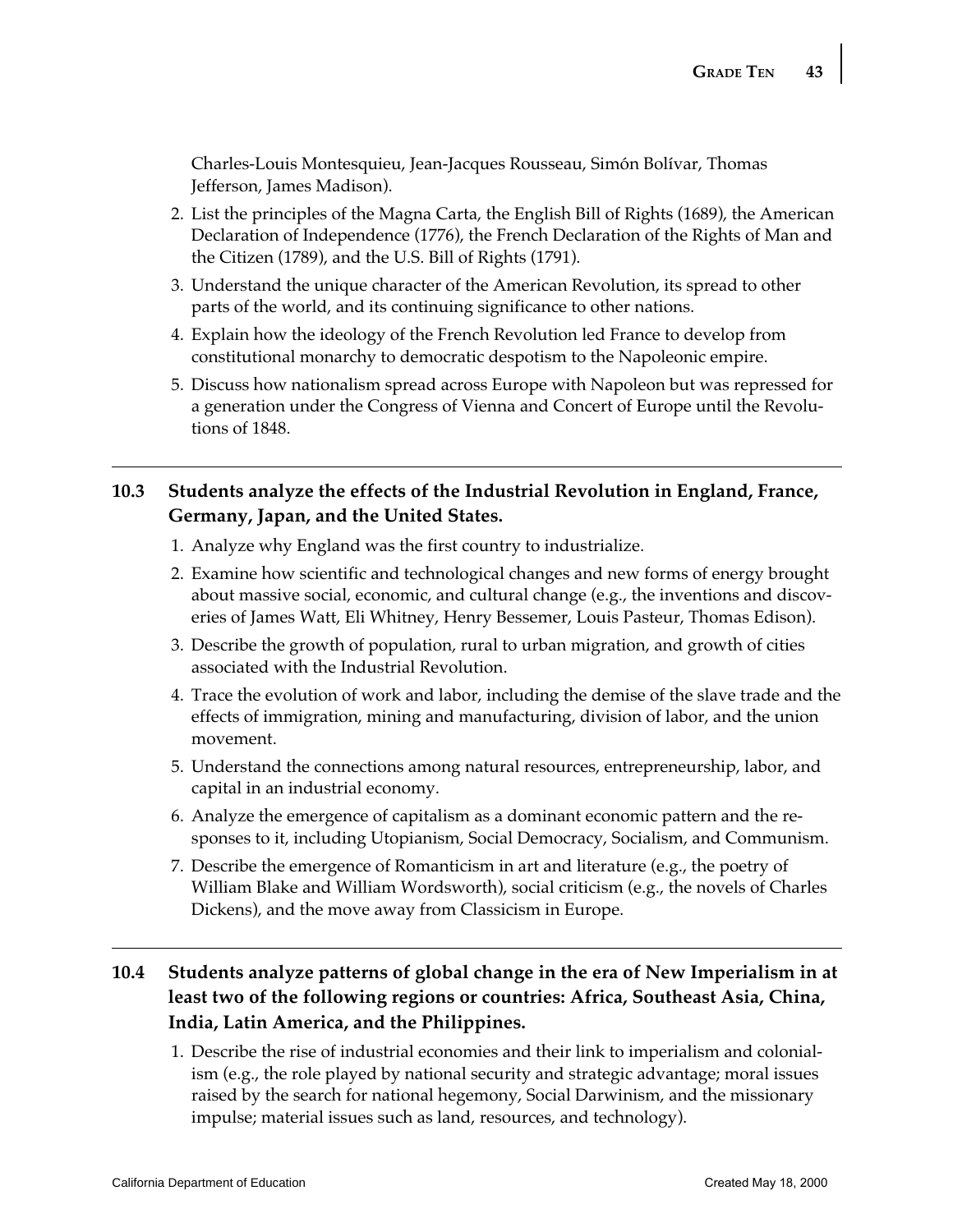- 2. Discuss the locations of the colonial rule of such nations as England, France, Germany, Italy, Japan, the Netherlands, Russia, Spain, Portugal, and the United States.
- 3. Explain imperialism from the perspective of the colonizers and the colonized and the varied immediate and long-term responses by the people under colonial rule.
- 4. Describe the independence struggles of the colonized regions of the world, including the roles of leaders, such as Sun Yat-sen in China, and the roles of ideology and religion.

#### **10.5 Students analyze the causes and course of the First World War.**

- 1. Analyze the arguments for entering into war presented by leaders from all sides of the Great War and the role of political and economic rivalries, ethnic and ideological conflicts, domestic discontent and disorder, and propaganda and nationalism in mobilizing the civilian population in support of "total war."
- 2. Examine the principal theaters of battle, major turning points, and the importance of geographic factors in military decisions and outcomes (e.g., topography, waterways, distance, climate).
- 3. Explain how the Russian Revolution and the entry of the United States affected the course and outcome of the war.
- 4. Understand the nature of the war and its human costs (military and civilian) on all sides of the conflict, including how colonial peoples contributed to the war effort.
- 5. Discuss human rights violations and genocide, including the Ottoman government's actions against Armenian citizens.

#### **10.6 Students analyze the effects of the First World War.**

- 1. Analyze the aims and negotiating roles of world leaders, the terms and influence of the Treaty of Versailles and Woodrow Wilson's Fourteen Points, and the causes and effects of the United States's rejection of the League of Nations on world politics.
- 2. Describe the effects of the war and resulting peace treaties on population movement, the international economy, and shifts in the geographic and political borders of Europe and the Middle East.
- 3. Understand the widespread disillusionment with prewar institutions, authorities, and values that resulted in a void that was later filled by totalitarians.
- 4. Discuss the influence of World War I on literature, art, and intellectual life in the West (e.g., Pablo Picasso, the "lost generation" of Gertrude Stein, Ernest Hemingway).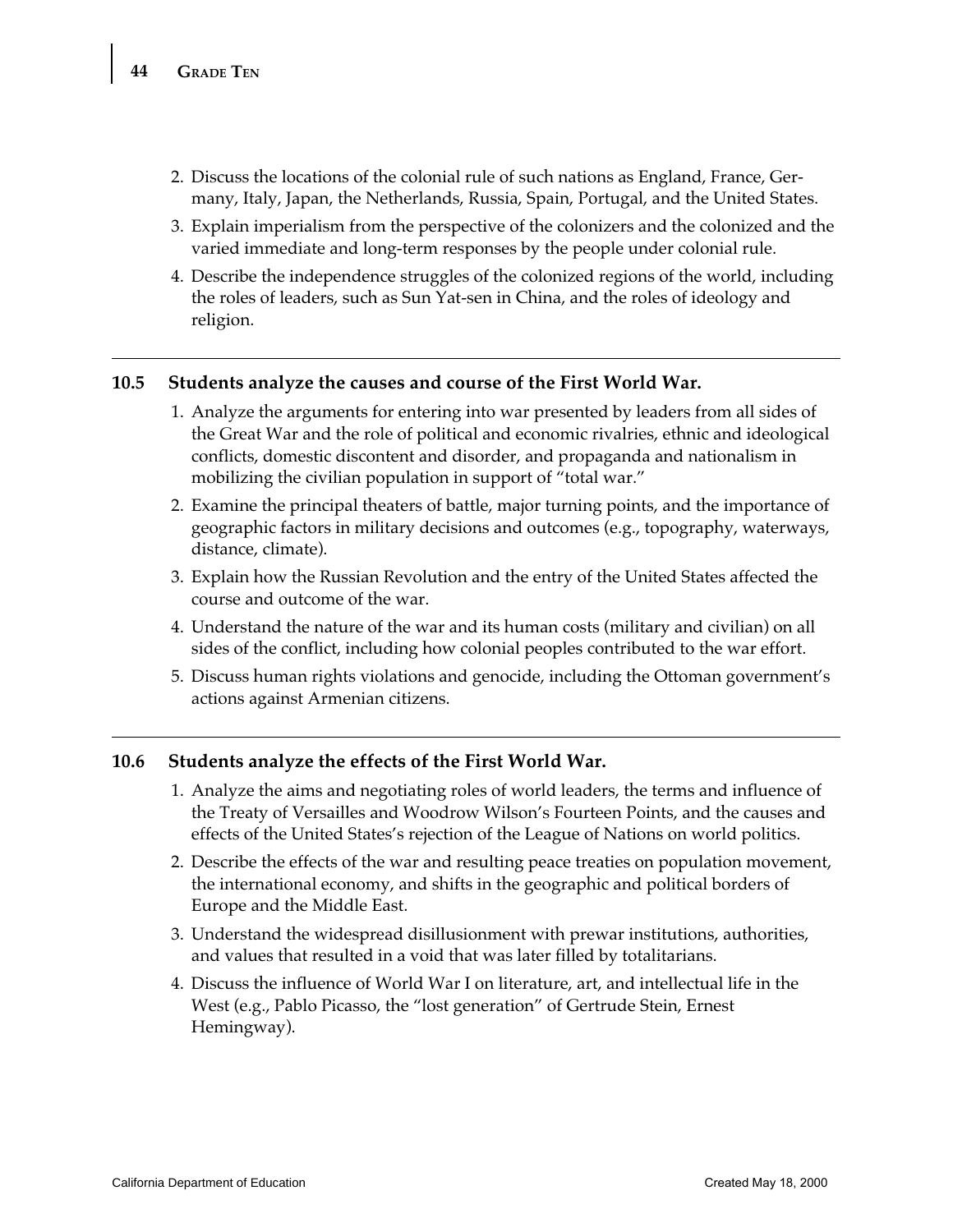#### **10.7 Students analyze the rise of totalitarian governments after World War I.**

- 1. Understand the causes and consequences of the Russian Revolution, including Lenin's use of totalitarian means to seize and maintain control (e.g., the Gulag).
- 2. Trace Stalin's rise to power in the Soviet Union and the connection between economic policies, political policies, the absence of a free press, and systematic violations of human rights (e.g., the Terror Famine in Ukraine).
- 3. Analyze the rise, aggression, and human costs of totalitarian regimes (Fascist and Communist) in Germany, Italy, and the Soviet Union, noting especially their common and dissimilar traits.

#### **10.8 Students analyze the causes and consequences of World War II.**

- 1. Compare the German, Italian, and Japanese drives for empire in the 1930s, including the 1937 Rape of Nanking, other atrocities in China, and the Stalin-Hitler Pact of 1939.
- 2. Understand the role of appeasement, nonintervention (isolationism), and the domestic distractions in Europe and the United States prior to the outbreak of World War II.
- 3. Identify and locate the Allied and Axis powers on a map and discuss the major turning points of the war, the principal theaters of conflict, key strategic decisions, and the resulting war conferences and political resolutions, with emphasis on the importance of geographic factors.
- 4. Describe the political, diplomatic, and military leaders during the war (e.g., Winston Churchill, Franklin Delano Roosevelt, Emperor Hirohito, Adolf Hitler, Benito Mussolini, Joseph Stalin, Douglas MacArthur, Dwight Eisenhower).
- 5. Analyze the Nazi policy of pursuing racial purity, especially against the European Jews; its transformation into the Final Solution; and the Holocaust that resulted in the murder of six million Jewish civilians.
- 6. Discuss the human costs of the war, with particular attention to the civilian and military losses in Russia, Germany, Britain, the United States, China, and Japan.

## **10.9 Students analyze the international developments in the post–World War II world.**

- 1. Compare the economic and military power shifts caused by the war, including the Yalta Pact, the development of nuclear weapons, Soviet control over Eastern European nations, and the economic recoveries of Germany and Japan.
- 2. Analyze the causes of the Cold War, with the free world on one side and Soviet client states on the other, including competition for influence in such places as Egypt, the Congo, Vietnam, and Chile.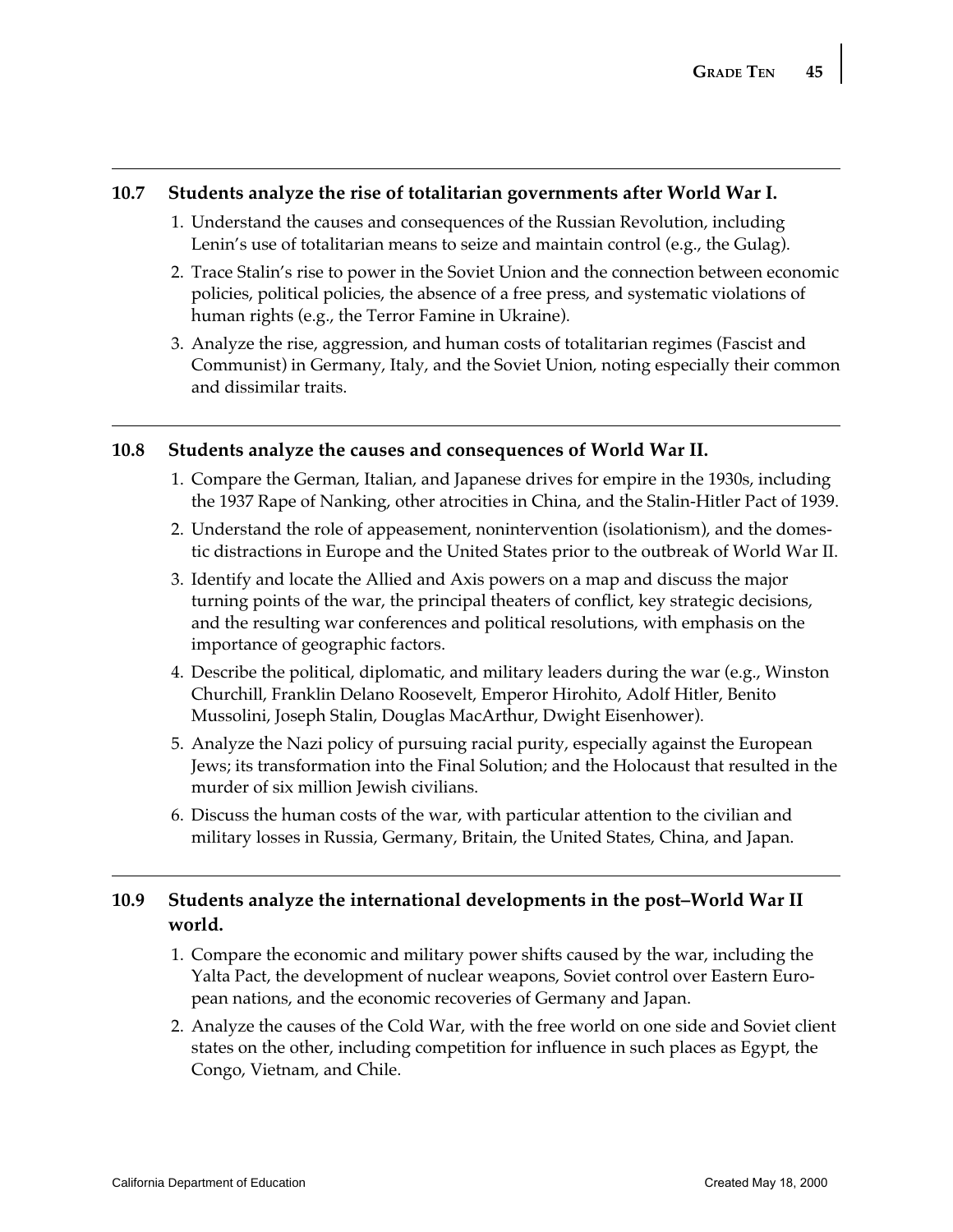- 3. Understand the importance of the Truman Doctrine and the Marshall Plan, which established the pattern for America's postwar policy of supplying economic and military aid to prevent the spread of Communism and the resulting economic and political competition in arenas such as Southeast Asia (i.e., the Korean War, Vietnam War), Cuba, and Africa.
- 4. Analyze the Chinese Civil War, the rise of Mao Tse-tung, and the subsequent political and economic upheavals in China (e.g., the Great Leap Forward, the Cultural Revolution, and the Tiananmen Square uprising).
- 5. Describe the uprisings in Poland (1956), Hungary (1956), and Czechoslovakia (1968) and those countries' resurgence in the 1970s and 1980s as people in Soviet satellites sought freedom from Soviet control.
- 6. Understand how the forces of nationalism developed in the Middle East, how the Holocaust affected world opinion regarding the need for a Jewish state, and the significance and effects of the location and establishment of Israel on world affairs.
- 7. Analyze the reasons for the collapse of the Soviet Union, including the weakness of the command economy, burdens of military commitments, and growing resistance to Soviet rule by dissidents in satellite states and the non-Russian Soviet republics.
- 8. Discuss the establishment and work of the United Nations and the purposes and functions of the Warsaw Pact, SEATO, NATO, and the Organization of American States.
- **10.10 Students analyze instances of nation-building in the contemporary world in at least two of the following regions or countries: the Middle East, Africa, Mexico and other parts of Latin America, and China.** 
	- 1. Understand the challenges in the regions, including their geopolitical, cultural, military, and economic significance and the international relationships in which they are involved.
	- 2. Describe the recent history of the regions, including political divisions and systems, key leaders, religious issues, natural features, resources, and population patterns.
	- 3. Discuss the important trends in the regions today and whether they appear to serve the cause of individual freedom and democracy.

## **10.11 Students analyze the integration of countries into the world economy and the information, technological, and communications revolutions (e.g., television, satellites, computers).**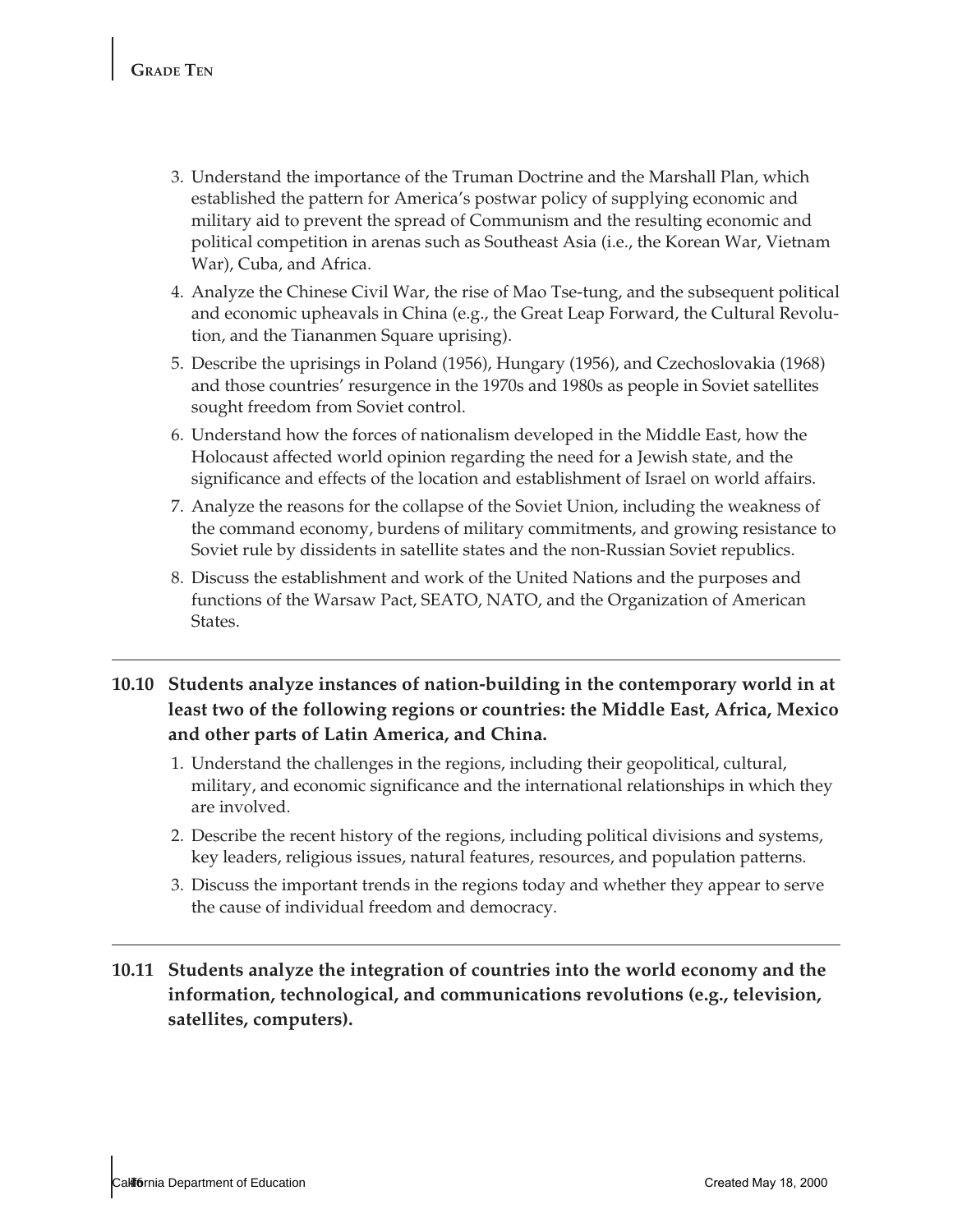

## **United States History and Geography: Continuity and Change in the Twentieth Century**

Students in grade eleven study the major turning points in American history in the twentieth century. Following a review of the nation's beginnings and the impact of the Enlightenment on U.S. democratic ideals, students build upon the tenth grade study of global industrialization to understand the emergence and impact of new technology and a corporate economy, including the social and cultural effects. They trace the change in the ethnic composition of American society; the movement toward equal rights for racial minorities and women; and the role of the United States as a major world power. An emphasis is placed on the expanding role of the federal government and federal courts as well as the continuing tension between the individual and the state. Students consider the major social problems of our time and trace their causes in historical events. They learn that the United States has served as a model for other nations and that the rights and freedoms we enjoy are not accidents, but the results of a defined set of political principles that are not always basic to citizens of other countries. Students understand that our rights under the U.S. Constitution are a precious inheritance that depends on an educated citizenry for their preservation and protection.

**11.1 Students analyze the significant events in the founding of the nation and its attempts to realize the philosophy of government described in the Declaration of Independence.** 

- 1. Describe the Enlightenment and the rise of democratic ideas as the context in which the nation was founded.
- 2. Analyze the ideological origins of the American Revolution, the Founding Fathers' philosophy of divinely bestowed unalienable natural rights, the debates on the drafting and ratification of the Constitution, and the addition of the Bill of Rights.
- 3. Understand the history of the Constitution after 1787 with emphasis on federal versus state authority and growing democratization.
- 4. Examine the effects of the Civil War and Reconstruction and of the industrial revolution, including demographic shifts and the emergence in the late nineteenth century of the United States as a world power.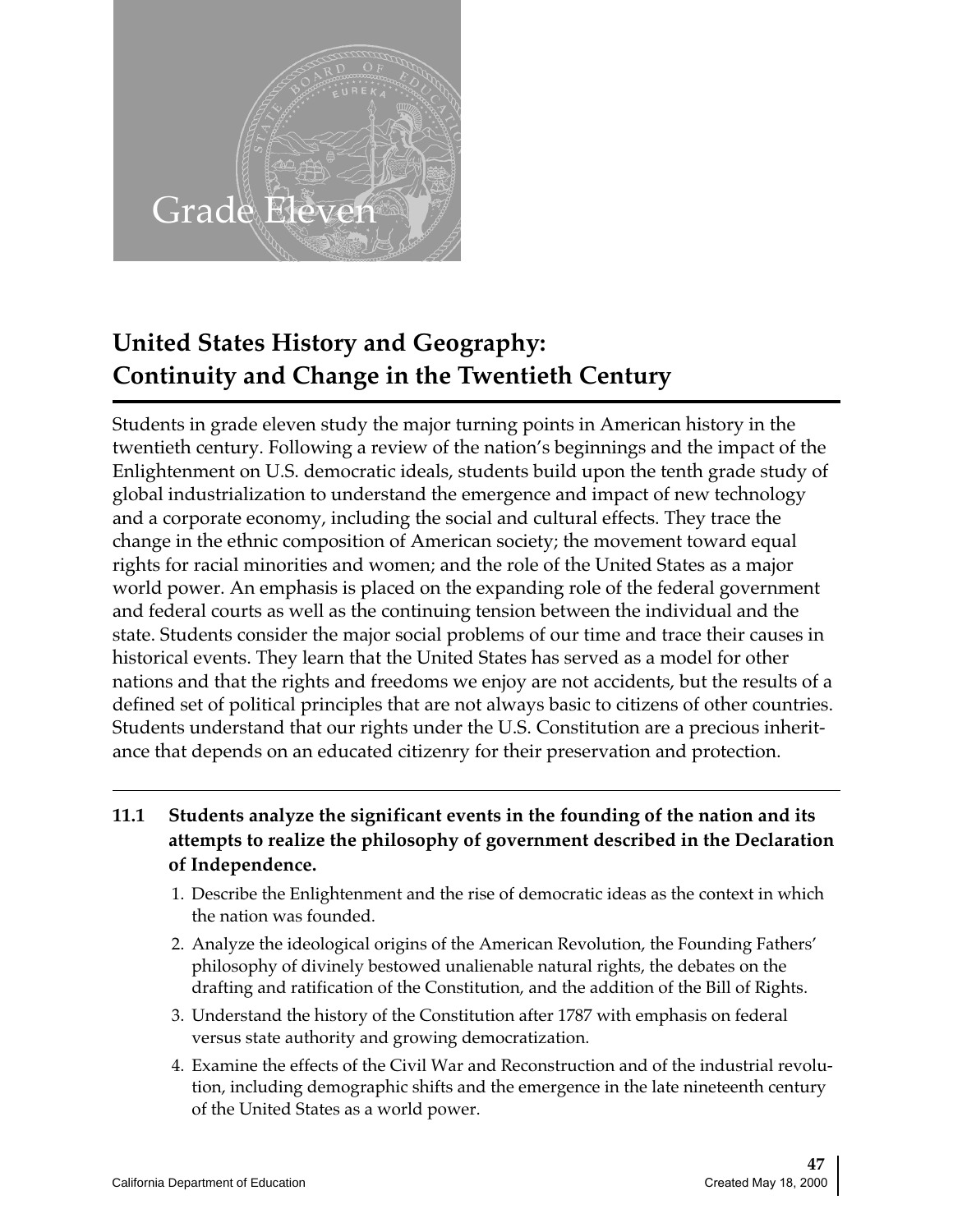## **11.2 Students analyze the relationship among the rise of industrialization, largescale rural-to-urban migration, and massive immigration from Southern and Eastern Europe.**

- 1. Know the effects of industrialization on living and working conditions, including the portrayal of working conditions and food safety in Upton Sinclair's *The Jungle.*
- 2. Describe the changing landscape, including the growth of cities linked by industry and trade, and the development of cities divided according to race, ethnicity, and class.
- 3. Trace the effect of the Americanization movement.
- 4. Analyze the effect of urban political machines and responses to them by immigrants and middle-class reformers.
- 5. Discuss corporate mergers that produced trusts and cartels and the economic and political policies of industrial leaders.
- 6. Trace the economic development of the United States and its emergence as a major industrial power, including its gains from trade and the advantages of its physical geography.
- 7. Analyze the similarities and differences between the ideologies of Social Darwinism and Social Gospel (e.g., using biographies of William Graham Sumner, Billy Sunday, Dwight L. Moody).
- 8. Examine the effect of political programs and activities of Populists.
- 9. Understand the effect of political programs and activities of the Progressives (e.g., federal regulation of railroad transport, Children's Bureau, the Sixteenth Amendment, Theodore Roosevelt, Hiram Johnson).

## **11.3 Students analyze the role religion played in the founding of America, its lasting moral, social, and political impacts, and issues regarding religious liberty.**

- 1. Describe the contributions of various religious groups to American civic principles and social reform movements (e.g., civil and human rights, individual responsibility and the work ethic, antimonarchy and self-rule, worker protection, family-centered communities).
- 2. Analyze the great religious revivals and the leaders involved in them, including the First Great Awakening, the Second Great Awakening, the Civil War revivals, the Social Gospel Movement, the rise of Christian liberal theology in the nineteenth century, the impact of the Second Vatican Council, and the rise of Christian fundamentalism in current times.
- 3. Cite incidences of religious intolerance in the United States (e.g., persecution of Mormons, anti-Catholic sentiment, anti-Semitism).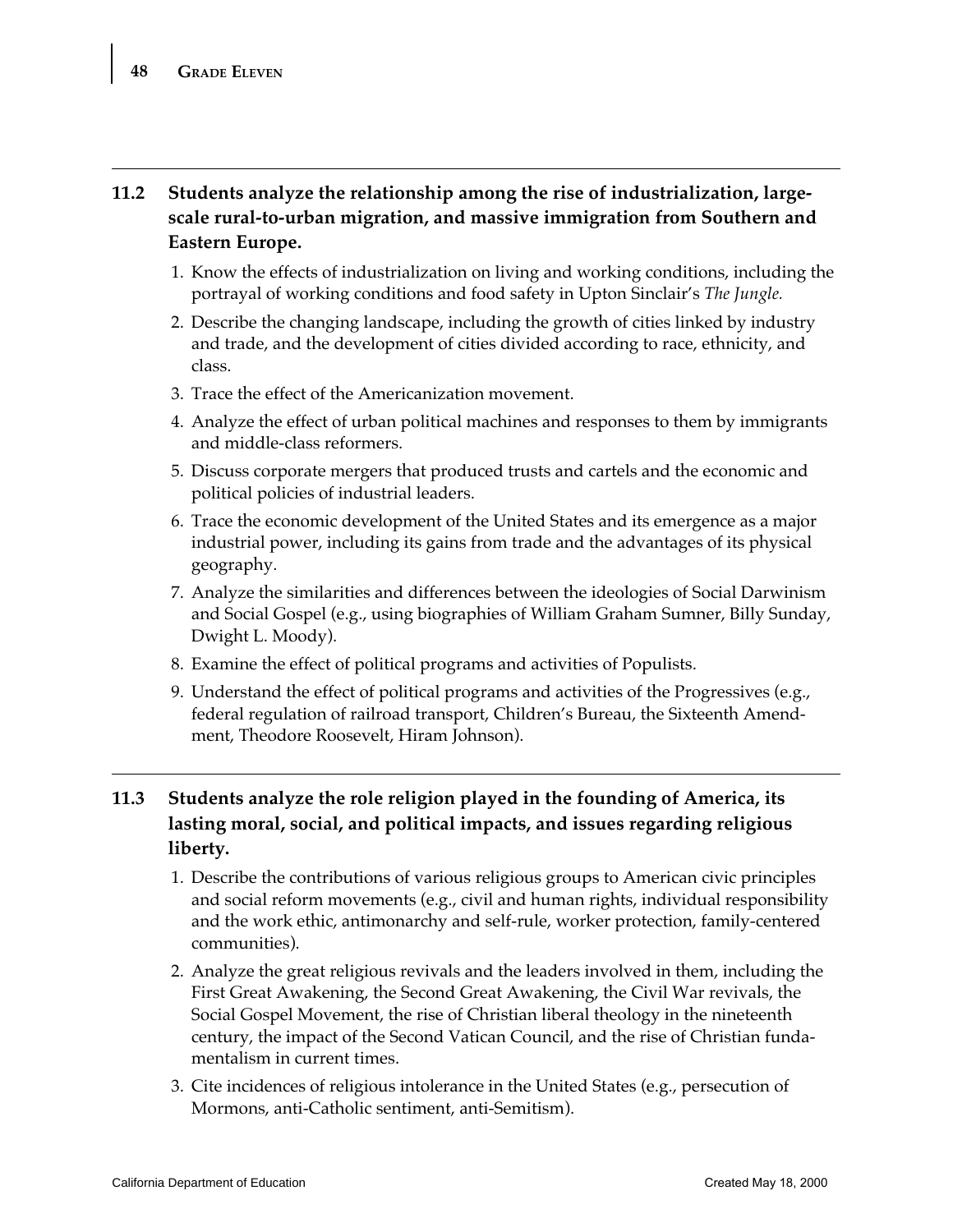- 4. Discuss the expanding religious pluralism in the United States and California that resulted from large-scale immigration in the twentieth century.
- 5. Describe the principles of religious liberty found in the Establishment and Free Exercise clauses of the First Amendment, including the debate on the issue of separation of church and state.

## **11.4 Students trace the rise of the United States to its role as a world power in the twentieth century.**

- 1. List the purpose and the effects of the Open Door policy.
- 2. Describe the Spanish-American War and U.S. expansion in the South Pacific.
- 3. Discuss America's role in the Panama Revolution and the building of the Panama Canal.
- 4. Explain Theodore Roosevelt's Big Stick diplomacy, William Taft's Dollar Diplomacy, and Woodrow Wilson's Moral Diplomacy, drawing on relevant speeches.
- 5. Analyze the political, economic, and social ramifications of World War I on the home front.
- 6. Trace the declining role of Great Britain and the expanding role of the United States in world affairs after World War II.

## **11.5 Students analyze the major political, social, economic, technological, and cultural developments of the 1920s.**

- 1. Discuss the policies of Presidents Warren Harding, Calvin Coolidge, and Herbert Hoover.
- 2. Analyze the international and domestic events, interests, and philosophies that prompted attacks on civil liberties, including the Palmer Raids, Marcus Garvey's "back-to-Africa" movement, the Ku Klux Klan, and immigration quotas and the responses of organizations such as the American Civil Liberties Union, the National Association for the Advancement of Colored People, and the Anti-Defamation League to those attacks.
- 3. Examine the passage of the Eighteenth Amendment to the Constitution and the Volstead Act (Prohibition).
- 4. Analyze the passage of the Nineteenth Amendment and the changing role of women in society.
- 5. Describe the Harlem Renaissance and new trends in literature, music, and art, with special attention to the work of writers (e.g., Zora Neale Hurston, Langston Hughes).
- 6. Trace the growth and effects of radio and movies and their role in the worldwide diffusion of popular culture.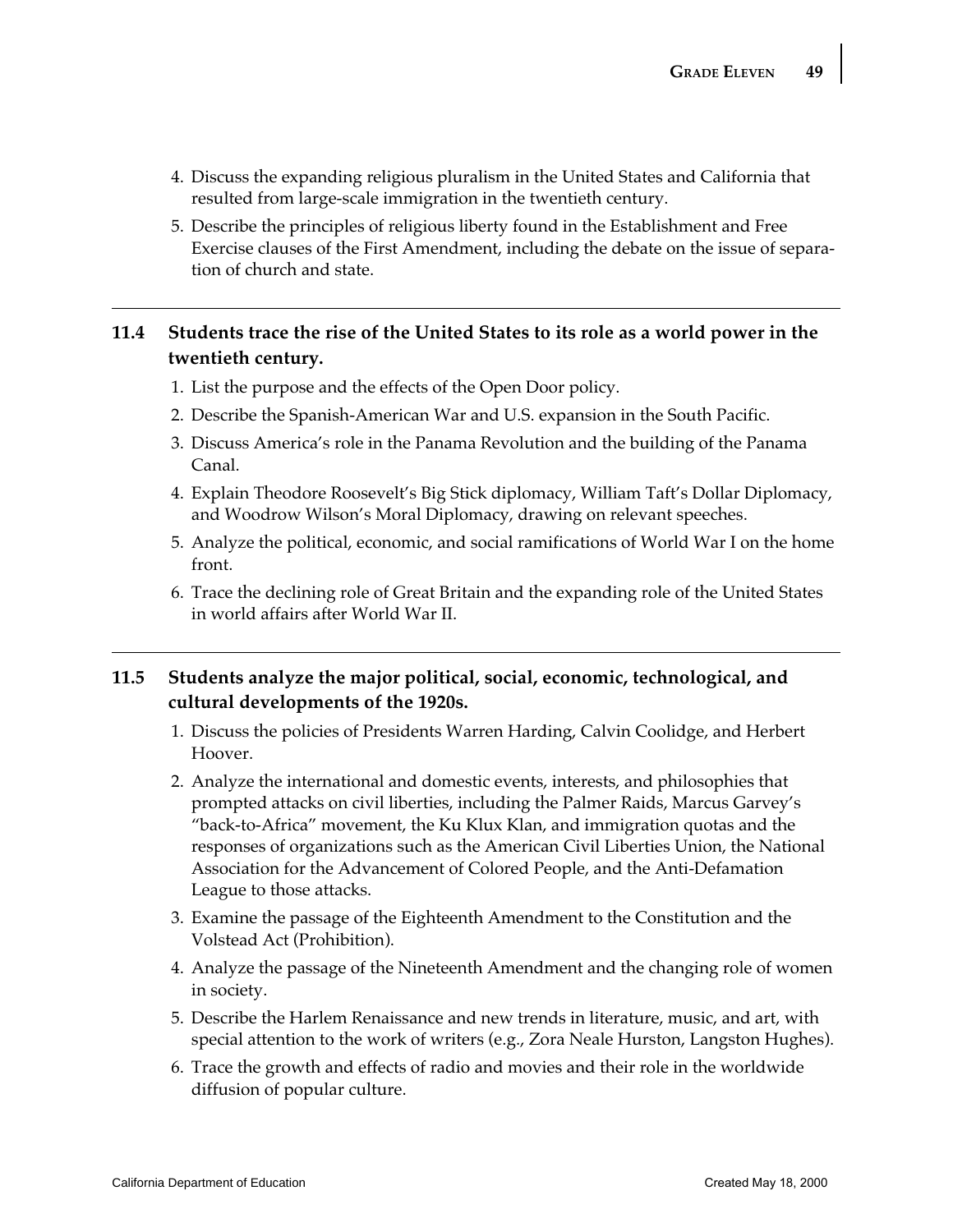7. Discuss the rise of mass production techniques, the growth of cities, the impact of new technologies (e.g., the automobile, electricity), and the resulting prosperity and effect on the American landscape.

## **11.6 Students analyze the different explanations for the Great Depression and how the New Deal fundamentally changed the role of the federal government.**

- 1. Describe the monetary issues of the late nineteenth and early twentieth centuries that gave rise to the establishment of the Federal Reserve and the weaknesses in key sectors of the economy in the late 1920s.
- 2. Understand the explanations of the principal causes of the Great Depression and the steps taken by the Federal Reserve, Congress, and Presidents Herbert Hoover and Franklin Delano Roosevelt to combat the economic crisis.
- 3. Discuss the human toll of the Depression, natural disasters, and unwise agricultural practices and their effects on the depopulation of rural regions and on political movements of the left and right, with particular attention to the Dust Bowl refugees and their social and economic impacts in California.
- 4. Analyze the effects of and the controversies arising from New Deal economic policies and the expanded role of the federal government in society and the economy since the 1930s (e.g., Works Progress Administration, Social Security, National Labor Relations Board, farm programs, regional development policies, and energy development projects such as the Tennessee Valley Authority, California Central Valley Project, and Bonneville Dam).
- 5. Trace the advances and retreats of organized labor, from the creation of the American Federation of Labor and the Congress of Industrial Organizations to current issues of a postindustrial, multinational economy, including the United Farm Workers in California.

### **11.7 Students analyze America's participation in World War II.**

- 1. Examine the origins of American involvement in the war, with an emphasis on the events that precipitated the attack on Pearl Harbor.
- 2. Explain U.S. and Allied wartime strategy, including the major battles of Midway, Normandy, Iwo Jima, Okinawa, and the Battle of the Bulge.
- 3. Identify the roles and sacrifices of individual American soldiers, as well as the unique contributions of the special fighting forces (e.g., the Tuskegee Airmen, the 442nd Regimental Combat team, the Navajo Code Talkers).
- 4. Analyze Roosevelt's foreign policy during World War II (e.g., Four Freedoms speech).
- 5. Discuss the constitutional issues and impact of events on the U.S. home front, including the internment of Japanese Americans (e.g., *Fred Korematsu* v. *United States of*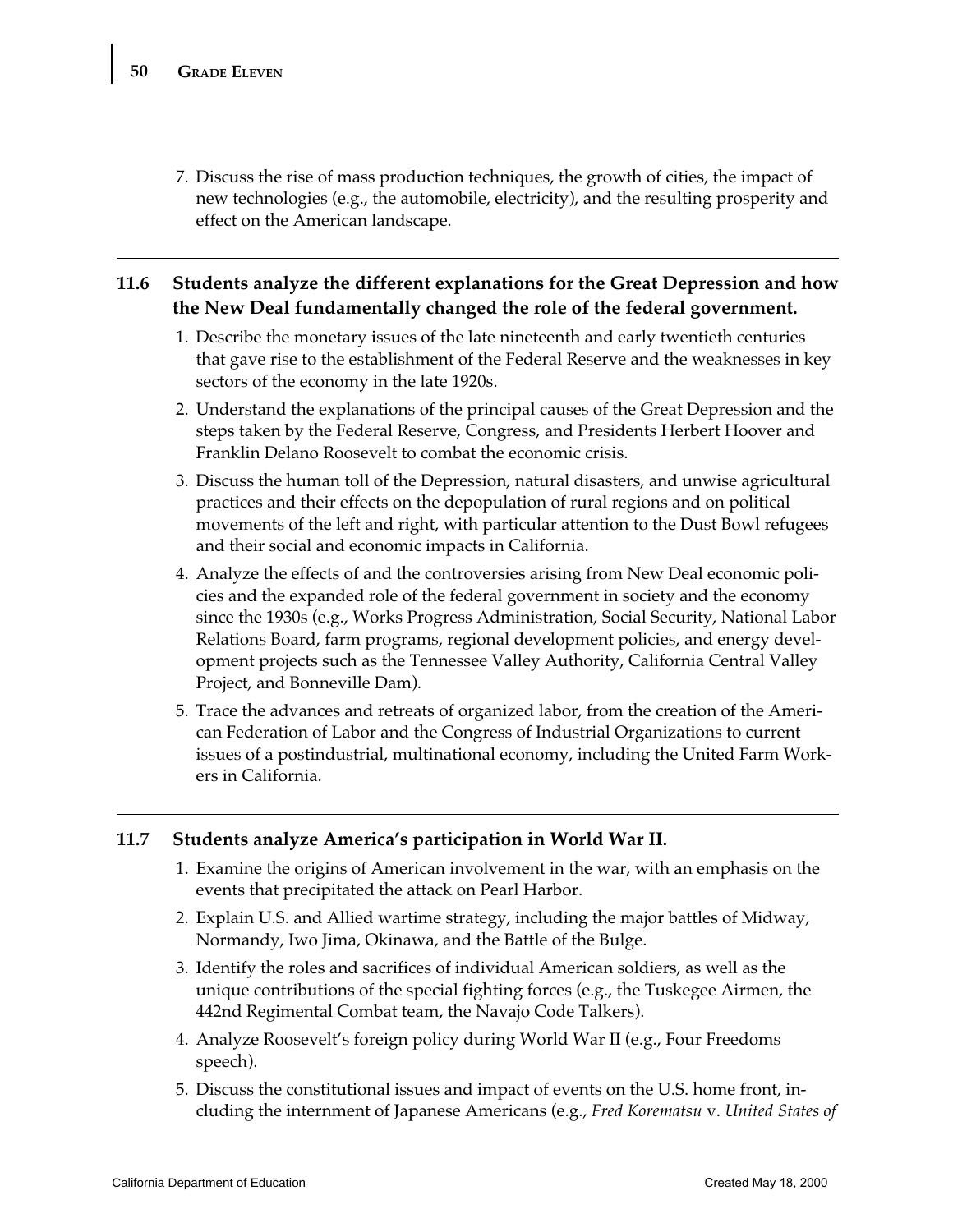*America*) and the restrictions on German and Italian resident aliens; the response of the administration to Hitler's atrocities against Jews and other groups; the roles of women in military production; and the roles and growing political demands of African Americans.

- 6. Describe major developments in aviation, weaponry, communication, and medicine and the war's impact on the location of American industry and use of resources.
- 7. Discuss the decision to drop atomic bombs and the consequences of the decision (Hiroshima and Nagasaki).
- 8. Analyze the effect of massive aid given to Western Europe under the Marshall Plan to rebuild itself after the war and the importance of a rebuilt Europe to the U.S. economy.

### **11.8 Students analyze the economic boom and social transformation of post–World War II America.**

- 1. Trace the growth of service sector, white collar, and professional sector jobs in business and government.
- 2. Describe the significance of Mexican immigration and its relationship to the agricultural economy, especially in California.
- 3. Examine Truman's labor policy and congressional reaction to it.
- 4. Analyze new federal government spending on defense, welfare, interest on the national debt, and federal and state spending on education, including the California Master Plan.
- 5. Describe the increased powers of the presidency in response to the Great Depression, World War II, and the Cold War.
- 6. Discuss the diverse environmental regions of North America, their relationship to local economies, and the origins and prospects of environmental problems in those regions.
- 7. Describe the effects on society and the economy of technological developments since 1945, including the computer revolution, changes in communication, advances in medicine, and improvements in agricultural technology.
- 8. Discuss forms of popular culture, with emphasis on their origins and geographic diffusion (e.g., jazz and other forms of popular music, professional sports, architectural and artistic styles).

#### **11.9 Students analyze U.S. foreign policy since World War II.**

1. Discuss the establishment of the United Nations and International Declaration of Human Rights, International Monetary Fund, World Bank, and General Agreement on Tariffs and Trade (GATT) and their importance in shaping modern Europe and maintaining peace and international order.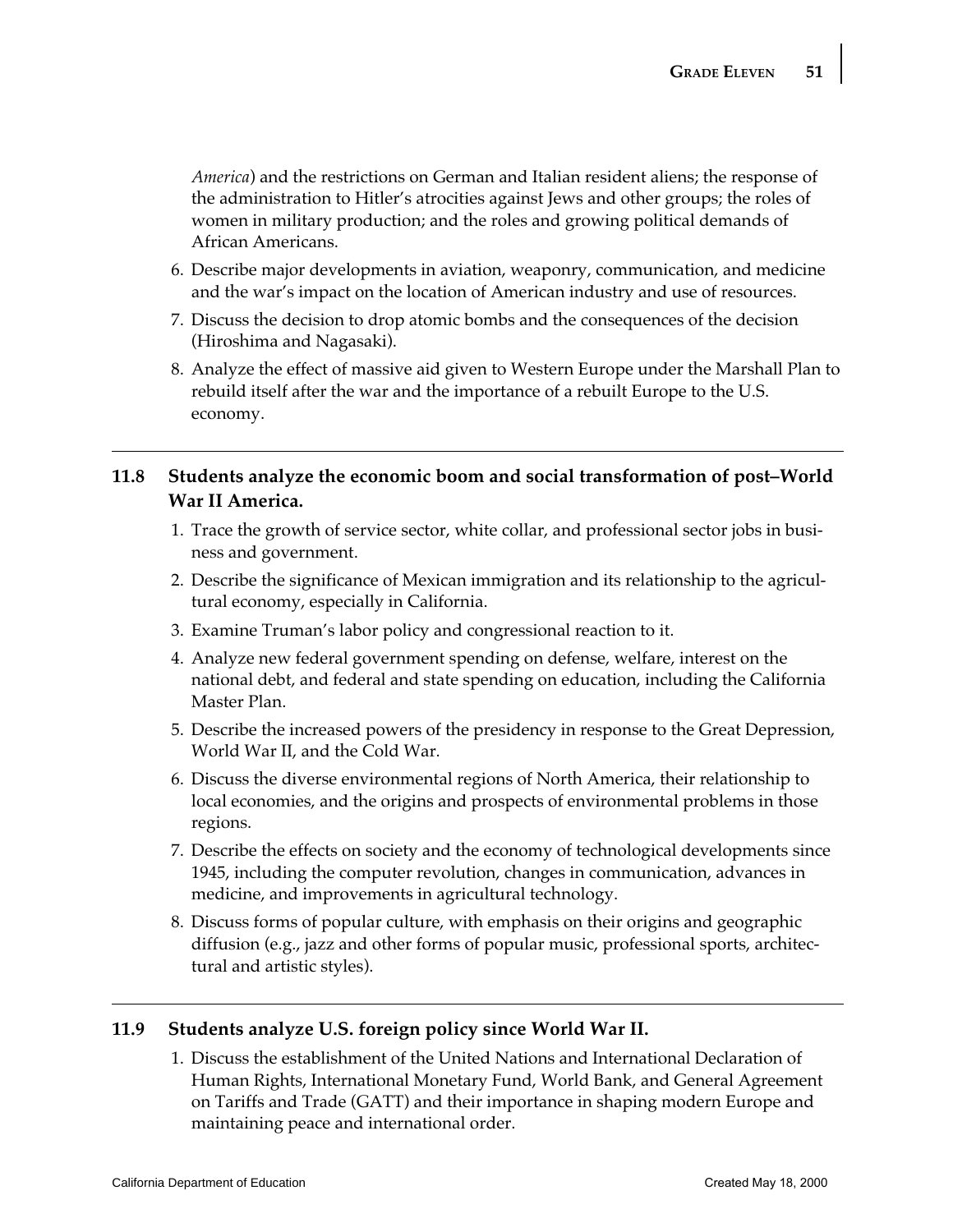- 2. Understand the role of military alliances, including NATO and SEATO, in deterring communist aggression and maintaining security during the Cold War.
- 3. Trace the origins and geopolitical consequences (foreign and domestic) of the Cold War and containment policy, including the following:
	- The era of McCarthyism, instances of domestic Communism (e.g., Alger Hiss) and blacklisting
	- The Truman Doctrine
	- The Berlin Blockade
	- The Korean War
	- The Bay of Pigs invasion and the Cuban Missile Crisis
	- Atomic testing in the American West, the "mutual assured destruction" doctrine, and disarmament policies
	- The Vietnam War
	- Latin American policy
- 4. List the effects of foreign policy on domestic policies and vice versa (e.g., protests during the war in Vietnam, the "nuclear freeze" movement).
- 5. Analyze the role of the Reagan administration and other factors in the victory of the West in the Cold War.
- 6. Describe U.S. Middle East policy and its strategic, political, and economic interests, including those related to the Gulf War.
- 7. Examine relations between the United States and Mexico in the twentieth century, including key economic, political, immigration, and environmental issues.

#### **11.10 Students analyze the development of federal civil rights and voting rights.**

- 1. Explain how demands of African Americans helped produce a stimulus for civil rights, including President Roosevelt's ban on racial discrimination in defense industries in 1941, and how African Americans' service in World War II produced a stimulus for President Truman's decision to end segregation in the armed forces in 1948.
- 2. Examine and analyze the key events, policies, and court cases in the evolution of civil rights, including *Dred Scott* v. *Sandford, Plessy* v. *Ferguson*, *Brown* v. *Board of Education, Regents of the University of California* v. *Bakke,* and California Proposition 209.
- 3. Describe the collaboration on legal strategy between African American and white civil rights lawyers to end racial segregation in higher education.
- 4. Examine the roles of civil rights advocates (e.g., A. Philip Randolph, Martin Luther King, Jr., Malcom X, Thurgood Marshall, James Farmer, Rosa Parks), including the significance of Martin Luther King, Jr.'s "Letter from Birmingham Jail" and "I Have a Dream" speech.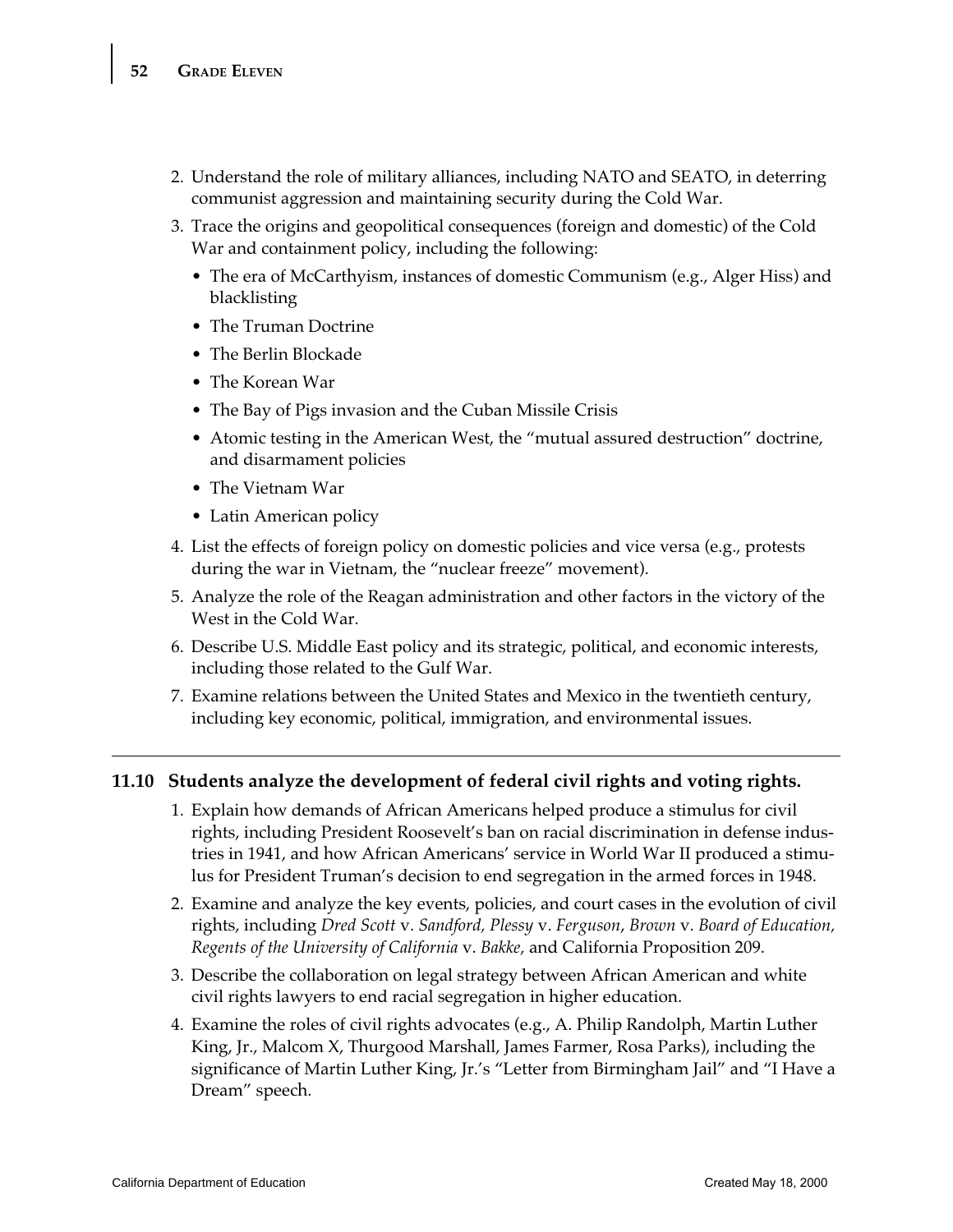- 5. Discuss the diffusion of the civil rights movement of African Americans from the churches of the rural South and the urban North, including the resistance to racial desegregation in Little Rock and Birmingham, and how the advances influenced the agendas, strategies, and effectiveness of the quests of American Indians, Asian Americans, and Hispanic Americans for civil rights and equal opportunities.
- 6. Analyze the passage and effects of civil rights and voting rights legislation (e.g., 1964 Civil Rights Act, Voting Rights Act of 1965) and the Twenty-Fourth Amendment, with an emphasis on equality of access to education and to the political process.
- 7. Analyze the women's rights movement from the era of Elizabeth Stanton and Susan Anthony and the passage of the Nineteenth Amendment to the movement launched in the 1960s, including differing perspectives on the roles of women.

### **11.11 Students analyze the major social problems and domestic policy issues in contemporary American society.**

- 1. Discuss the reasons for the nation's changing immigration policy, with emphasis on how the Immigration Act of 1965 and successor acts have transformed American society.
- 2. Discuss the significant domestic policy speeches of Truman, Eisenhower, Kennedy, Johnson, Nixon, Carter, Reagan, Bush, and Clinton (e.g., with regard to education, civil rights, economic policy, environmental policy).
- 3. Describe the changing roles of women in society as reflected in the entry of more women into the labor force and the changing family structure.
- 4. Explain the constitutional crisis originating from the Watergate scandal.
- 5. Trace the impact of, need for, and controversies associated with environmental conservation, expansion of the national park system, and the development of environmental protection laws, with particular attention to the interaction between environmental protection advocates and property rights advocates.
- 6. Analyze the persistence of poverty and how different analyses of this issue influence welfare reform, health insurance reform, and other social policies.
- 7. Explain how the federal, state, and local governments have responded to demographic and social changes such as population shifts to the suburbs, racial concentrations in the cities, Frostbelt-to-Sunbelt migration, international migration, decline of family farms, increases in out-of-wedlock births, and drug abuse.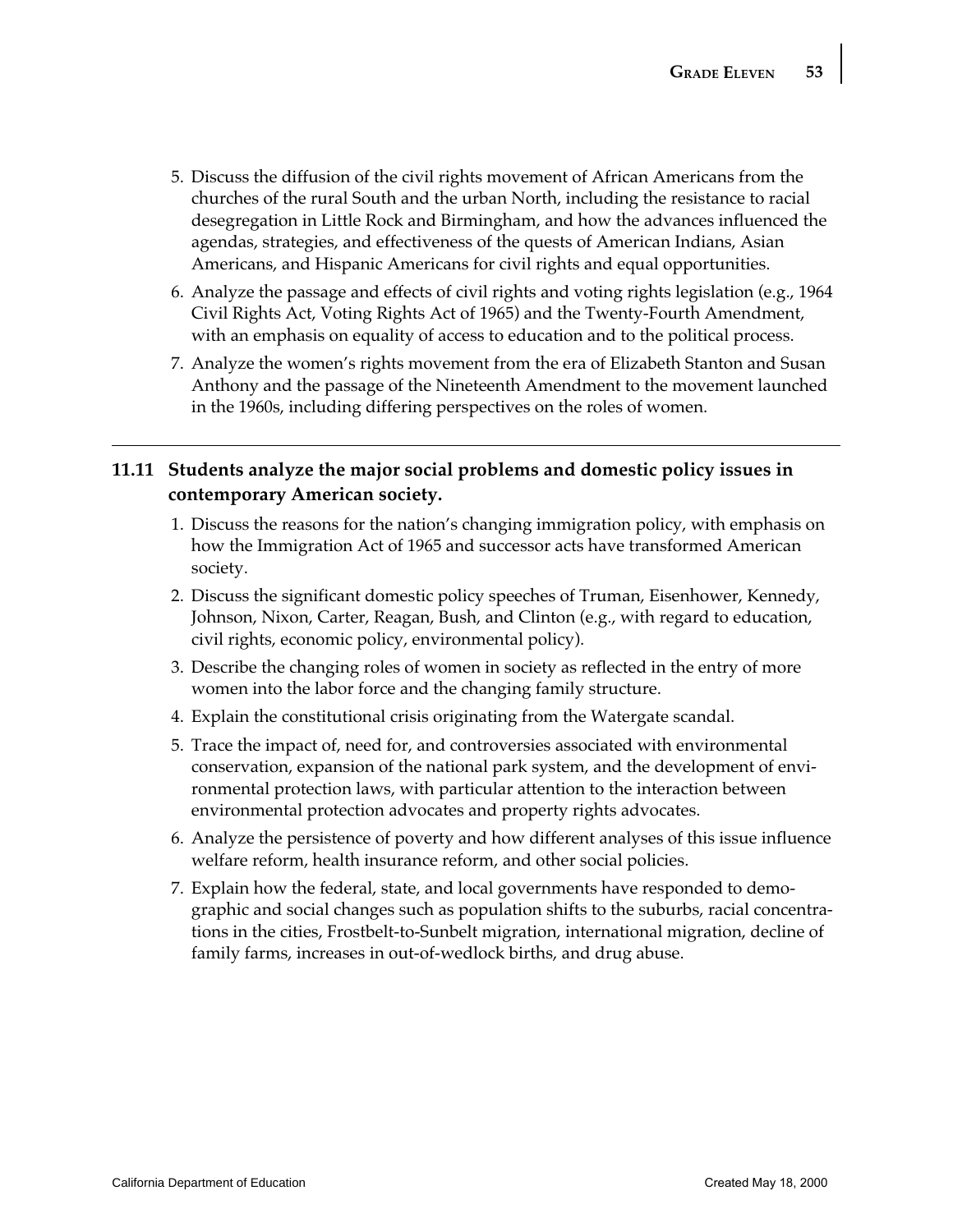

## **Principles of American Democracy and Economics**

Students in grade twelve pursue a deeper understanding of the institutions of American government. They compare systems of government in the world today and analyze the history and changing interpretations of the Constitution, the Bill of Rights, and the current state of the legislative, executive, and judiciary branches of government. An emphasis is placed on analyzing the relationship among federal, state, and local governments, with particular attention paid to important historical documents such as the *Federalist Papers*. These standards represent the culmination of civic literacy as students prepare to vote, participate in community activities, and assume the responsibilities of citizenship.

In addition to studying government in grade twelve, students will also master fundamental economic concepts, applying the tools (graphs, statistics, equations) from other subject areas to the understanding of operations and institutions of economic systems. Studied in a historic context are the basic economic principles of micro- and macroeconomics, international economics, comparative economic systems, measurement, and methods.

## **Principles of American Democracy**

- **12.1 Students explain the fundamental principles and moral values of American democracy as expressed in the U.S. Constitution and other essential documents of American democracy.** 
	- 1. Analyze the influence of ancient Greek, Roman, English, and leading European political thinkers such as John Locke, Charles-Louis Montesquieu, Niccolò Machiavelli, and William Blackstone on the development of American government.
	- 2. Discuss the character of American democracy and its promise and perils as articulated by Alexis de Tocqueville.
	- 3. Explain how the U.S. Constitution reflects a balance between the classical republican concern with promotion of the public good and the classical liberal concern with protecting individual rights; and discuss how the basic premises of liberal constitutionalism and democracy are joined in the Declaration of Independence as "selfevident truths."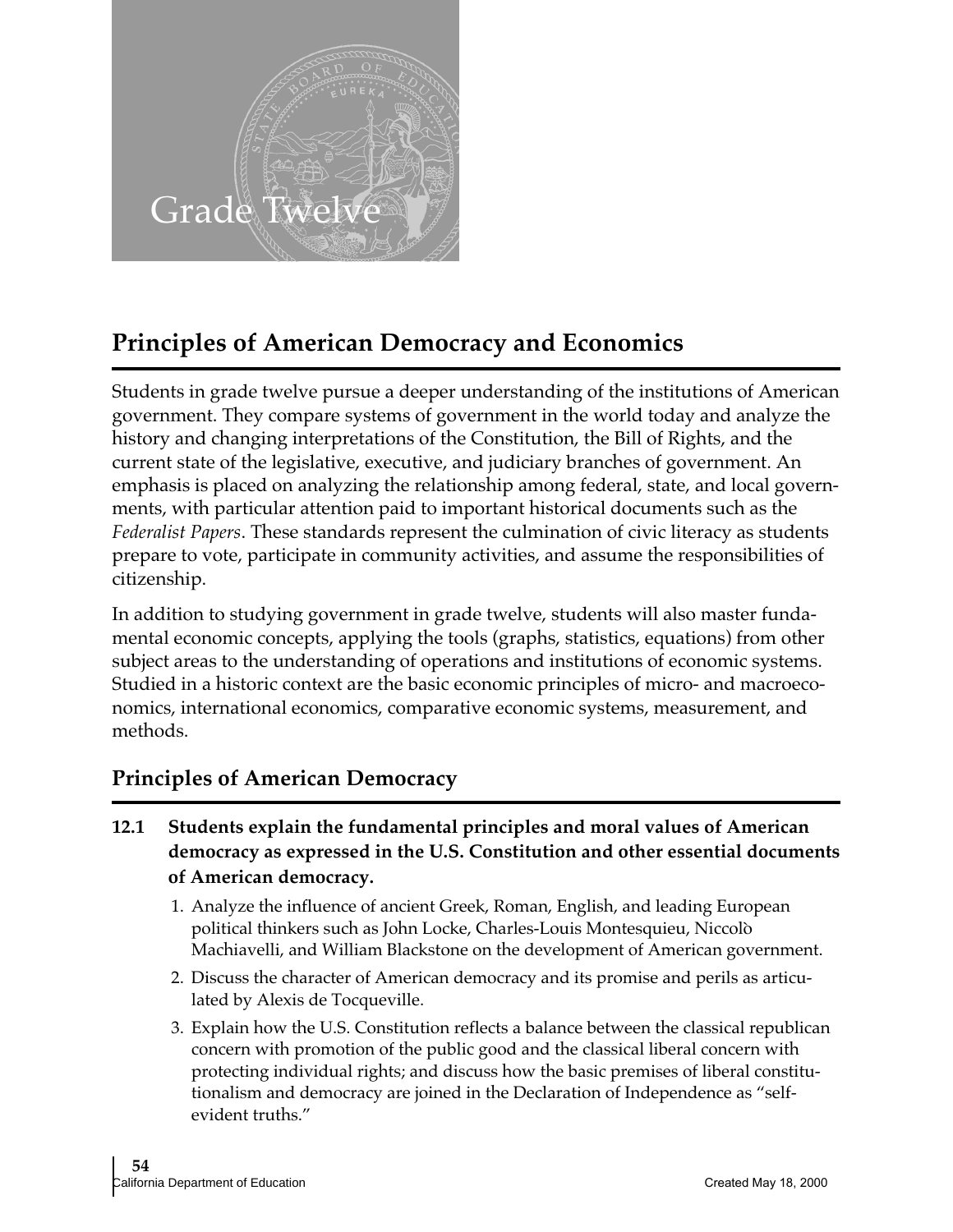- 4. Explain how the Founding Fathers' realistic view of human nature led directly to the establishment of a constitutional system that limited the power of the governors and the governed as articulated in the *Federalist Papers.*
- 5. Describe the systems of separated and shared powers, the role of organized interests (*Federalist Paper Number 10*), checks and balances (*Federalist Paper Number 51*), the importance of an independent judiciary (*Federalist Paper Number 78*), enumerated powers, rule of law, federalism, and civilian control of the military.
- 6. Understand that the Bill of Rights limits the powers of the federal government and state governments.

## **12.2 Students evaluate and take and defend positions on the scope and limits of rights and obligations as democratic citizens, the relationships among them, and how they are secured.**

- 1. Discuss the meaning and importance of each of the rights guaranteed under the Bill of Rights and how each is secured (e.g., freedom of religion, speech, press, assembly, petition, privacy).
- 2. Explain how economic rights are secured and their importance to the individual and to society (e.g., the right to acquire, use, transfer, and dispose of property; right to choose one's work; right to join or not join labor unions; copyright and patent).
- 3. Discuss the individual's legal obligations to obey the law, serve as a juror, and pay taxes.
- 4. Understand the obligations of civic-mindedness, including voting, being informed on civic issues, volunteering and performing public service, and serving in the military or alternative service.
- 5. Describe the reciprocity between rights and obligations; that is, why enjoyment of one's rights entails respect for the rights of others.
- 6. Explain how one becomes a citizen of the United States, including the process of naturalization (e.g., literacy, language, and other requirements).
- **12.3 Students evaluate and take and defend positions on what the fundamental values and principles of civil society are (i.e., the autonomous sphere of voluntary personal, social, and economic relations that are not part of government), their interdependence, and the meaning and importance of those values and principles for a free society.** 
	- 1. Explain how civil society provides opportunities for individuals to associate for social, cultural, religious, economic, and political purposes.
	- 2. Explain how civil society makes it possible for people, individually or in association with others, to bring their influence to bear on government in ways other than voting and elections.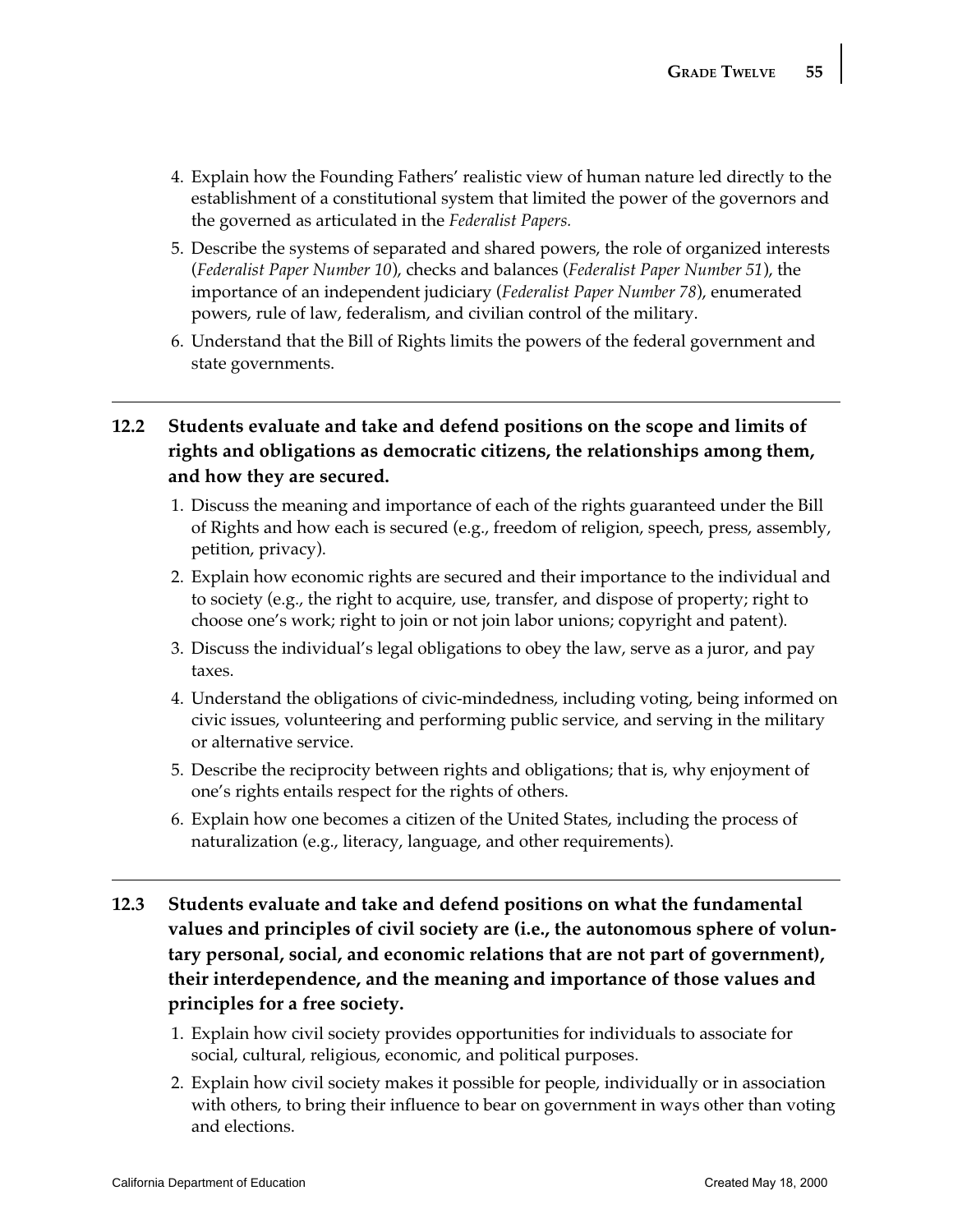- 3. Discuss the historical role of religion and religious diversity.
- 4. Compare the relationship of government and civil society in constitutional democracies to the relationship of government and civil society in authoritarian and totalitarian regimes.

## **12.4 Students analyze the unique roles and responsibilities of the three branches of government as established by the U.S. Constitution.**

- 1. Discuss Article I of the Constitution as it relates to the legislative branch, including eligibility for office and lengths of terms of representatives and senators; election to office; the roles of the House and Senate in impeachment proceedings; the role of the vice president; the enumerated legislative powers; and the process by which a bill becomes a law.
- 2. Explain the process through which the Constitution can be amended.
- 3. Identify their current representatives in the legislative branch of the national government.
- 4. Discuss Article II of the Constitution as it relates to the executive branch, including eligibility for office and length of term, election to and removal from office, the oath of office, and the enumerated executive powers.
- 5. Discuss Article III of the Constitution as it relates to judicial power, including the length of terms of judges and the jurisdiction of the Supreme Court.
- 6. Explain the processes of selection and confirmation of Supreme Court justices.

## **12.5 Students summarize landmark U.S. Supreme Court interpretations of the Constitution and its amendments.**

- 1. Understand the changing interpretations of the Bill of Rights over time, including interpretations of the basic freedoms (religion, speech, press, petition, and assembly) articulated in the First Amendment and the due process and equal-protection-of-thelaw clauses of the Fourteenth Amendment.
- 2. Analyze judicial activism and judicial restraint and the effects of each policy over the decades (e.g., the Warren and Rehnquist courts).
- 3. Evaluate the effects of the Court's interpretations of the Constitution in *Marbury* v. *Madison, McCulloch* v. *Maryland,* and *United States* v. *Nixon*, with emphasis on the arguments espoused by each side in these cases.
- 4. Explain the controversies that have resulted over changing interpretations of civil rights, including those in *Plessy* v. *Ferguson*, *Brown* v. *Board of Education, Miranda* v. *Arizona, Regents of the University of California* v. *Bakke, Adarand Constructors, Inc.* v. *Pena,* and *United States* v. *Virginia* (VMI).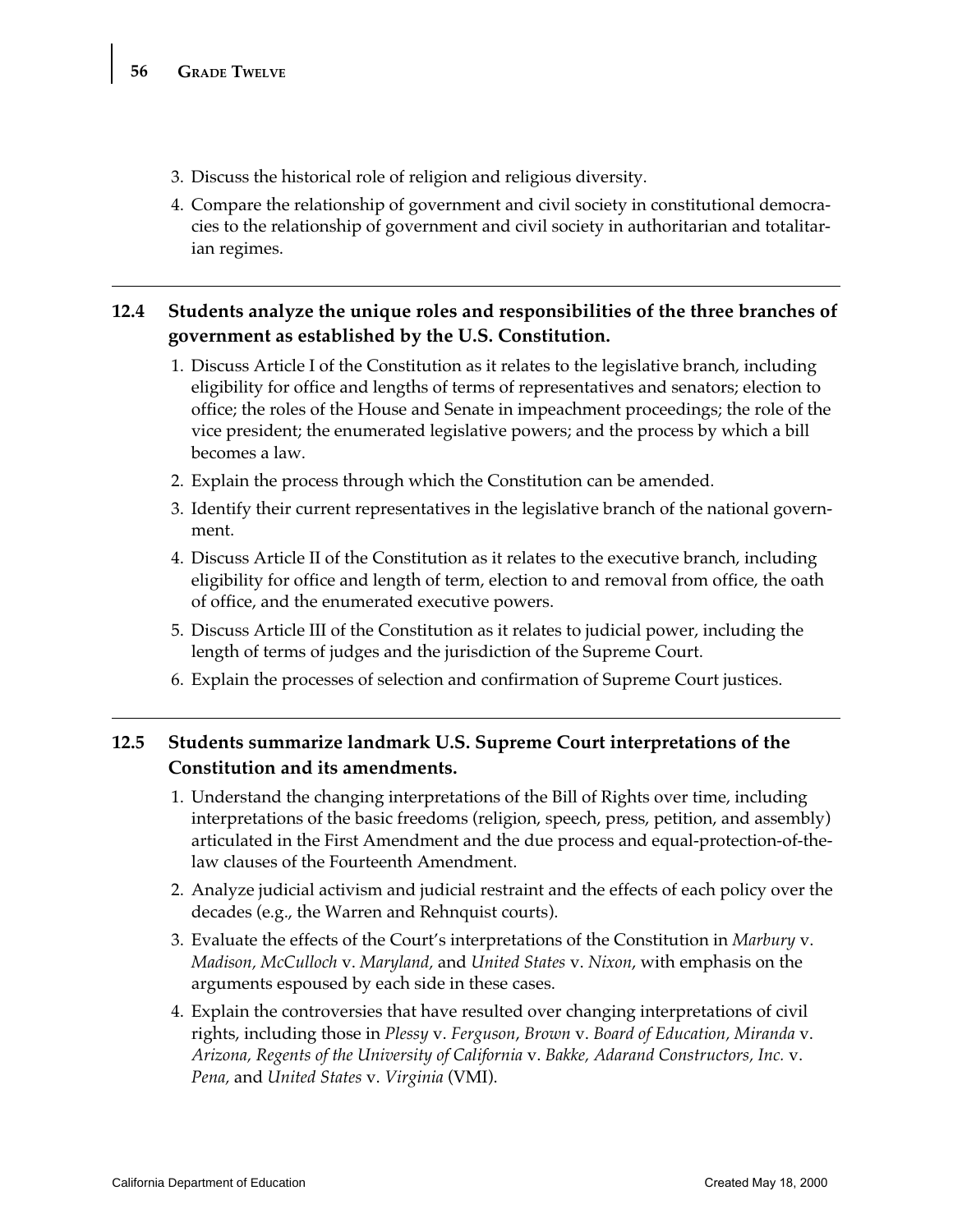### **12.6 Students evaluate issues regarding campaigns for national, state, and local elective offices.**

- 1. Analyze the origin, development, and role of political parties, noting those occasional periods in which there was only one major party or were more than two major parties.
- 2. Discuss the history of the nomination process for presidential candidates and the increasing importance of primaries in general elections.
- 3. Evaluate the roles of polls, campaign advertising, and the controversies over campaign funding.
- 4. Describe the means that citizens use to participate in the political process (e.g., voting, campaigning, lobbying, filing a legal challenge, demonstrating, petitioning, picketing, running for political office).
- 5. Discuss the features of direct democracy in numerous states (e.g., the process of referendums, recall elections).
- 6. Analyze trends in voter turnout; the causes and effects of reapportionment and redistricting, with special attention to spatial districting and the rights of minorities; and the function of the Electoral College.

## **12.7 Students analyze and compare the powers and procedures of the national, state, tribal, and local governments.**

- 1. Explain how conflicts between levels of government and branches of government are resolved.
- 2. Identify the major responsibilities and sources of revenue for state and local governments.
- 3. Discuss reserved powers and concurrent powers of state governments.
- 4. Discuss the Ninth and Tenth Amendments and interpretations of the extent of the federal government's power.
- 5. Explain how public policy is formed, including the setting of the public agenda and implementation of it through regulations and executive orders.
- 6. Compare the processes of lawmaking at each of the three levels of government, including the role of lobbying and the media.
- 7. Identify the organization and jurisdiction of federal, state, and local (e.g., California) courts and the interrelationships among them.
- 8. Understand the scope of presidential power and decision making through examination of case studies such as the Cuban Missile Crisis, passage of Great Society legislation, War Powers Act, Gulf War, and Bosnia.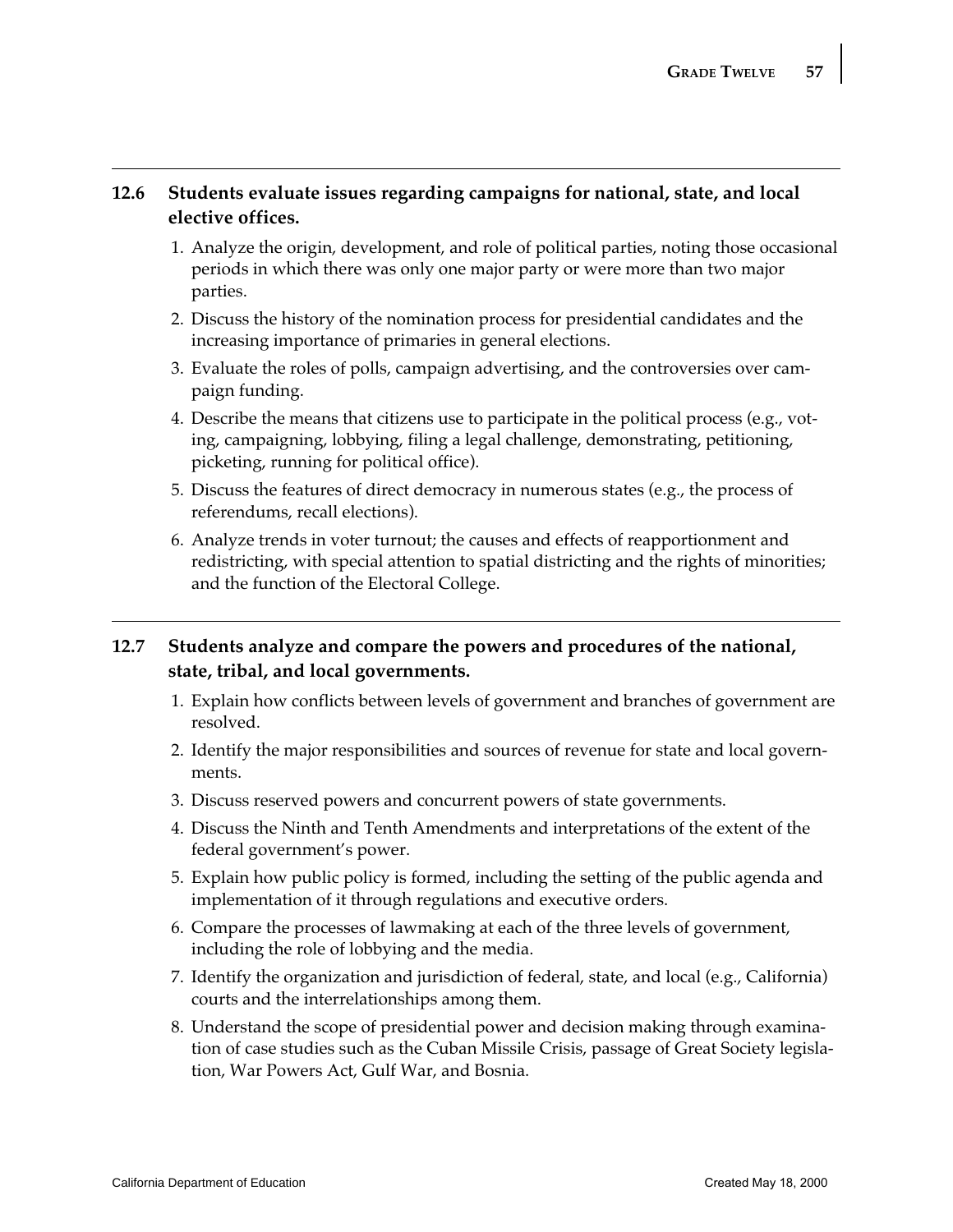## **12.8 Students evaluate and take and defend positions on the influence of the media on American political life.**

- 1. Discuss the meaning and importance of a free and responsible press.
- 2. Describe the roles of broadcast, print, and electronic media, including the Internet, as means of communication in American politics.
- 3. Explain how public officials use the media to communicate with the citizenry and to shape public opinion.

## **12.9 Students analyze the origins, characteristics, and development of different political systems across time, with emphasis on the quest for political democracy, its advances, and its obstacles.**

- 1. Explain how the different philosophies and structures of feudalism, mercantilism, socialism, fascism, communism, monarchies, parliamentary systems, and constitutional liberal democracies influence economic policies, social welfare policies, and human rights practices.
- 2. Compare the various ways in which power is distributed, shared, and limited in systems of shared powers and in parliamentary systems, including the influence and role of parliamentary leaders (e.g., William Gladstone, Margaret Thatcher).
- 3. Discuss the advantages and disadvantages of federal, confederal, and unitary systems of government.
- 4. Describe for at least two countries the consequences of conditions that gave rise to tyrannies during certain periods (e.g., Italy, Japan, Haiti, Nigeria, Cambodia).
- 5. Identify the forms of illegitimate power that twentieth-century African, Asian, and Latin American dictators used to gain and hold office and the conditions and interests that supported them.
- 6. Identify the ideologies, causes, stages, and outcomes of major Mexican, Central American, and South American revolutions in the nineteenth and twentieth centuries.
- 7. Describe the ideologies that give rise to Communism, methods of maintaining control, and the movements to overthrow such governments in Czechoslovakia, Hungary, and Poland, including the roles of individuals (e.g., Alexander Solzhenitsyn, Pope John Paul II, Lech Walesa, Vaclav Havel).
- 8. Identify the successes of relatively new democracies in Africa, Asia, and Latin America and the ideas, leaders, and general societal conditions that have launched and sustained, or failed to sustain, them.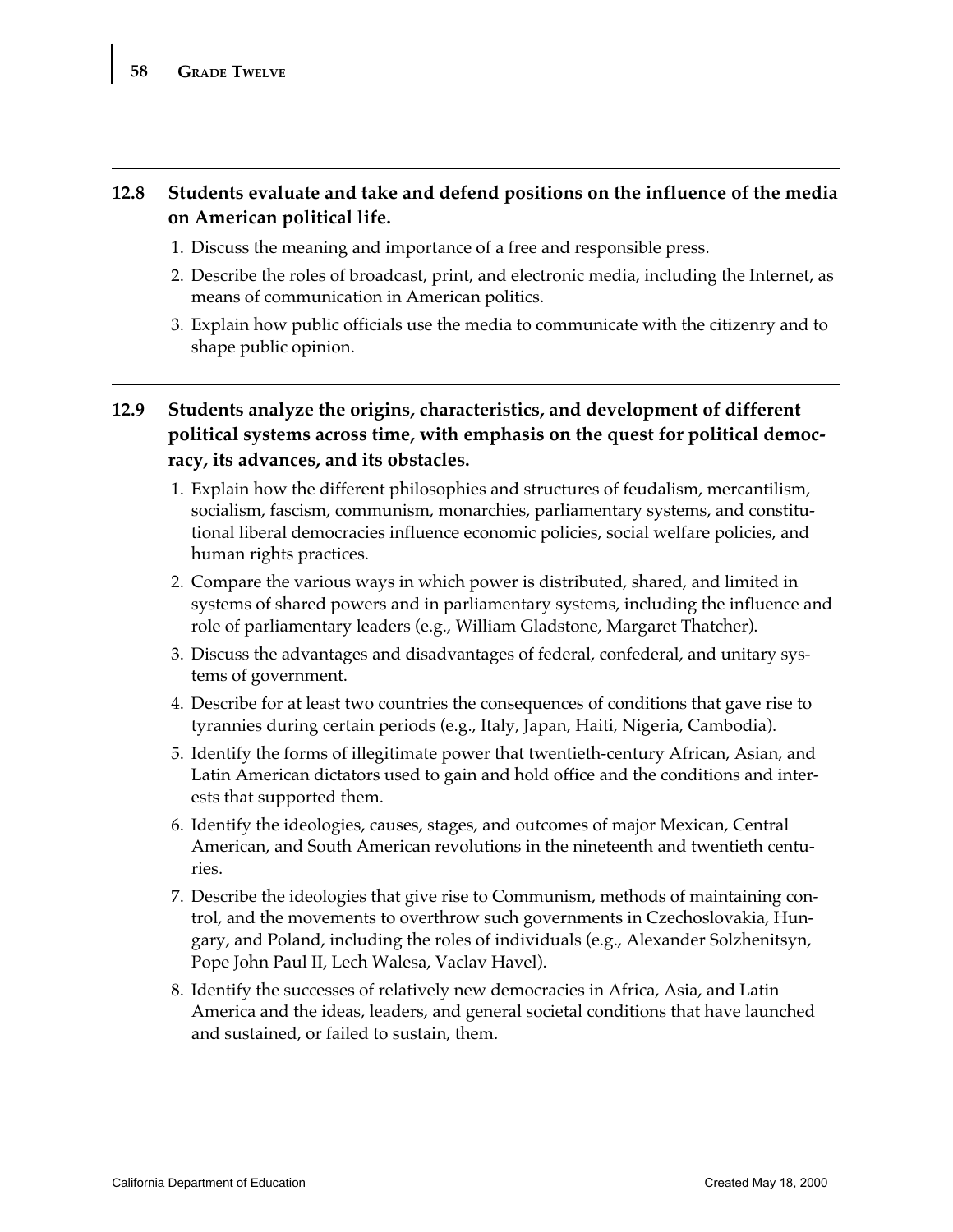**12.10 Students formulate questions about and defend their analyses of tensions within our constitutional democracy and the importance of maintaining a balance between the following concepts: majority rule and individual rights; liberty and equality; state and national authority in a federal system; civil disobedience and the rule of law; freedom of the press and the right to a fair trial; the relationship of religion and government.** 

## **Principles of Economics**

## **12.1 Students understand common economic terms and concepts and economic reasoning.**

- 1. Examine the causal relationship between scarcity and the need for choices.
- 2. Explain opportunity cost and marginal benefit and marginal cost.
- 3. Identify the difference between monetary and nonmonetary incentives and how changes in incentives cause changes in behavior.
- 4. Evaluate the role of private property as an incentive in conserving and improving scarce resources, including renewable and nonrenewable natural resources.
- 5. Analyze the role of a market economy in establishing and preserving political and personal liberty (e.g., through the works of Adam Smith).

## **12.2 Students analyze the elements of America's market economy in a global setting.**

- 1. Understand the relationship of the concept of incentives to the law of supply and the relationship of the concept of incentives and substitutes to the law of demand.
- 2. Discuss the effects of changes in supply and/or demand on the relative scarcity, price, and quantity of particular products.
- 3. Explain the roles of property rights, competition, and profit in a market economy.
- 4. Explain how prices reflect the relative scarcity of goods and services and perform the allocative function in a market economy.
- 5. Understand the process by which competition among buyers and sellers determines a market price.
- 6. Describe the effect of price controls on buyers and sellers.
- 7. Analyze how domestic and international competition in a market economy affects goods and services produced and the quality, quantity, and price of those products.
- 8. Explain the role of profit as the incentive to entrepreneurs in a market economy.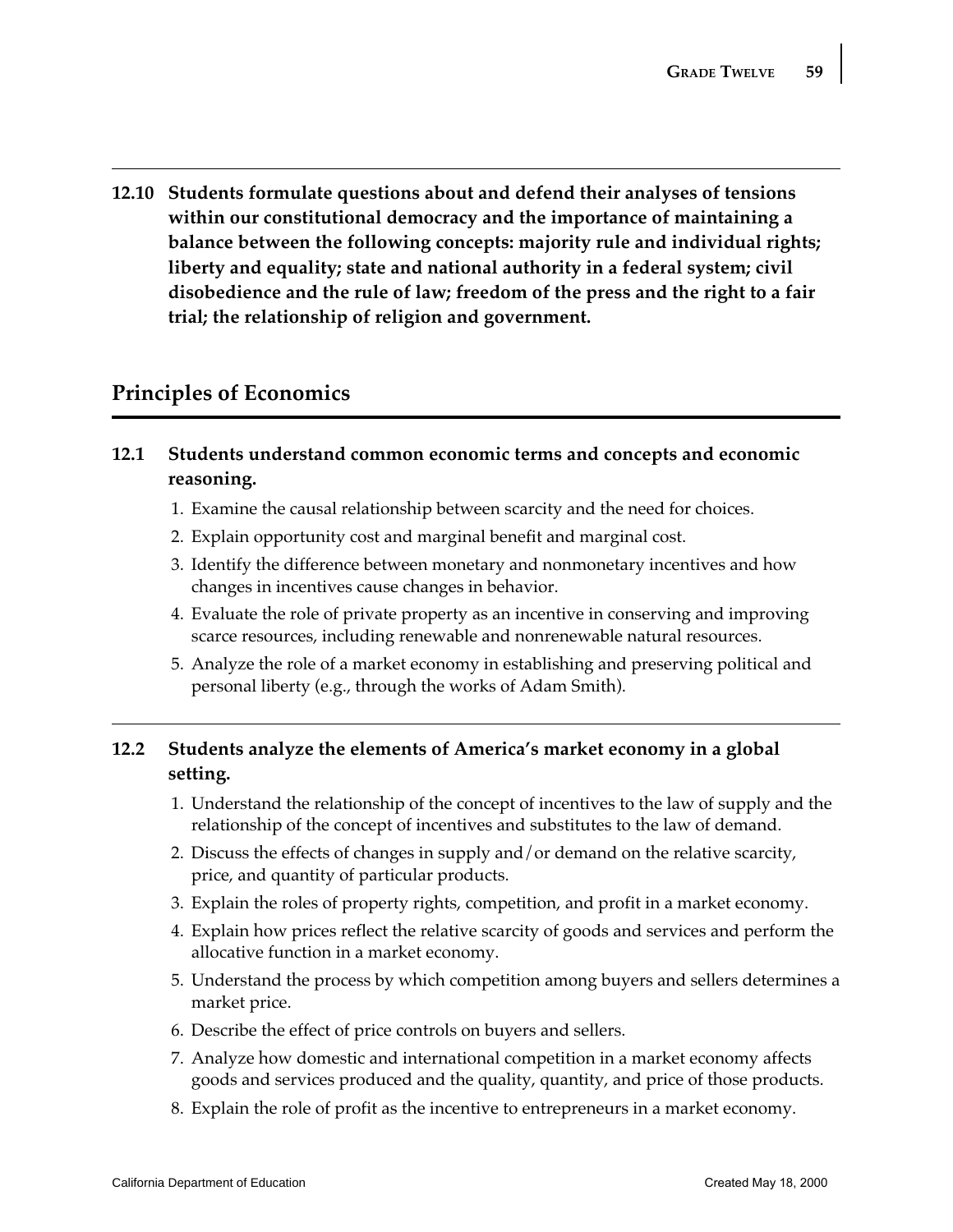- 9. Describe the functions of the financial markets.
- 10. Discuss the economic principles that guide the location of agricultural production and industry and the spatial distribution of transportation and retail facilities.

## **12.3 Students analyze the influence of the federal government on the American economy.**

- 1. Understand how the role of government in a market economy often includes providing for national defense, addressing environmental concerns, defining and enforcing property rights, attempting to make markets more competitive, and protecting consumers' rights.
- 2. Identify the factors that may cause the costs of government actions to outweigh the benefits.
- 3. Describe the aims of government fiscal policies (taxation, borrowing, spending) and their influence on production, employment, and price levels.
- 4. Understand the aims and tools of monetary policy and their influence on economic activity (e.g., the Federal Reserve).

#### **12.4 Students analyze the elements of the U.S. labor market in a global setting.**

- 1. Understand the operations of the labor market, including the circumstances surrounding the establishment of principal American labor unions, procedures that unions use to gain benefits for their members, the effects of unionization, the minimum wage, and unemployment insurance.
- 2. Describe the current economy and labor market, including the types of goods and services produced, the types of skills workers need, the effects of rapid technological change, and the impact of international competition.
- 3. Discuss wage differences among jobs and professions, using the laws of demand and supply and the concept of productivity.
- 4. Explain the effects of international mobility of capital and labor on the U.S. economy.

#### **12.5 Students analyze the aggregate economic behavior of the U.S. economy.**

- 1. Distinguish between nominal and real data.
- 2. Define, calculate, and explain the significance of an unemployment rate, the number of new jobs created monthly, an inflation or deflation rate, and a rate of economic growth.
- 3. Distinguish between short-term and long-term interest rates and explain their relative significance.